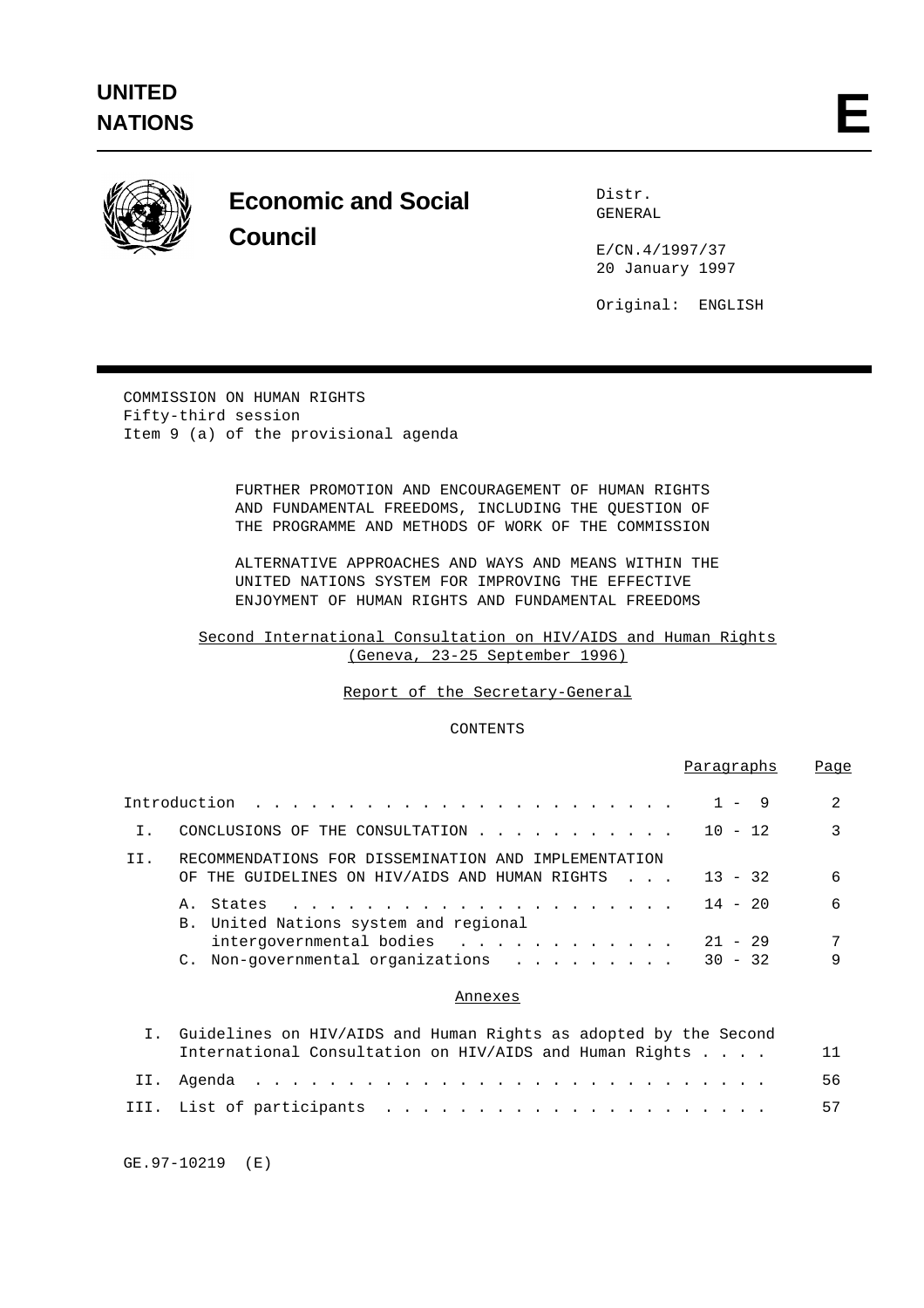## Introduction

1. The Commission on Human Rights, at its fifty-second session, in its resolution 1996/43 of 19 April 1996, requested the United Nations High Commissioner for Human Rights, inter alia, to continue his efforts, in cooperation with UNAIDS and non-governmental organizations, as well as groups of people living with HIV/AIDS, towards the elaboration of guidelines on promoting and protecting respect for human rights in the context of HIV/AIDS. In the same resolution, the Commission requested the Secretary-General to prepare for the consideration of the Commission at its fifty-third session a report on the above-mentioned guidelines, including the outcome of the second expert consultation on human rights and AIDS, and on their international dissemination.

2. The call for guidelines on human rights and HIV/AIDS was based on a recommendation contained in an earlier report of the Secretary-General to the Commission at its fifty-first session (E/CN.4/1995/45, para. 135), which stated that "the development of such guidelines or principles could provide an international framework for discussion of human rights considerations at the national, regional and international levels in order to arrive at a more comprehensive understanding of the complex relationship between the public health rationale and the human rights rationale of HIV/AIDS. In particular, Governments could benefit from guidelines that outline clearly how human rights standards apply in the area of HIV/AIDS and indicate concrete and specific measures, both in terms of legislation and practice, that should be undertaken".

3. In response to the above requests, the United Nations High Commissioner/Centre for Human Rights and the Joint United Nations Programme on HIV/AIDS (UNAIDS) convened the Second International Consultation on HIV/AIDS and Human Rights in Geneva, from 23 to 25 September 1996. It may be recalled that the first International Consultation on AIDS and Human Rights was organized by the United Nations Centre for Human Rights, in cooperation with the World Health Organization, in Geneva from 26 to 28 July 1989. In the report of the first consultation (HR/PUB/90/2), the elaboration of guidelines to assist policy-makers and others in compliance with international human rights standards regarding law, administrative practice and policy had already been proposed.

4. The Second International Consultation on HIV/AIDS and Human Rights brought together 35 experts in the field of AIDS and human rights, comprising government officials and staff of national AIDS programmes, people living with HIV/AIDS (PLHAs), human rights activists, academics, representatives of regional and national networks on ethics, law, human rights and HIV, and representatives of United Nations bodies and agencies, non-governmental organizations and AIDS service organizations (ASOs). The list of participants is contained in annex III to the present report.

5. The Executive Director of UNAIDS, Dr. Peter Piot, opened the Consultation and the United Nations High Commissioner for Human Rights, Mr. José Ayala-Lasso, made a closing statement. The Consultation elected by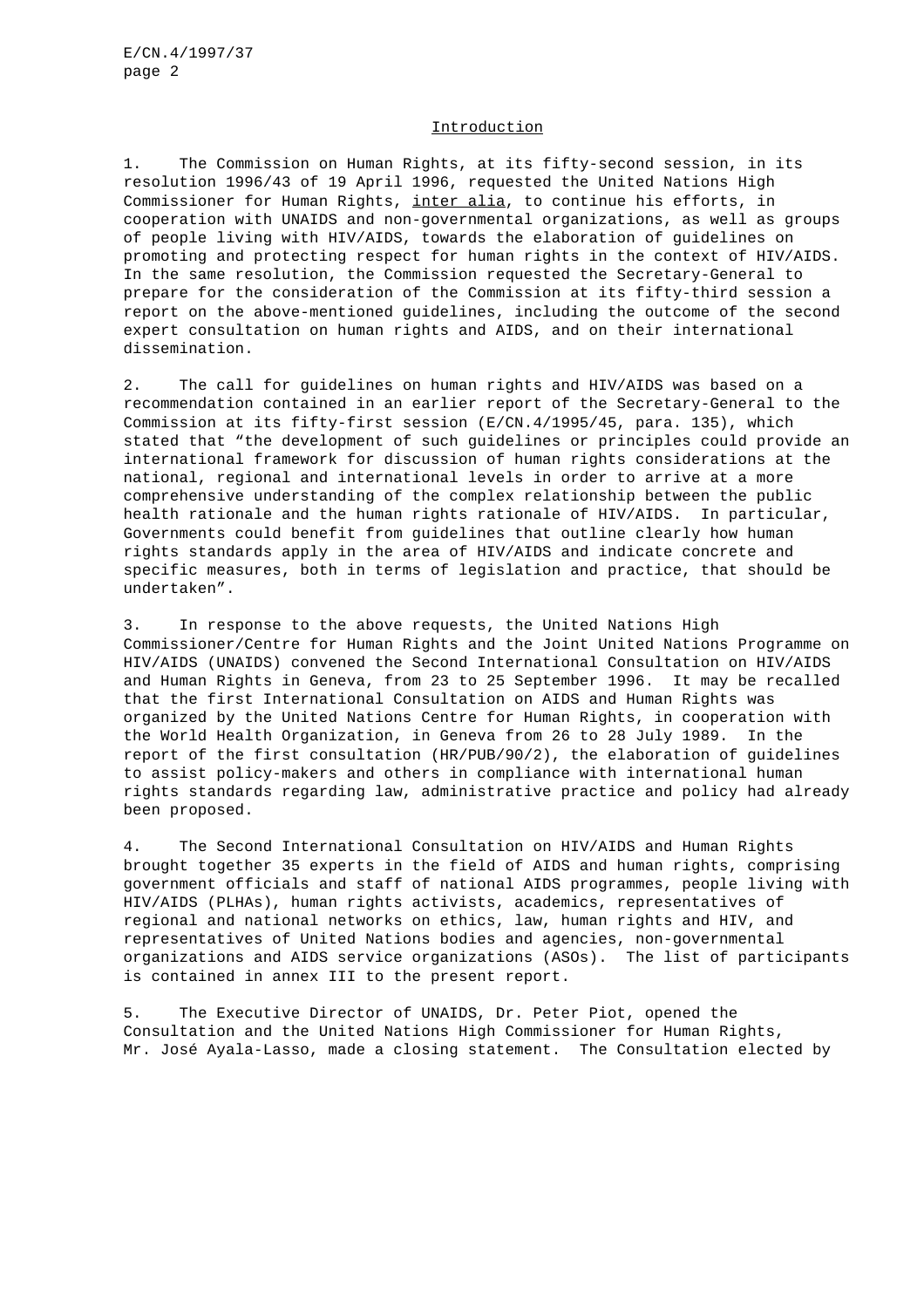acclamation Mr. Michael Kirby (Australia) as its Chairman and Mr. Babes Ignacio (Philippines) as its Rapporteur. The agenda of the Consultation is contained in annex II to the present report.

6. The Consultation had before it five background papers which had been commissioned for the purpose of eliciting specific regional and thematic experiences and concerns regarding HIV/AIDS and human rights, prepared by the following non-governmental organizations and networks of people living with HIV/AIDS: Alternative Law Research and Development Center (ALTERLAW) (Philippines); Network of African People Living with HIV/AIDS (NAP+) (Zambia); Colectivo Sol (Mexico); International Community of Women Living with HIV/AIDS (ICW+) (global) and Global Network of People Living with HIV/AIDS (GNP+) (global). The groups were asked, each within its specific context, to identify the most important human rights principles and concerns in the context of HIV/AIDS, as well as concrete measures that States could take to protect HIV-related human rights.

7. The Consultation also had before it draft guidelines on HIV/AIDS and human rights, prepared by Ms. Helen Watchirs (Australia) on the basis of the five regional background papers and other materials consulted. In addition, the international association Rights and Humanity conducted a global survey to review existing strategies and identify other measures necessary to ensure respect for human rights in the context of HIV/AIDS. An analysis of the 40 responses received to the survey was presented to the Consultation.

8. With regard to its methods of work, the Consultation formed four working groups to discuss and finalize the draft guidelines, focusing on the theoretical framework (WG.1), the institutional responsibilities and processes (WG.2), law review, reform and support services (WG.3) and on the promotion of a supportive and enabling environment (WG.4), respectively. The full text of the guidelines as adopted by the Consultation is contained in annex I to the present report. The Guidelines on HIV/AIDS and Human Rights will also be issued separately as a United Nations publication, in all official languages of the United Nations.

9. In the second part of the Consultation, participants were divided into a further three working groups in order to discuss and elaborate recommendations concerning strategies to ensure the dissemination and implementation of the guidelines, according to different actors, as follows: States (WG.6), United Nations system and regional intergovernmental bodies (WG.7) and non-governmental organizations (WG.8). The attention of the Commission is drawn to these recommendations, as outlined in chapter II below.

### I. CONCLUSIONS OF THE CONSULTATION

10. HIV/AIDS continues to spread throughout the world at an alarming rate. Close in the wake of the epidemic is the widespread abuse of human rights and fundamental freedoms associated with HIV/AIDS in all parts of the world. In response to this situation the experts at the Second International Consultation on HIV/AIDS and Human Rights concluded the following:

(a) The protection of human rights is essential to safeguard human dignity in the context of HIV/AIDS and to ensure an effective, rights-based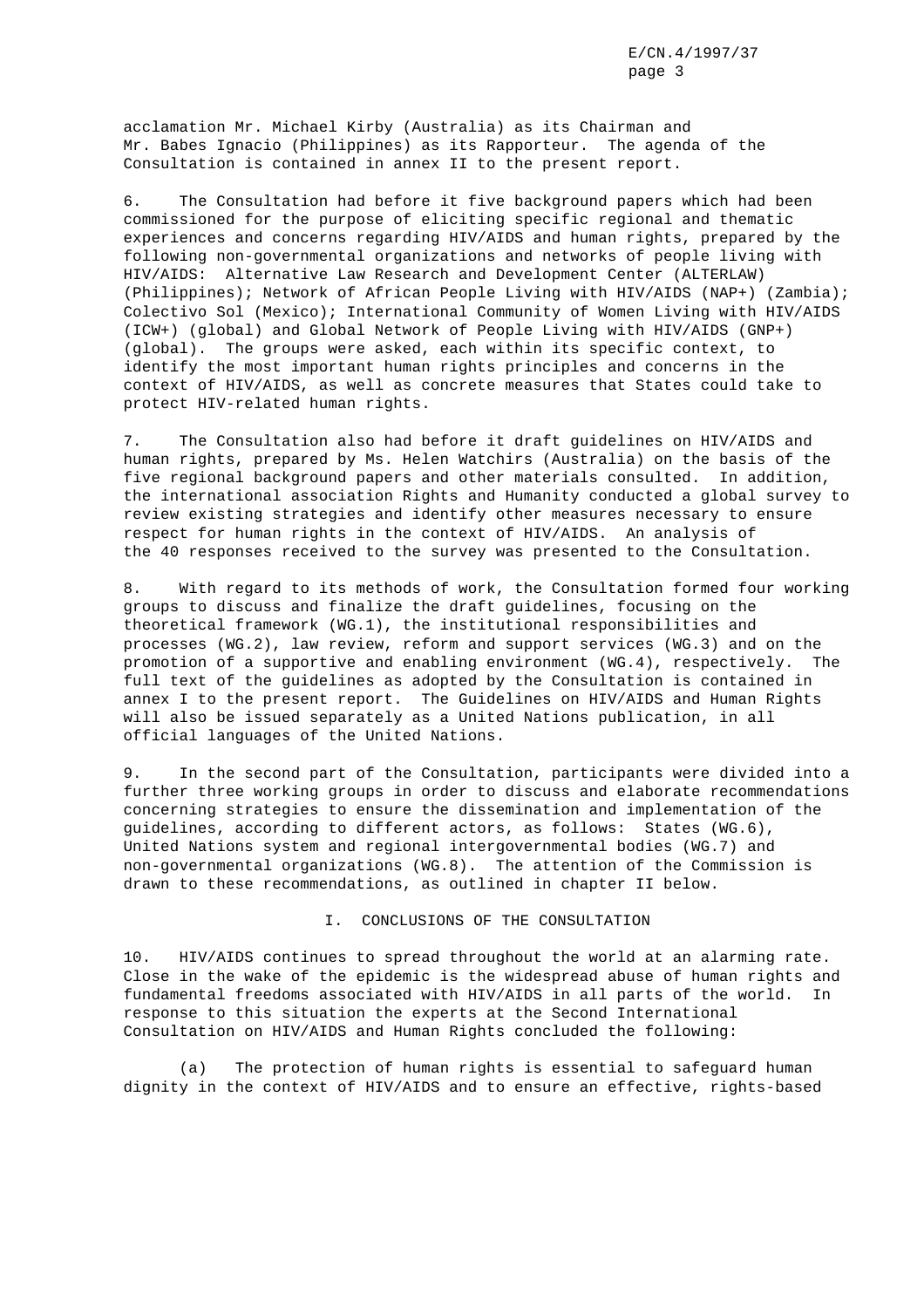response to HIV/AIDS. An effective response requires the implementation of all human rights, civil and political, economic, social and cultural, and fundamental freedoms of all people, in accordance with existing international human rights standards;

(b) Public health interests do not conflict with human rights. On the contrary, it has been recognized that when human rights are protected, less people become infected and those living with HIV/AIDS and their families can better cope with HIV/AIDS;

(c) A rights-based, effective response to the HIV/AIDS epidemic involves establishing appropriate governmental institutional responsibilities, implementing law reform and support services and promoting a supportive environment for groups vulnerable to HIV/AIDS and for those living with HIV/AIDS;

(d) In the context of HIV/AIDS, international human rights norms and pragmatic public health goals require States to consider measures that may be considered controversial, particularly regarding the status of women and children, sex workers, injecting drug users and men having sex with men. It is, however, the responsibility of all States to identify how they can best meet their human rights obligations and protect public health within their specific political, cultural and religious contexts;

(e) Although States have primary responsibility for implementing strategies that protect human rights and public health, United Nations bodies, agencies and programmes, regional intergovernmental bodies and non-governmental organizations, including networks of people living with HIV/AIDS, play critical roles in this regard.

11. The Consultation adopted Guidelines on HIV/AIDS and Human Rights, the purpose of which is to translate international human rights norms into practical observance in the context of HIV/AIDS. To this end, the Guidelines, as annexed to the present report, consist of two parts: first, the human rights principles underlying a positive response to HIV/AIDS and second, action-oriented measures to be employed by Governments in the areas of law, administrative policy and practice that will protect human rights and achieve HIV-related public health goals.

12. There are many steps that States can take to protect HIV-related human rights and to achieve public health goals. The 12 Guidelines elaborated by the Consultation for States to implement an effective, rights-based response are summarized below.

Guideline 1: States should establish an effective national framework for their response to HIV/AIDS which ensures a coordinated, participatory, transparent and accountable approach, integrating HIV/AIDS policy and programme responsibilities across all branches of Government.

Guideline 2: States should ensure, through political and financial support, that community consultation occurs in all phases of HIV/AIDS policy design,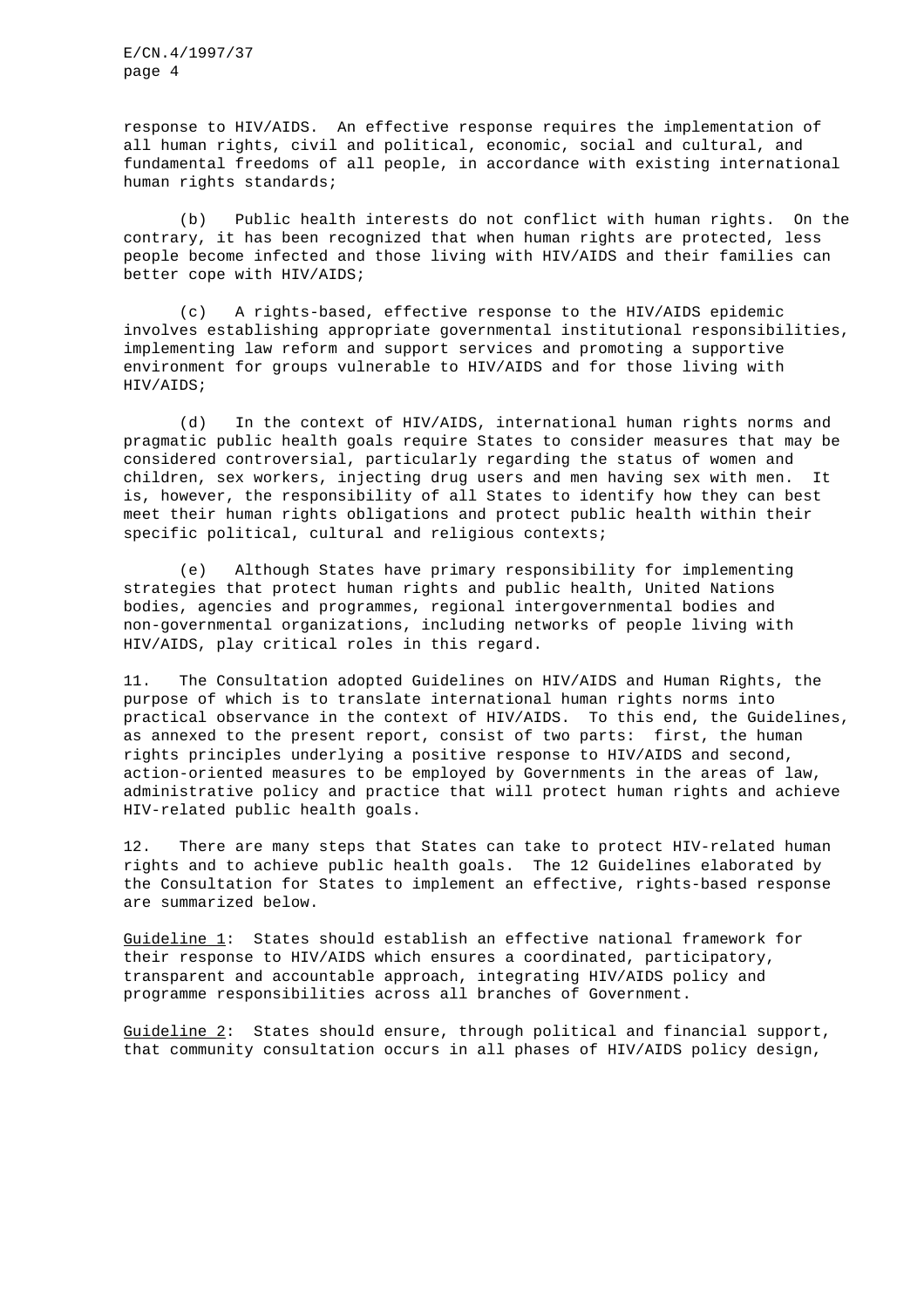programme implementation and evaluation and that community organizations are enabled to carry out their activities, including in the field of ethics, law and human rights, effectively.

Guideline 3: States should review and reform public health laws to ensure that they adequately address public health issues raised by HIV/AIDS, that their provisions applicable to casually transmitted diseases are not inappropriately applied to HIV/AIDS and that they are consistent with international human rights obligations.

Guideline 4: States should review and reform criminal laws and correctional systems to ensure that they are consistent with international human rights obligations and are not misused in the context of HIV/AIDS or targeted against vulnerable groups.

Guideline 5: States should enact or strengthen anti-discrimination and other protective laws that protect vulnerable groups, people living with HIV/AIDS and people with disabilities from discrimination in both the public and private sectors, ensure privacy and confidentiality and ethics in research involving human subjects, emphasize education and conciliation, and provide for speedy and effective administrative and civil remedies.

Guideline 6: States should enact legislation to provide for the regulation of HIV-related goods, services and information, so as to ensure widespread availability of qualitative prevention measures and services, adequate HIV prevention and care information and safe and effective medication at an affordable price.

Guideline 7: States should implement and support legal support services that will educate people affected by HIV/AIDS about their rights, provide free legal services to enforce those rights, develop expertise on HIV-related legal issues and utilize means of protection in addition to the courts, such as offices of ministries of justice, ombudspersons, health complaint units and human rights commissions.

Guideline 8: States, in collaboration with and through the community, should promote a supportive and enabling environment for women, children and other vulnerable groups by addressing underlying prejudices and inequalities through community dialogue, specially designed social and health services and support to community groups.

Guideline 9: States should promote the wide and ongoing distribution of creative education, training and media programmes explicitly designed to change attitudes of discrimination and stigmatization associated with HIV/AIDS to understanding and acceptance.

Guideline 10: States should ensure that government and private sectors develop codes of conduct regarding HIV/AIDS issues that translate human rights principles into codes of professional responsibility and practice, with accompanying mechanisms to implement and enforce these codes.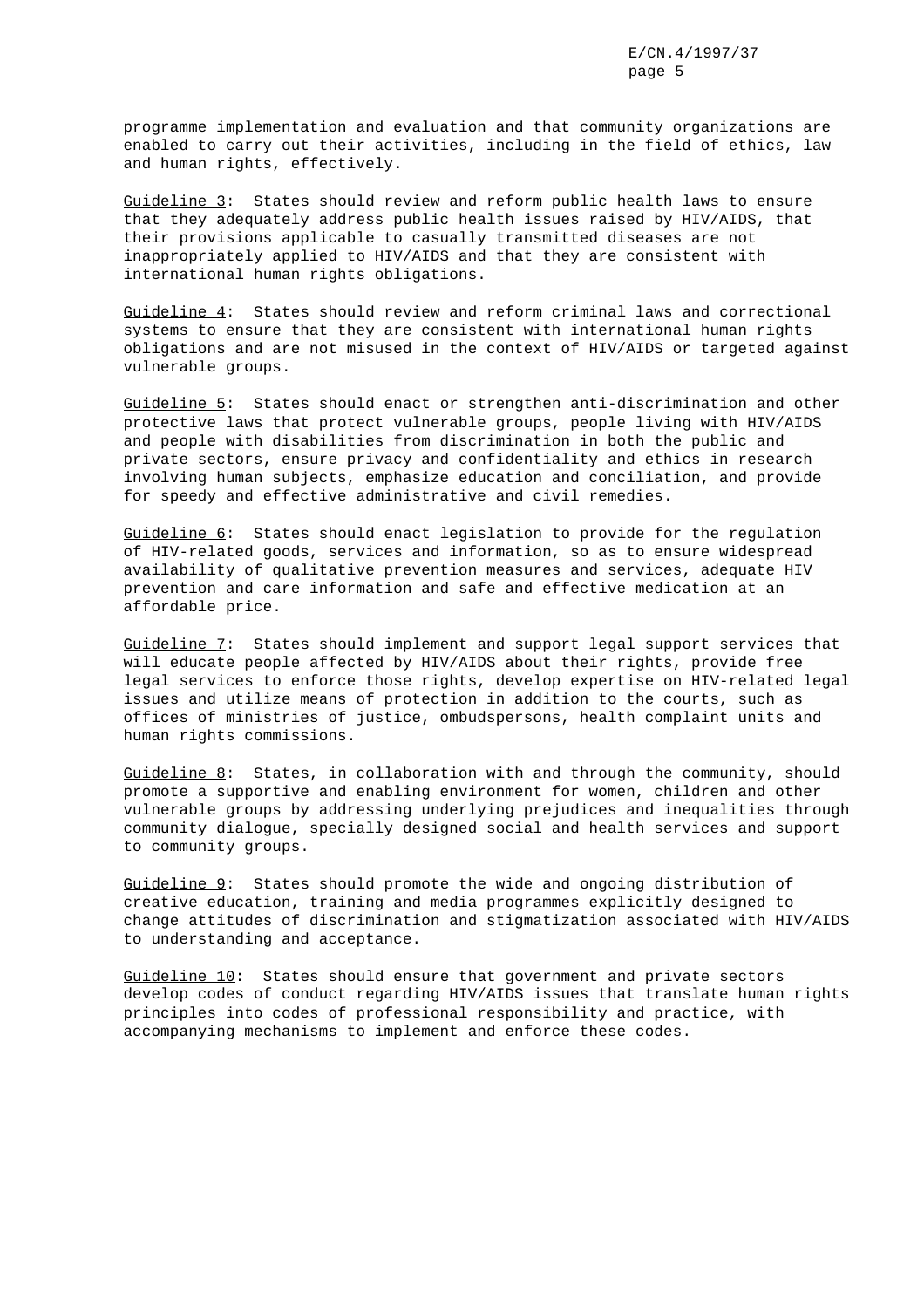Guideline 11: States should ensure monitoring and enforcement mechanisms to guarantee the protection of HIV-related human rights, including those of people living with HIV/AIDS, their families and communities.

Guideline 12: States should cooperate through all relevant programmes and agencies of the United Nations system, including UNAIDS, to share knowledge and experience concerning HIV-related human rights issues and should ensure effective mechanisms to protect human rights in the context of HIV/AIDS at international level.

## II. RECOMMENDATIONS FOR DISSEMINATION AND IMPLEMENTATION OF THE GUIDELINES ON HIV/AIDS AND HUMAN RIGHTS

13. At the Second International Consultation on HIV/AIDS and Human Rights, the participants considered strategies for dissemination and implementation of the Guidelines. It was considered that there are three groups of key actors who, jointly and separately, are critical to the implementation of the Guidelines, namely States, the United Nations system, regional intergovernmental organizations and non-governmental and community-based organizations. Set out below are recommendations for measures that these actors are encouraged to take in order to ensure that the Guidelines are widely disseminated and effectively implemented.

#### A. States

14. States, at the highest level of Government (head of State, Prime Minister and/or relevant ministers) should promulgate the Guidelines and ensure that the political weight of the Government is behind the dissemination and implementation of the Guidelines throughout all branches of the executive, legislature and judiciary.

15. States, at highest level of Government, should assign appropriate governmental bodies/staff with the responsibility to devise and implement a strategy for dissemination and implementation of the Guidelines and establish periodic monitoring of this strategy through, for example, reports to the Executive Office and public hearings. States should establish within the executive branch a staff member(s) responsible for this strategy.

16. States should disseminate the Guidelines, endorsed by the executive, to relevant national bodies, such as interministerial and parliamentary committees on HIV/AIDS and national AIDS programmes, as well as to provincial and local-level bodies.

17. States, through these bodies, should give formal consideration to the Guidelines in order to identify ways to build them into existing activities and prioritize necessary new activities and policy review. States should also organize consensus workshops with the participation of non-governmental organizations, community-based organizations and AIDS service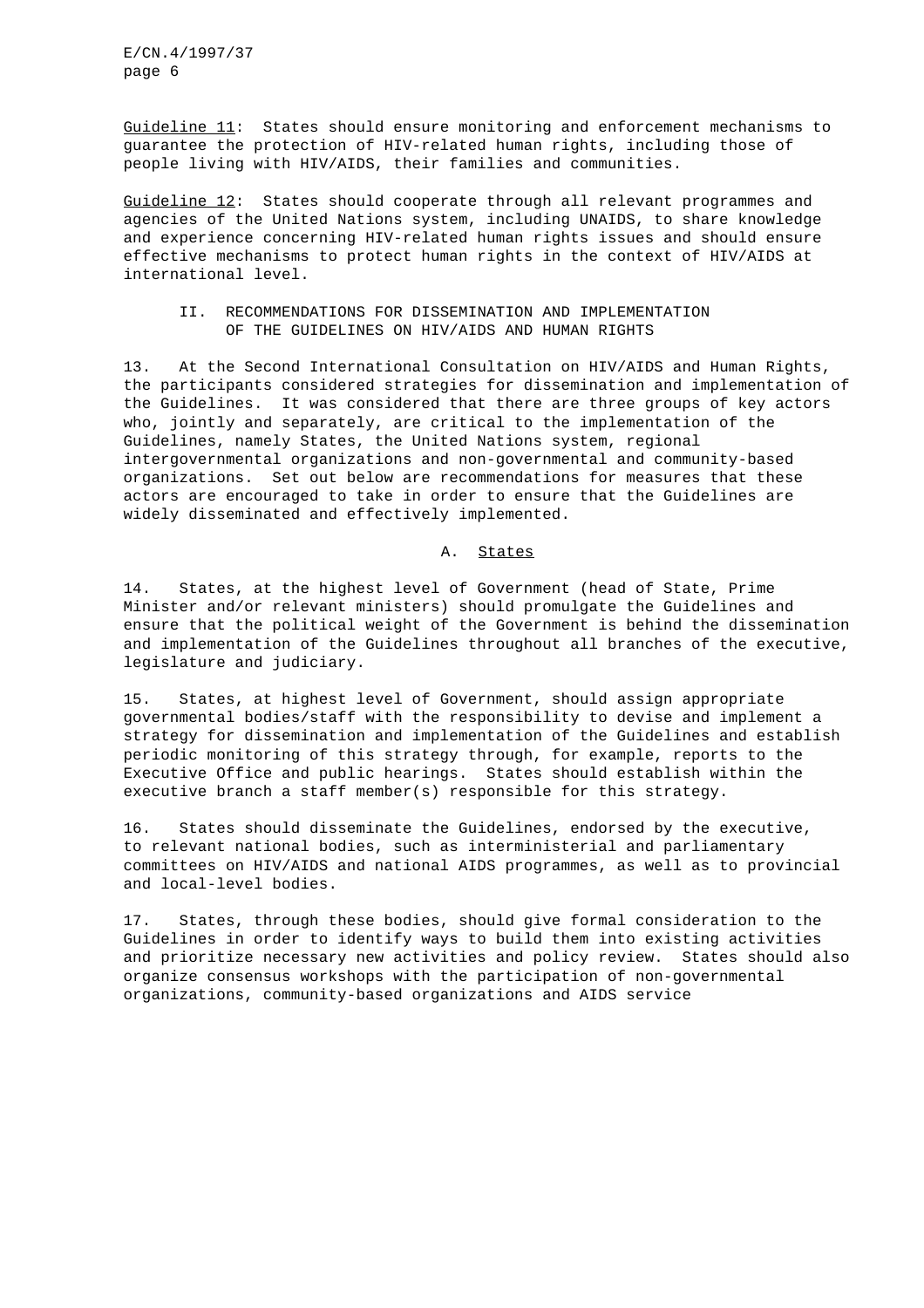organizations (ASOs), networks of people living with HIV/AIDS (PLHAs), networks on ethics, law, human rights and HIV, United Nations Theme Groups on HIV/AIDS, as well as political and religious groups:

(a) To discuss the relevance of the Guidelines to the local situation, to identify obstacles and needs, to propose interventions and solutions and to achieve consensus for the adoption of the Guidelines;

(b) To elaborate national, provincial and local plans of action for implementation and monitoring of the Guidelines within the local context;

(c) To mobilize and ensure the commitment of relevant governmental officials to apply the Guidelines as a working tool to be integrated into their individual workplans.

18. States, at national, subnational and local levels, should establish mechanisms to receive, process and refer issues, claims and information in relation to the Guidelines and to the human rights issues raised therein. States should create focal points to monitor the implementation of the Guidelines in relevant government departments.

19. States, in ways consistent with judicial independence, should disseminate the Guidelines widely throughout the judicial system and use them in the development of jurisprudence, conduct of court cases involving HIV-related matters and HIV-related training/continuing education of judicial officers.

20. States should disseminate the Guidelines throughout the legislative branch of Government and particularly to parliamentary committees involved in the formulation of policy and legislation relevant to the issues raised in the Guidelines. Such committees should assess the Guidelines to identify priority areas for action and a longer-term strategy to ensure that relevant policy and law are in conformity with the Guidelines.

B. United Nations system and regional intergovernmental bodies

21. The United Nations Secretary-General should submit the Guidelines to the Commission on Human Rights as part of the report on the Second International Consultation on HIV/AIDS and Human Rights.

22. The Secretary-General should transmit the Guidelines to heads of State:

(a) Recommending that the document be distributed nationally through the appropriate channels;

(b) Offering, within the mandates of UNAIDS and the United Nations High Commissioner/Centre for Human Rights, technical cooperation in facilitating the implementation of the Guidelines;

(c) Requesting that compliance with the Guidelines be included in the national reports to existing human rights treaty bodies;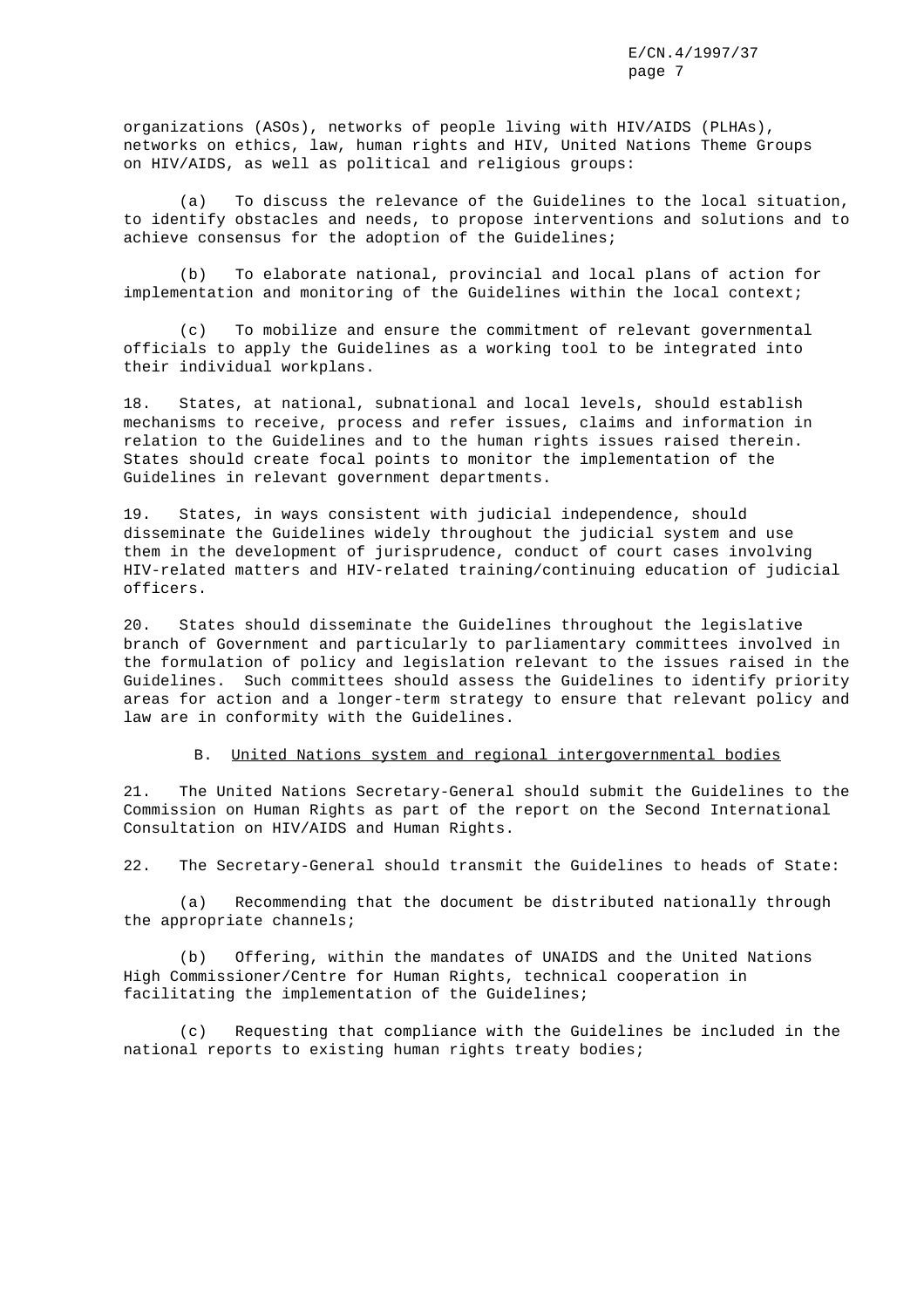(d) Reminding Governments of the responsibility to uphold international human rights standards in promoting compliance with the Guidelines.

23. The Secretary-General should transmit the Guidelines to the heads of all relevant United Nations bodies and agencies, requesting that they be widely disseminated throughout the relevant programmes and activities of the bodies and agencies. The Secretary-General should request that all relevant United Nations bodies and agencies consider their activities and programmes on HIV/AIDS in the light of the provisions of the Guidelines and support the implementation of the Guidelines at the national level.

24. The Commission on Human Rights and the Sub-Commission on Prevention of Discrimination and Protection of Minorities, as well as all human rights treaty bodies, should consider and discuss the Guidelines with a view to incorporating relevant aspects of the Guidelines within their respective mandates. Human rights treaty bodies, in particular, should integrate the Guidelines, as relevant, in their respective reporting guidelines, questions to States, and when developing resolutions and general comments on related subjects.

25. The Commission on Human Rights should appoint a special rapporteur on human rights and HIV/AIDS with the mandate, inter alia, to encourage and monitor implementation of the Guidelines by States, as well as their promotion by the United Nations system, including human rights bodies, where applicable.

26. The United Nations High Commissioner/Centre for Human Rights should ensure that the Guidelines are disseminated throughout the Centre and incorporated into the activities and programmes of the Centre, particularly those involving support to the United Nations human rights bodies, technical assistance and monitoring. This should be coordinated by a staff member with exclusive responsibility for the Guidelines. Similarly, the United Nations Division for the Advancement of Women should ensure the full integration of the Guidelines into the work of the Committee on the Elimination of Discrimination Against Women.

27. UNAIDS should transmit the Guidelines widely throughout the system - to co-sponsors of the UNAIDS Programme Coordinating Board, United Nations Theme Groups on HIV/AIDS, UNAIDS staff, including country programme advisers and focal points - and should ensure that the Guidelines become a framework for action for the work of the United Nations Theme Groups on HIV/AIDS and UNAIDS staff, including that Theme Groups use the Guidelines to assess the HIV-related human rights, legal and ethical situation in-country and to elaborate the best means to support implementation of the Guidelines at the country level.

28. Regional bodies (such as the Inter-American Commission on Human Rights, the Organization of American States, the African Commission on Human and Peoples' Rights, the Organization of African Unity, the European Commission on Human Rights, the European Commission, the Council of Europe, the Association of South-East Asian Nations, etc.) should receive the Guidelines and transmit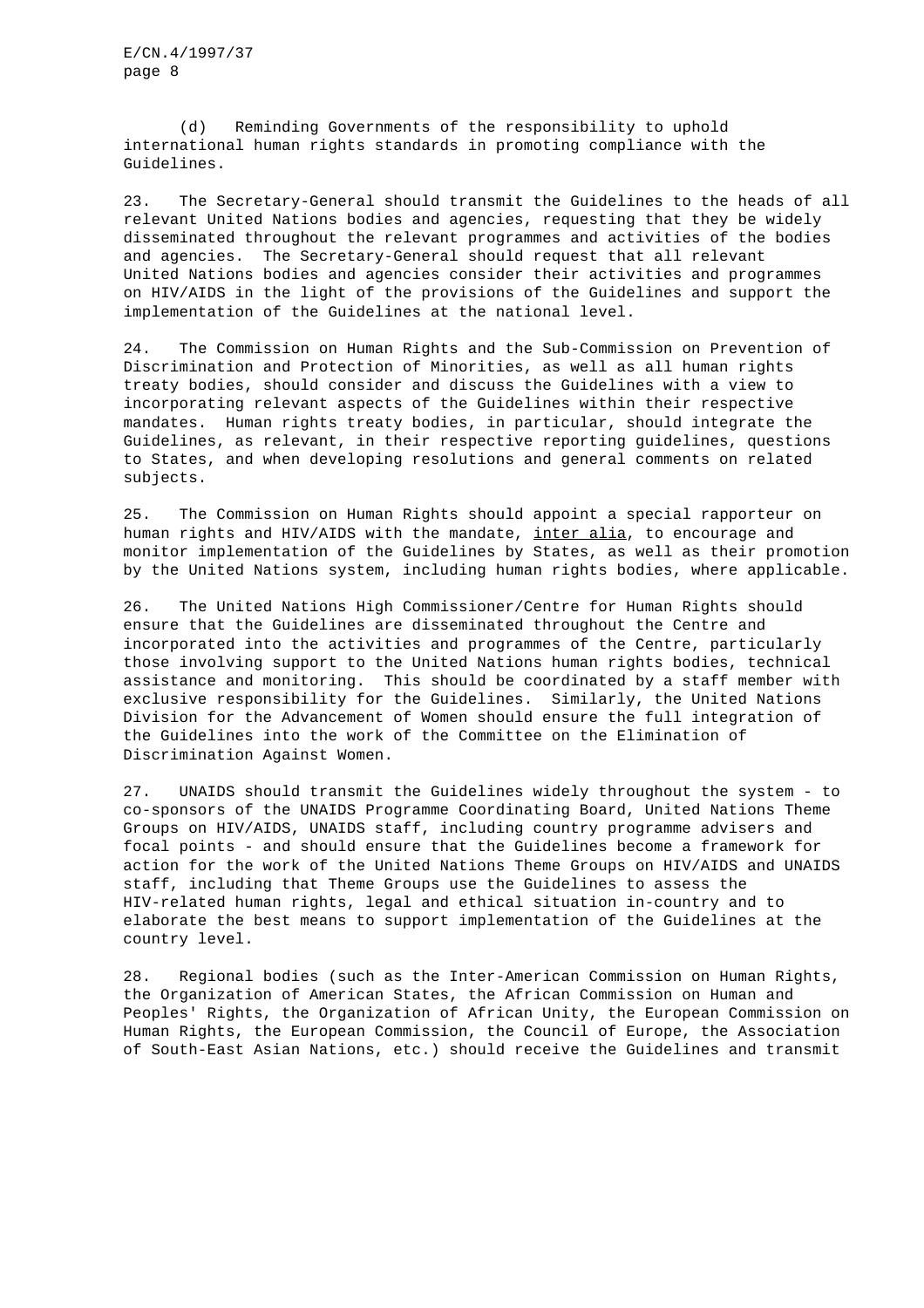them widely among members and relevant divisions with a view to assessing how their activities might be made consistent with the Guidelines and promote their implementation.

29. Specialized agencies and other concerned bodies (such as the International Labour Organization, the International Organization for Migration, the Office of the United Nations High Commissioner for Refugees, the United Nations Research Institute for Social Development and the World Trade Organization) should receive the Guidelines and transmit them widely among members and throughout their programmes with a view to assessing how their activities can be made consistent with the Guidelines and promote their implementation.

## C. Non-governmental organizations\*

30. NGOs should implement the Guidelines within a broad framework of communication around HIV and human rights, including through the establishment of ongoing communication between the HIV/AIDS community and the human rights community by:

(a) Establishing contacts at the international, regional and local levels between networks of ASOs and people living with HIV/AIDS and human rights NGOs;

(b) Developing mechanism(s) for ongoing communication and dissemination and implementation of the Guidelines, such as a bulletin board and/or home page on the Internet allowing for input and exchange of information on human rights and HIV and database linkages between groups working on human rights and HIV;

(c) Networking with human rights NGOs at meetings of United Nations human rights bodies;

(d) Promoting discussion of the Guidelines in their newsletters and other publications, as well as through other media;

(e) Developing an action-oriented and accessible version(s) of the Guidelines;

(f) Developing a strategy and process for the dissemination of the Guidelines and seeking funding and technical cooperation with regard to the dissemination.

\_\_\_\_\_\_\_\_\_\_\_\_\_\_\_\_\_\_\_\_\_\_\_\_\_\_

<sup>\*</sup> Including AIDS service organizations, community-based organizations, regional and national networks on ethics, law, human rights and HIV and networks of people living with HIV/AIDS. These networks comprise not only non-governmental and AIDS service organizations but also professionals (e.g. lawyers, health care workers, social workers), people living with HIV/AIDS, academics, research institutions and other concerned citizens. The networks are important voices for mobilizing change and protecting human rights.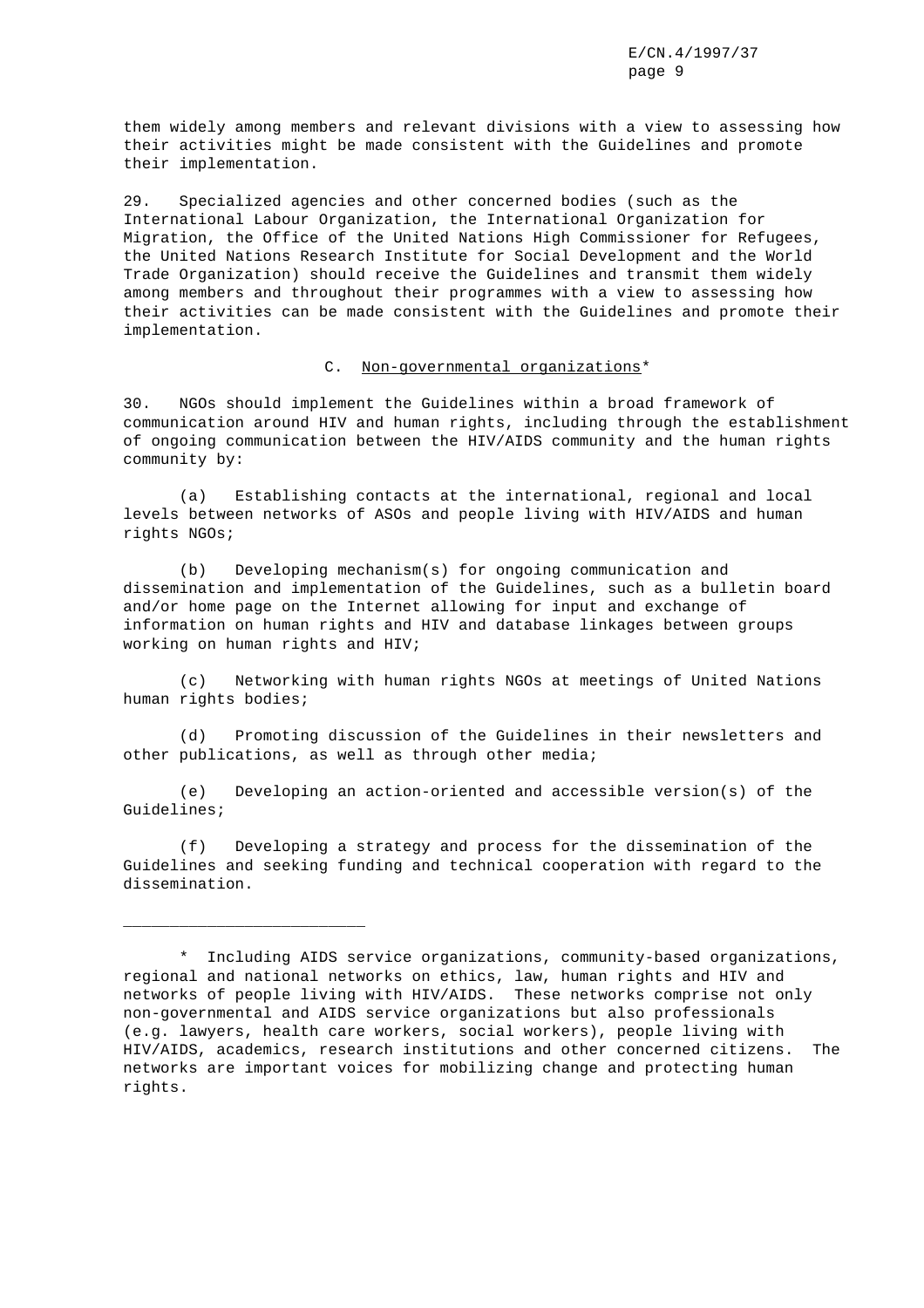31. Non-governmental organizations at the regional level should:

(a) Establish or use existing focal points to disseminate the Guidelines, with popularization and/or training;

(b) Establish a regional "technical group" to introduce the Guidelines to the region;

(c) Use the Guidelines as a tool for advocacy, interpretation, monitoring abuse and establishing best practice;

(d) Prepare regular reports on the implementation of the Guidelines to human rights bodies (human rights treaty bodies and United Nations extra-conventional fact-finding mechanisms, such as special rapporteurs and representatives, as well as regional commissions) and other relevant international agencies;

(e) Bring cases of HIV/AIDS-related discrimination and other violations of human rights in the context of HIV/AIDS to regional human rights judicial and quasi-judicial mechanisms.

32. NGOs at the national level, in order to advocate the Guidelines, should obtain consensus on their acceptance and establish a joint strategy with governmental and non-governmental partners as a baseline for monitoring the Guidelines, through the following means:

(a) Hold national NGO strategy meetings on the Guidelines that include human rights NGOs (including women's organizations and prisoners' rights organization), ASOs, community-based organizations, networks on ethics, law, human rights and HIV and networks of people living with HIV/AIDS;

(b) Hold meetings with national governmental human rights organisms;

(c) Hold meetings with national Government (relevant ministries), legislative and judiciary;

(d) Establish or use existing national focal points to gather information and develop systems of information exchange on HIV and human rights, including the Guidelines.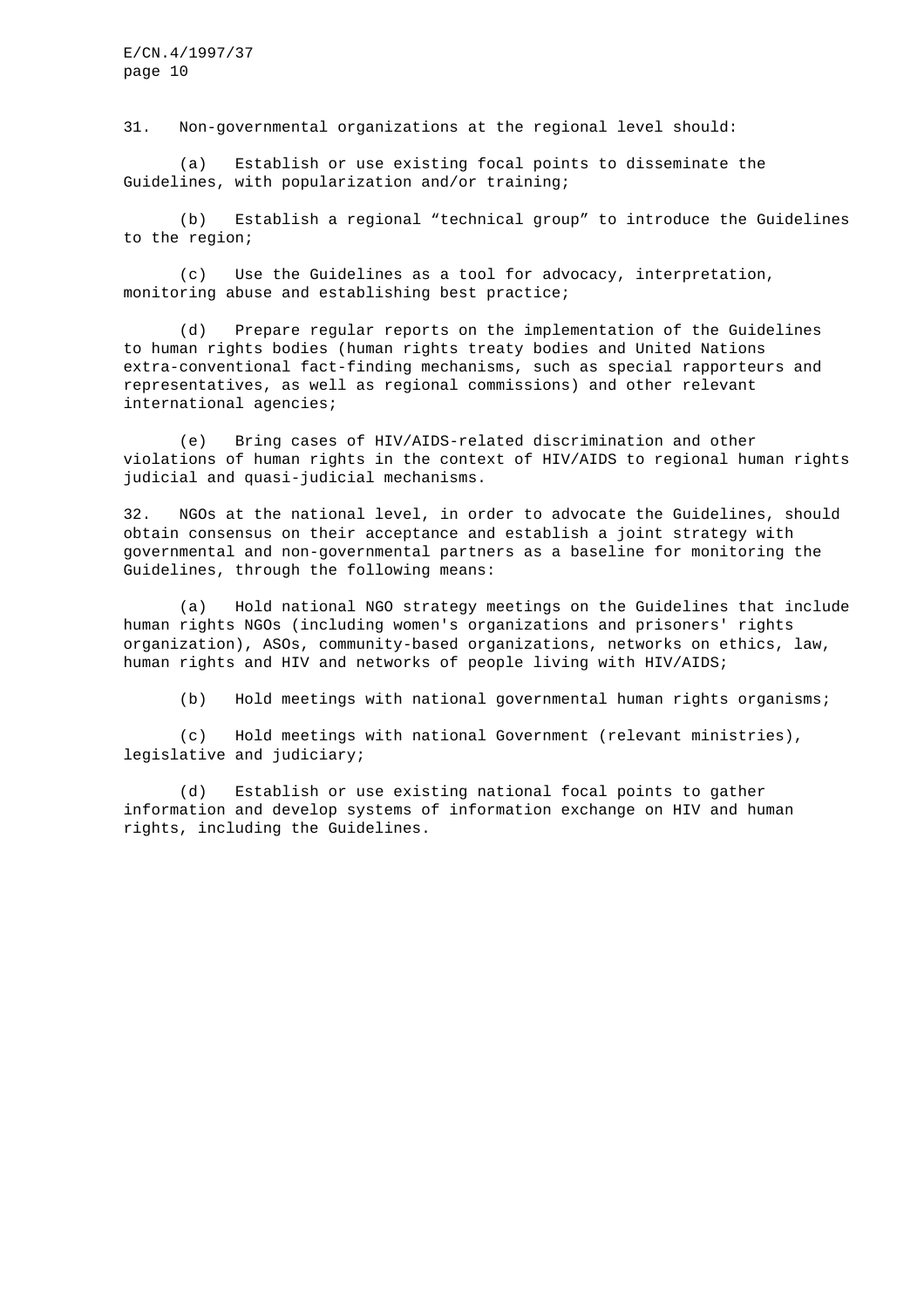## Annex I

## **GUIDELINES ON HIV/AIDS AND HUMAN RIGHTS**

#### **Preamble**

This document contains guidelines adopted at the Second International Consultation on HIV/AIDS and Human Rights, held in Geneva from 23 to 25 September 1996, to assist States in creating a positive, rights-based response to HIV/AIDS that is effective in reducing the transmission and impact of HIV/AIDS and respectful of human rights and fundamental freedoms.

The elaboration of such guidelines was first considered by the 1989 International Consultation on AIDS and Human Rights, organized jointly by the United Nations Centre for Human Rights and the World Health Organization. 1/ The United Nations Commission on Human Rights and its Sub-Commission on Prevention of Discrimination and Protection of Minorities have repeatedly reiterated the need for guidelines.  $2/$  Increasingly, the international community has recognized the need for elaborating further how existing human rights principles apply in the context of HIV/AIDS and for providing examples of concrete activities to be undertaken by States to protect human rights and public health in the context of HIV/AIDS.

The purpose of these Guidelines is to translate international human rights norms into practical observance in the context of HIV/AIDS. To this end, the Guidelines consist of two parts: first, the human rights principles underlying a positive response to HIV/AIDS and second, action-oriented measures to be employed by Governments in the areas of law, administrative policy and practice that will protect human rights and achieve HIV-related public health goals.

The Guidelines recognize that States bring to the HIV/AIDS epidemic different economic, social and cultural values, traditions and practices - a diversity which should be celebrated as a rich resource for an effective response to HIV/AIDS. In order to benefit from this diversity, a process of participatory consultation and cooperation was undertaken in the drafting of the Guidelines, so that the Guidelines reflect the experience of people affected by the epidemic, address relevant needs and incorporate regional perspectives. Furthermore, the Guidelines reaffirm that diverse responses can and should be designed within the context of universally recognized international human rights standards.

It is intended that the principal users of the Guidelines will be States, in the persons of legislators and government policy-makers, including

1/ Report of an International Consultation on AIDS and Human Rights, Geneva, 26 to 28 July 1989 (HR/PUB/90/2).

2/ For reports and resolutions on HIV/AIDS and human rights of the United Nations Commission on Human Rights and its Sub-Commission on Prevention of Discrimination and Protection of Minorities, see the appendix to the present annex.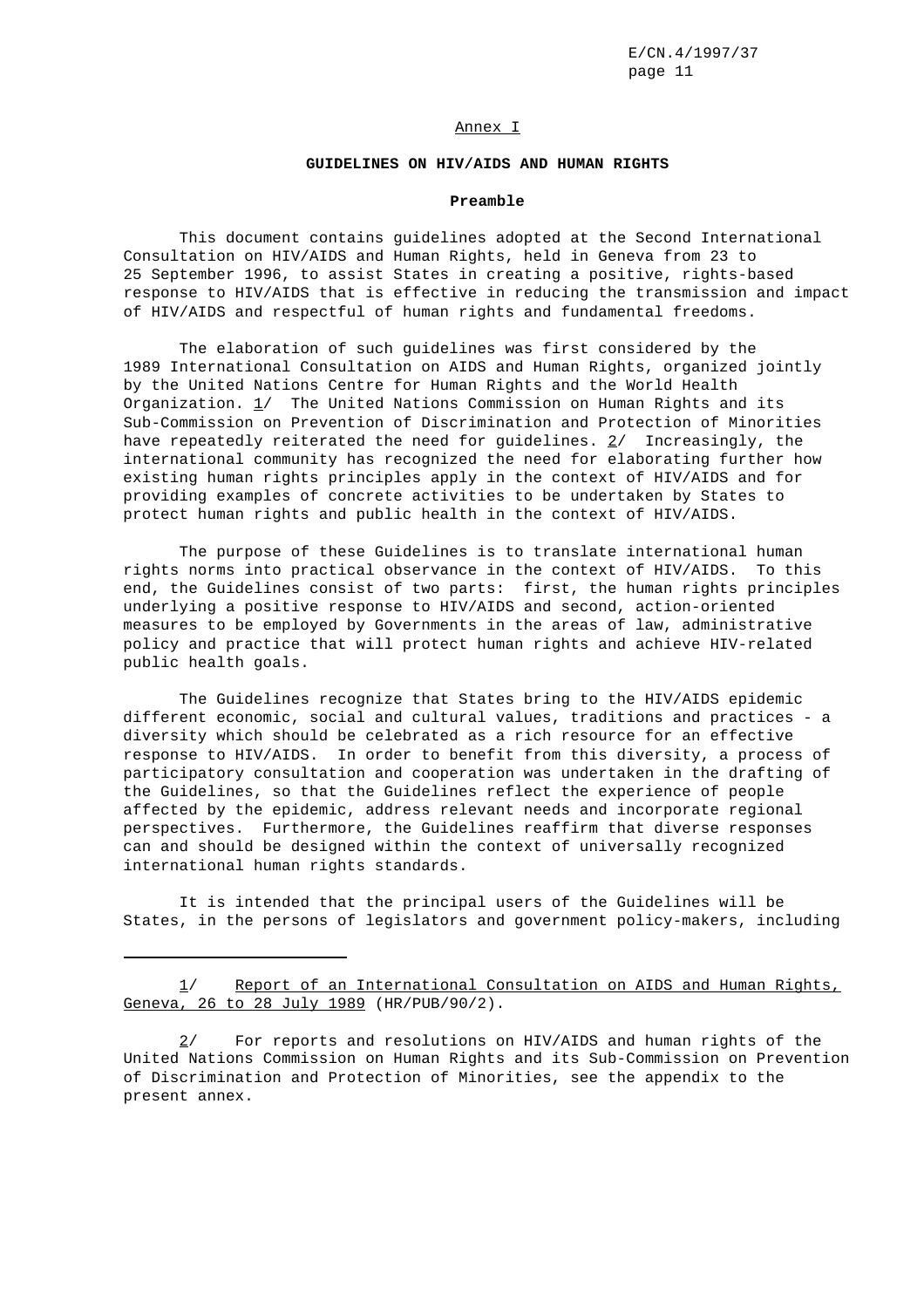officials involved in national AIDS programmes and relevant departments and ministries, such as health, foreign affairs, justice, interior, employment, welfare and education. Other users who will benefit from the Guidelines include intergovernmental organizations (IGOs), non-governmental organizations (NGOs), networks of persons living with HIV/AIDS (PLHAs), community-based organizations (CBOs), networks on ethics, law, human rights and HIV and AIDS service organizations (ASOs). The broadest possible audience of users of the Guidelines will maximize their impact and make their content a reality.

The Guidelines address many difficult and complex issues, some of which may or may not be relevant to the situation in a particular country. For these reasons, it is essential that the Guidelines are taken by critical actors at the national and community level and considered in a process of dialogue involving a broad spectrum of those most directly affected by the issues addressed in the Guidelines. Such a consultative process will enable Governments and communities to consider how the Guidelines are specifically relevant in their country, assess priority issues presented by the Guidelines and devise effective ways to implement the Guidelines in their respective contexts.

In implementing the Guidelines, it should be borne in mind that achieving international cooperation in solving problems of an economic, social, cultural or humanitarian character and promoting and encouraging respect for human rights and for fundamental freedoms for all, is one of the principal objectives of the United Nations. In this sense, international cooperation, including financial and technical support, is a duty of States in the context of the HIV/AIDS epidemic and industrialized countries are encouraged to act in a spirit of solidarity in assisting developing countries to meet the challenges of implementing the Guidelines.

#### **I. INTERNATIONAL HUMAN RIGHTS OBLIGATIONS AND HIV/AIDS**

#### **Introduction: HIV/AIDS, human rights and public health**

Several years of experience in addressing the HIV/AIDS epidemic have confirmed that the promotion and protection of human rights is an essential component in preventing transmission of HIV and reducing the impact of HIV/AIDS. The protection and promotion of human rights is necessary both to protect the inherent dignity of persons affected by HIV/AIDS and to achieve the public health goals of reducing vulnerability to HIV infection, lessening the adverse impact of HIV/AIDS on those affected and empowering individuals and communities to respond to HIV/AIDS.

In general, human rights and public health share the common objective to promote and to protect the rights and well-being of all individuals. From the human rights perspective, this can best be accomplished by promoting and protecting the rights and dignity of everyone, with special emphasis on those who are discriminated against or whose rights are otherwise interfered with. Similarly, public health objectives can best be accomplished by promoting health for all, with special emphasis on those who are vulnerable to threats to their physical, mental or social well-being. Thus, health and human rights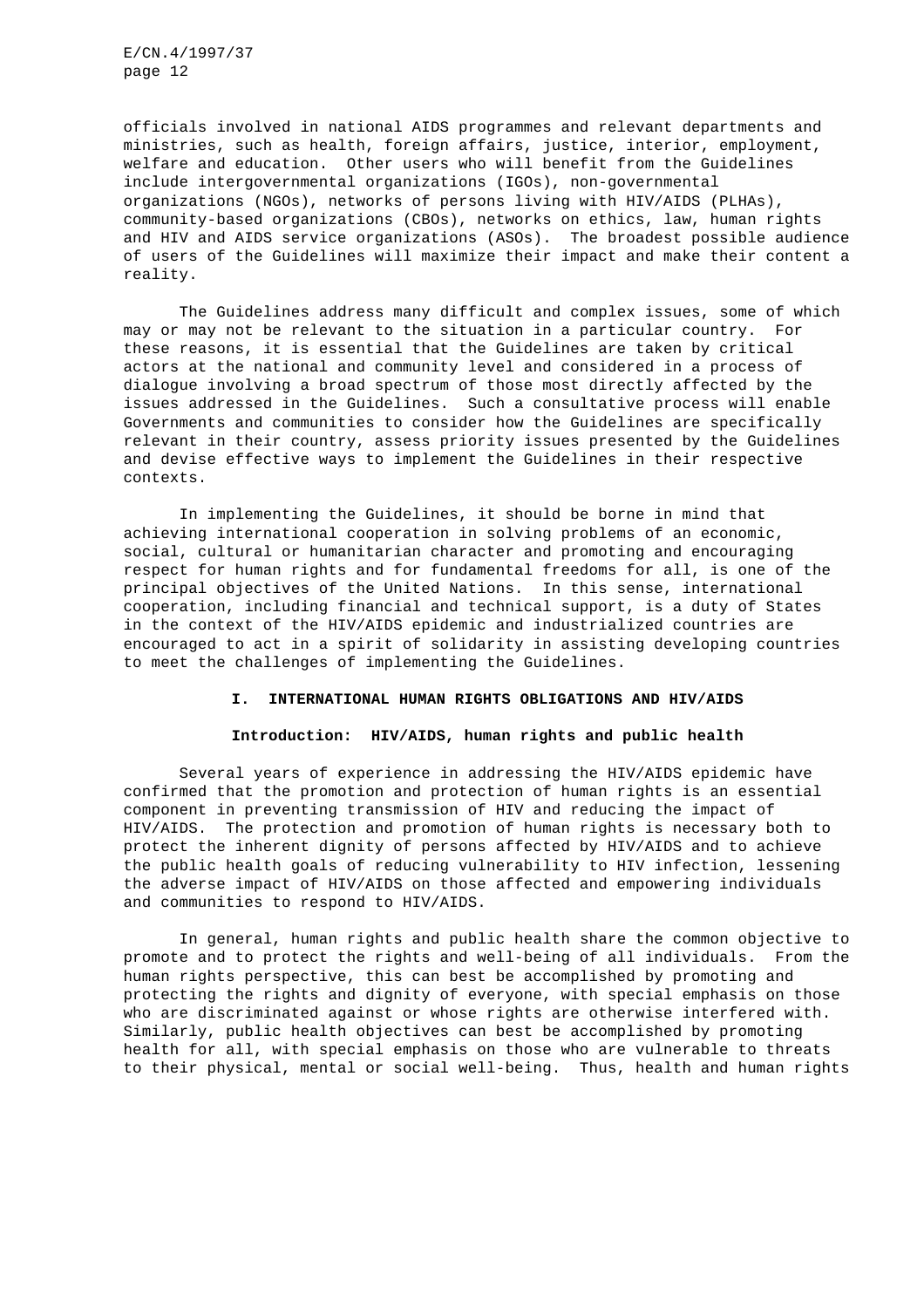complement and mutually reinforce each other in any context. They also complement and mutually reinforce each other in the context of HIV/AIDS.

One aspect of the interdependence of human rights and public health is demonstrated by studies showing that HIV prevention and care programmes with coercive or punitive features result in reduced participation and increased alienation of those at risk of infection.  $3/$  In particular, people will not seek HIV-related counselling, testing, treatment and support if this would mean facing discrimination, lack of confidentiality and other negative consequences. Therefore, it is evident that coercive public health measures drive away the people most in need of such services and fail to achieve their public health goals of prevention through behavioural change, care and health support.

Another aspect of the linkage between the protection of human rights and effective HIV/AIDS programmes is apparent in the fact that the incidence or spread of HIV/AIDS is disproportionately high among some populations. Depending on the nature of the epidemic and the legal, social and economic conditions in each country, groups that may be disproportionately affected include women, children, those living in poverty, minorities, indigenous people, migrants, refugees and internally displaced persons, people with disabilities, prisoners, sex workers, men having sex with men and injecting drug users - that is to say groups who already suffer from a lack of human rights protection and from discrimination and/or are marginalized by their legal status. Lack of human rights protection disempowers these groups to avoid infection and to cope with HIV/AIDS, if affected by it.  $4/$ 

Furthermore, there is growing international consensus that a broadly based, inclusive response, involving people living with HIV/AIDS in all its aspects, is a main feature of successful HIV/AIDS programmes. Another essential component of comprehensive response is the facilitation and creation of a supportive legal and ethical environment which is protective of human rights. This requires measures to ensure that Governments, communities and individuals respect human rights and human dignity and act in a spirit of tolerance, compassion and solidarity.

One essential lesson learned in the HIV/AIDS epidemic is that universally recognized human rights standards should guide policy-makers in formulating the direction and content of HIV-related policy and form an integral part of all aspects of national and local responses to HIV/AIDS.

<sup>3/</sup> J. Dwyer, "Legislating AIDS Away: The Limited Role of Legal Persuasion in Minimizing the Spread of HIV", in 9 Journal of Contemporary Health Law and Policy 167 (1993).

 $4/$  For the purposes of these Guidelines, these groups will be referred to as "vulnerable" groups although it is recognized that the degree and source of vulnerability of these groups varies widely within countries and across regions.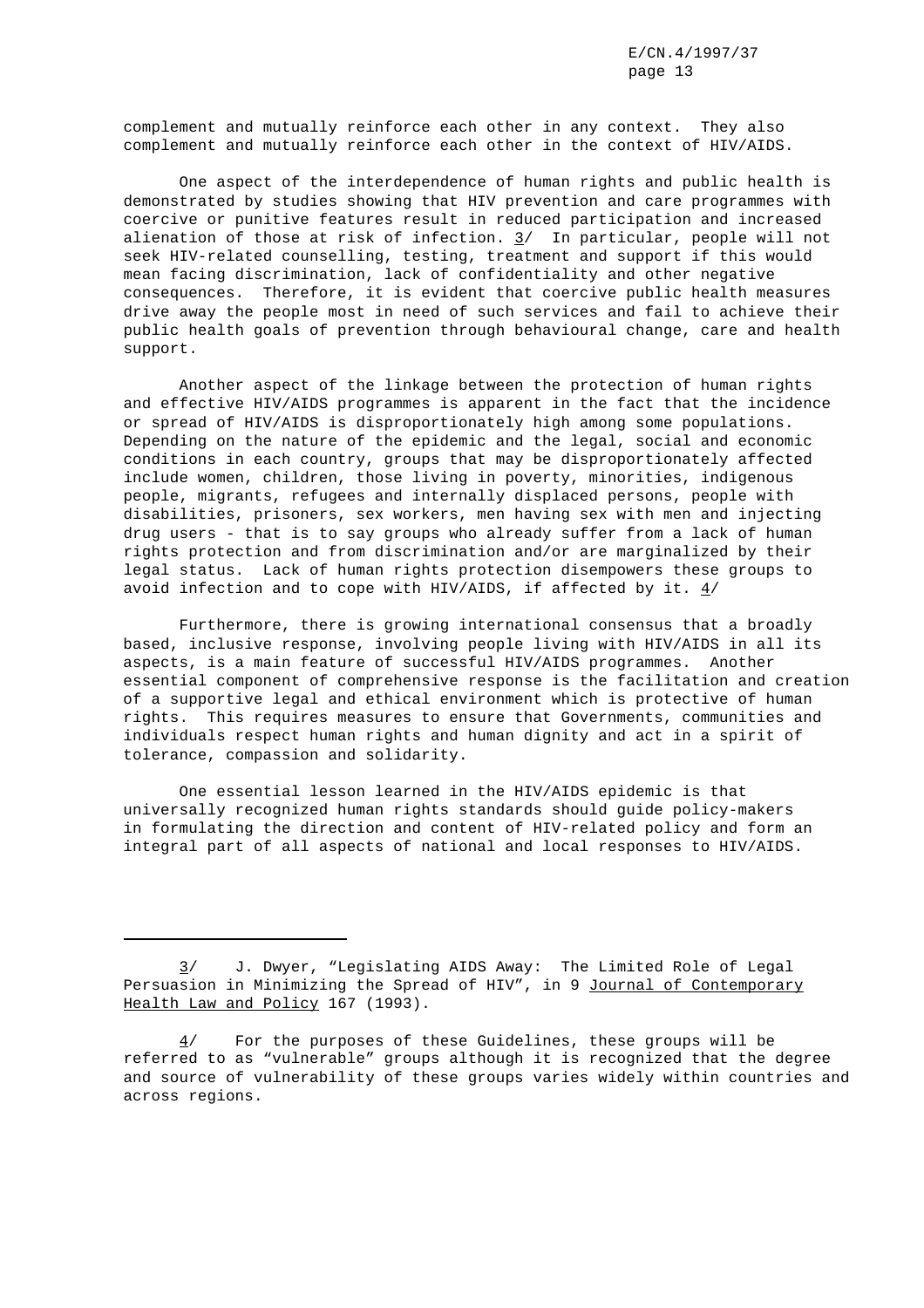#### **A. Human rights standards and the nature of State obligations**

The Vienna Declaration and Programme of Action, adopted at the World Conference on Human Rights in June 1993,  $5/$  affirmed that all human rights are universal, indivisible, interdependent and interrelated. While the significance of national and regional particularities and various historical, cultural and religious backgrounds must be borne in mind, States have the duty, regardless of their political, economic and cultural systems, to promote and protect all universally recognized human rights and fundamental freedoms, in accordance with international human rights standards.

A human rights approach to HIV/AIDS is, therefore, based on these State obligations with regard to human rights protection. HIV/AIDS demonstrates the indivisibility of human rights since the realization of economic, social and cultural rights, as well as civil and political rights, is essential to an effective response. Furthermore, a rights-based approach to HIV/AIDS is grounded in concepts of human dignity and equality which can be found in all cultures and traditions.

The key human rights principles which are essential to effective State responses to HIV/AIDS are to be found in existing international instruments, such as the Universal Declaration of Human Rights, the International Covenants on Economic, Social and Cultural Rights and on Civil and Political Rights, the International Convention on the Elimination of All Forms of Racial Discrimination, the Convention on the Elimination of All Forms of Discrimination against Women, the Convention against Torture and Other Cruel, Inhuman or Degrading Treatment or Punishment and the Convention on the Rights of the Child. Regional instruments, including the American Convention on Human Rights, the European Convention for the Protection of Human Rights and Fundamental Freedoms and the African Charter on Human and Peoples' Rights also enshrine State obligations applicable to HIV/AIDS. In addition, a number of conventions and recommendations of the International Labour Organization are particularly relevant to the problem of HIV/AIDS, such as ILO instruments concerning discrimination in employment and occupation, termination of employment, protection of workers' privacy, and safety and health at work.

Among the human rights principles relevant to HIV/AIDS are, inter alia:

The right to non-discrimination, equal protection and equality before the law

The right to life

The right to the highest attainable standard of physical and mental health

The right to liberty and security of person

The right to freedom of movement

5/ A/CONF.157/24 (Part I), chap. III.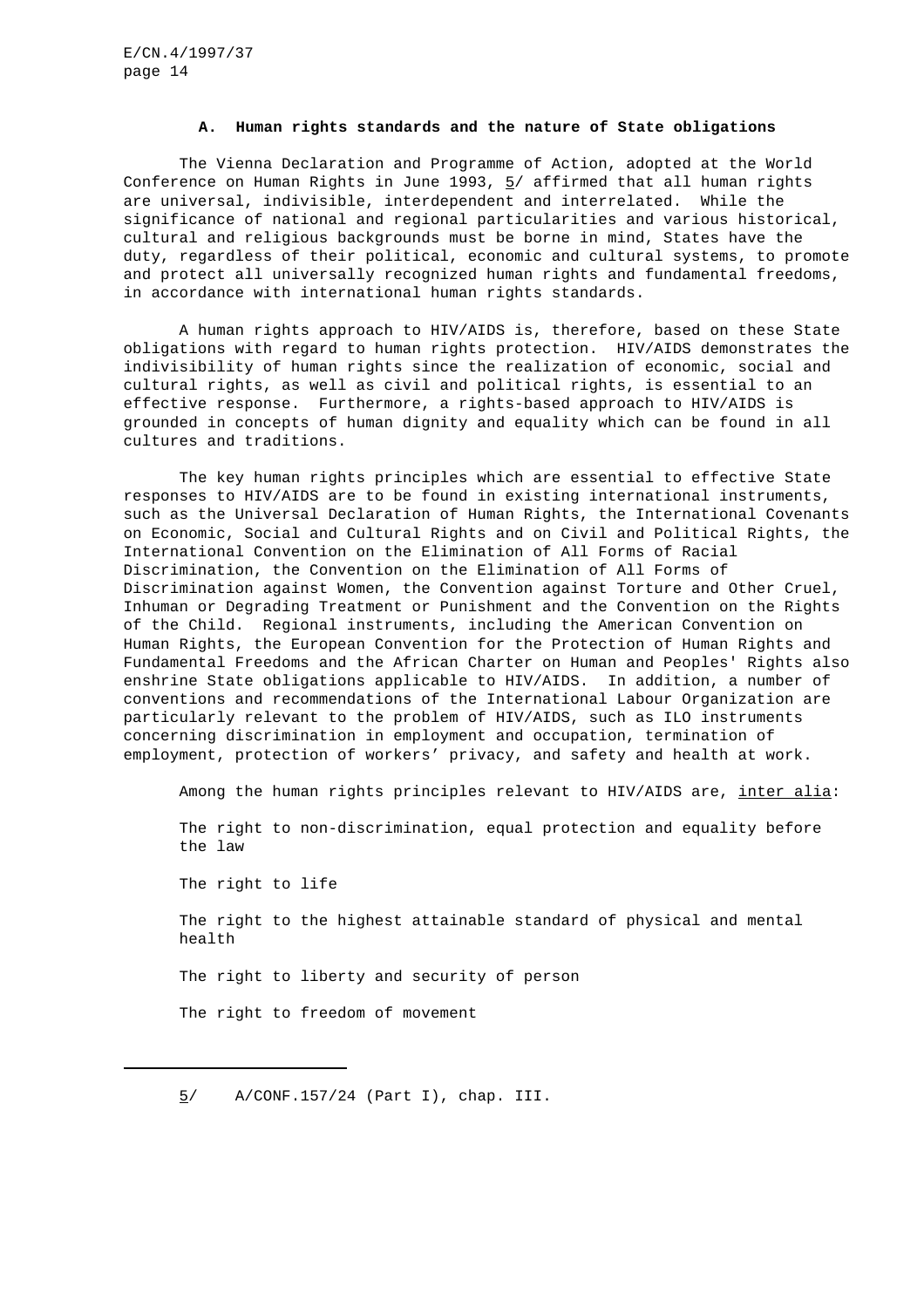The right to seek and enjoy asylum The right to privacy The right to freedom of opinion and expression and the right to freely receive and impart information The right to freedom of association The right to work The right to marry and found a family The right to equal access to education The right to an adequate standard of living The right to social security, assistance and welfare The right to share in scientific advancement and its benefits The right to participate in public and cultural life The right to be free from torture and cruel, inhuman or degrading treatment or punishment The rights of women and children.

# **B. Restrictions and limitations**

Under international human rights law, States may impose restrictions on some rights, under narrowly defined circumstances, if such restrictions are necessary to achieve overriding goods, such as public health, the rights of others, morality, public order, the general welfare in a democratic society and national security. Some rights are non-derogable and cannot be restricted under any circumstances.  $6/$  In order for restrictions on human rights to be legitimate, the State must establish that the restriction is:

(a) Provided for and carried out in accordance with the law, i.e. according to specific legislation which is accessible, clear and precise, so that it is reasonably foreseeable that individuals will regulate their conduct accordingly;

(b) Based on a legitimate interest, as defined in the provisions guaranteeing the rights;

<sup>6/</sup> These include the right to life, freedom from torture, freedom from enslavement or servitude, protection from imprisonment for debt, freedom from retroactive penal laws, the right to recognition as a person before the law and the right to freedom of thought, conscience and religion.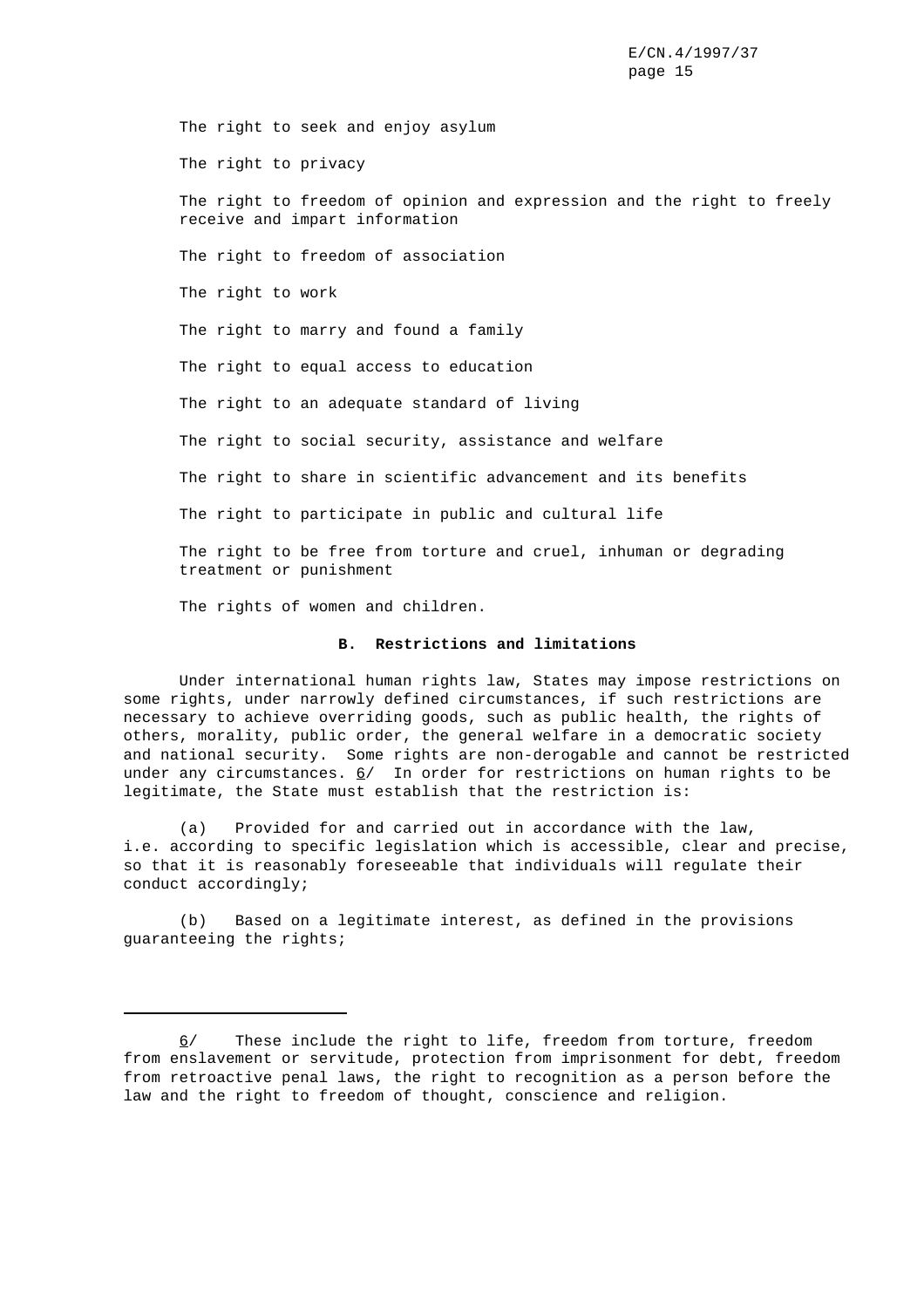(c) Proportional to that interest and constituting the least intrusive and least restrictive measure available and actually achieving that interest in a democratic society, i.e. established in a decision-making process consistent with the rule of law. 7/

Public health is most often cited by States as a basis for restricting human rights in the context of HIV/AIDS. Many such restrictions, however, infringe on the principle of non-discrimination, for example when HIV status is used as the basis for differential treatment with regard to access to education, employment, health care, travel, social security, housing and asylum. The right to privacy is known to have been restricted through mandatory testing and the publication of HIV status and the right to liberty of person is violated when HIV is used to justify deprivation of liberty or segregation. Although such measures may be effective in the case of diseases which are contagious by casual contact and susceptible to cure, they are ineffective with regard to HIV/AIDS since HIV is not casually transmitted. In addition, such coercive measures are not the least restrictive measures possible and are often imposed discriminatorily against already vulnerable groups. Finally, and as stated above, these coercive measures drive people away from prevention and care programmes, thereby limiting the effectiveness of public health outreach. A public health exception is, therefore, seldom a legitimate basis for restrictions on human rights in the context of HIV/AIDS.

## **C. The application of specific human rights in the context of the HIV/AIDS epidemic**

Examples of the application of specific human rights to HIV/AIDS are illustrated below. These rights should not be considered in isolation but as interdependent rights supporting the Guidelines elaborated in this document. In the application of these rights, the significance of national and regional particularities and various historical, cultural and religious backgrounds must be remembered. It remains the duty of States, however, to promote and protect all human rights within their cultural contexts.

#### **1. Non-discrimination and equality before the law**

International human rights law guarantees the right to equal protection before the law and freedom from discrimination on any ground such as race, colour, sex, language, religion, political or other opinion, national or social origin, property, birth or other status. Discrimination on any of these grounds is not only wrong in itself but also creates and sustains conditions leading to societal vulnerability to infection by HIV, including lack of access to an enabling environment that will promote behavioural change and enable people to cope with HIV/AIDS. Groups suffering from discrimination, which also disables them in the context of HIV/AIDS, are women, children, those living in poverty, minorities, indigenous people, migrants, refugees and internally displaced persons, people with disabilities, prisoners, sex workers, men having sex with men and injecting drug users.

<sup>7/</sup> P. Sieghart, AIDS and Human Rights: A UK Perspective, British Medical Association Foundation for AIDS, London, 1989, pp. 12-25.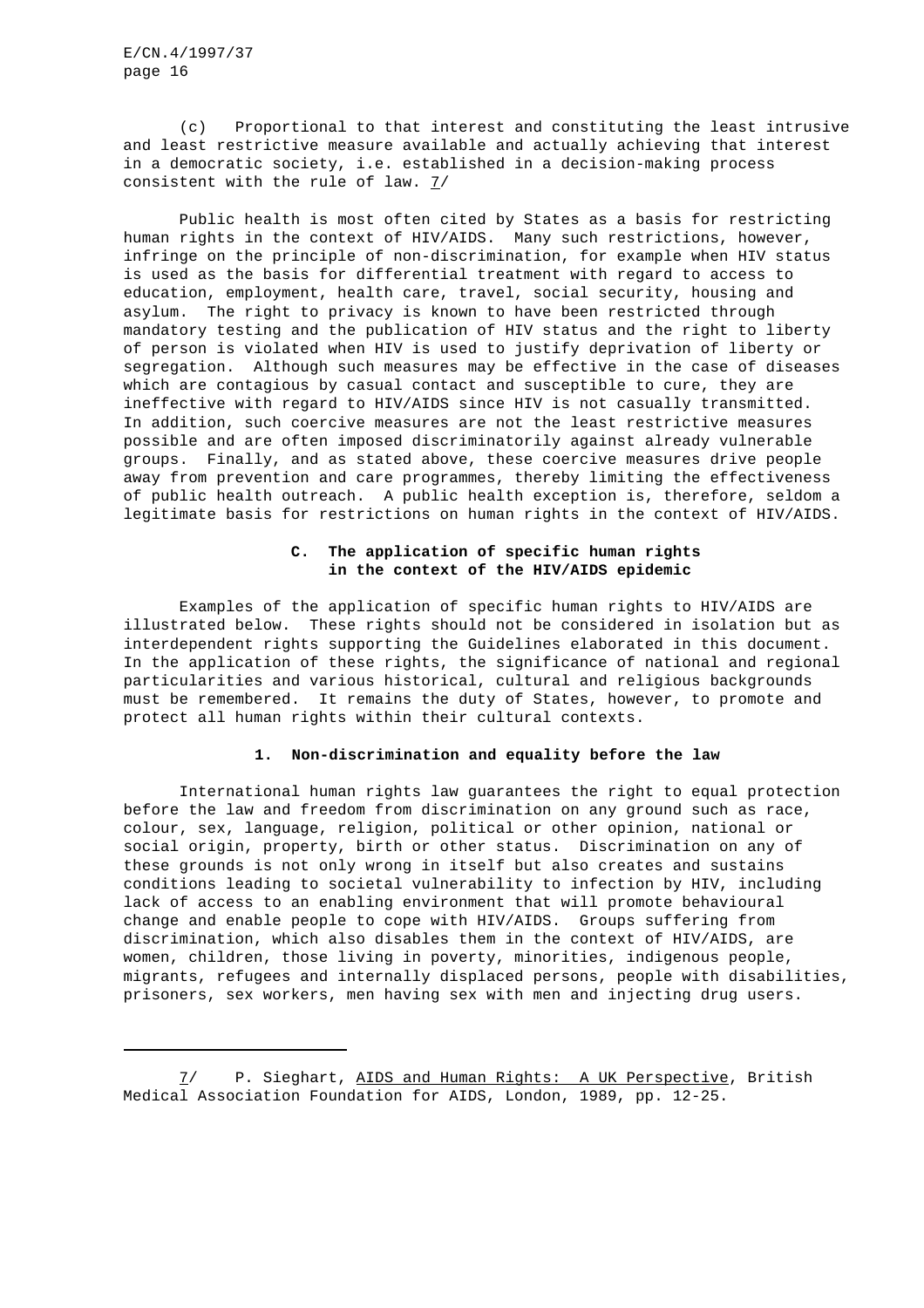Responses by States to the epidemic should include the implementation of laws and policies to eliminate systemic discrimination, including where it occurs against these groups.

The Commission on Human Rights has confirmed that "other status" in non-discrimination provisions is to be interpreted to include health status, including HIV/AIDS. 8/ This means that States should not discriminate against PLHAs or members of groups perceived to be at risk of infection on the basis of their actual or presumed HIV status.  $9/$ 

The Human Rights Committee has confirmed that the right to equal protection of the law prohibits discrimination in law or in practice in any fields regulated and protected by public authorities and that a difference in treatment is not necessarily discriminatory if it is based on reasonable and objective criteria. The prohibition against discrimination thus requires States to review and, if necessary, repeal or amend their laws, policies and practices to proscribe differential treatment which is based on arbitrary HIV-related criteria. 10/

#### **2. Human rights of women**

Discrimination against women, de facto and de jure, renders them disproportionately vulnerable to HIV/AIDS. Women's subordination in the family and in public life is one of the root causes of the rapidly increasing rate of infection among women. It also impairs women's ability to deal with the consequences of their own infection and/or infection in the family, in social, economic and personal terms.  $11/$ 

With regard to prevention of infection, the rights of women and girls to the highest attainable standard of physical and mental health, to education, to freedom of expression, to freely receive and impart information, should be applied to include equal access to HIV-related information, education, means

8/ See, inter alia, Commission on Human Rights resolutions 1995/44 of 3 March 1995 and 1996/43 of 19 April 1996.

9/ Other groups singled out for discriminatory measures in the context of HIV/AIDS, such as mandatory screening, are the military, police, peace-keeping forces, pregnant women, hospital patients, tourists, performers, people with haemophilia, tuberculosis or sexually transmitted diseases (STDs), truck drivers and scholarship-holders. Their partners, families, friends and care providers may also be subject to discrimination based on presumed HIV status.

10/ Human Rights Committee, General Comment No. 18 (37). Official Records of the General Assembly, Forty-fifth Session, Supplement No. 40 (A/45/40), vol. I, annex VI A.

11/ See report of the Expert Group Meeting on Women and HIV/AIDS and the Role of National Machinery for the Advancement of Women, convened by the Division for the Advancement of Women, Vienna, 24-28 September 1990 (EGM/AIDS/1990/1).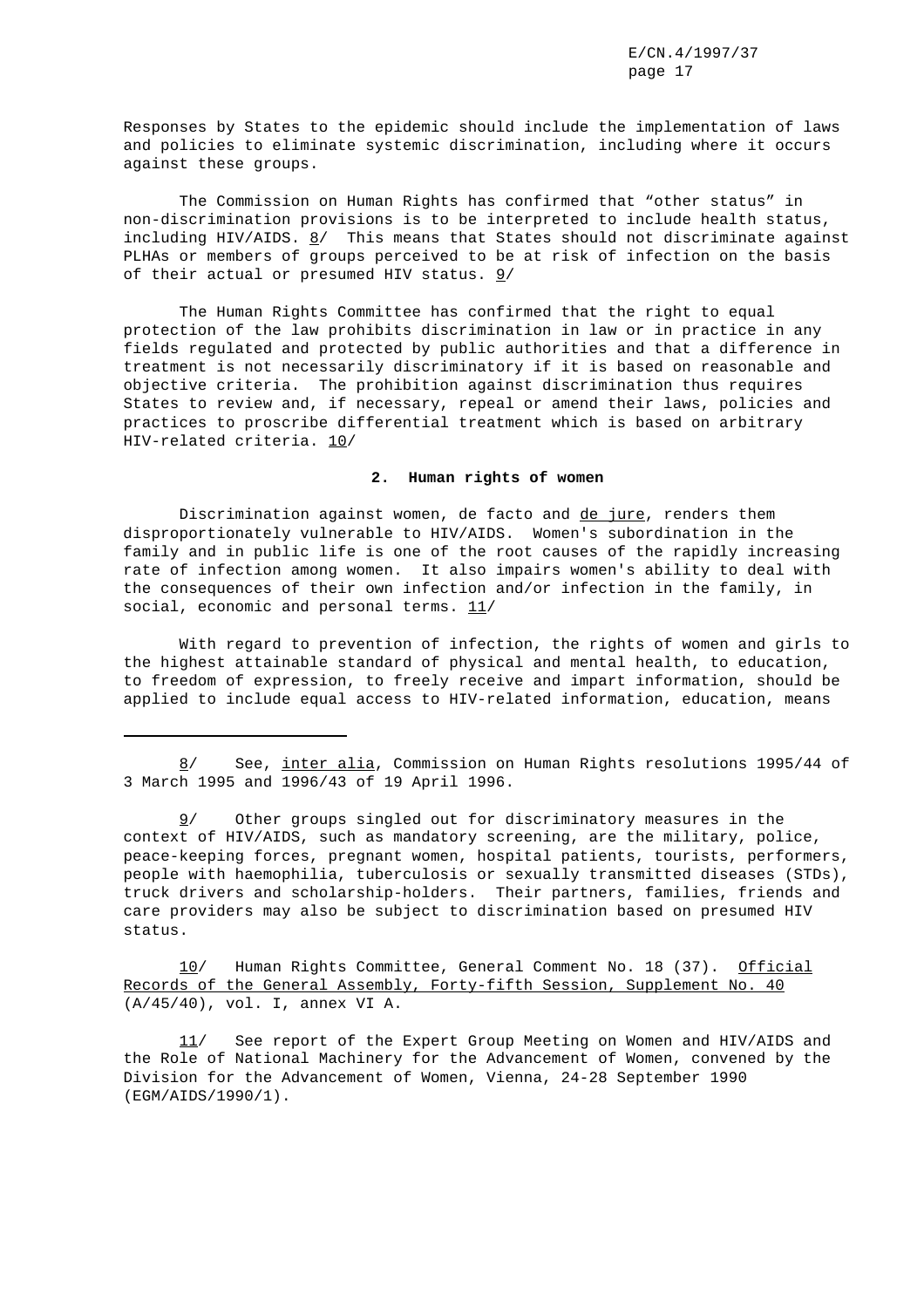of prevention and health services. However, even when such information and services are available, women and girls are often unable to negotiate safer sex or to avoid HIV-related consequences of the sexual practices of their husband or partners as a result of social and sexual subordination, economic dependence on a relationship and cultural attitudes. The protection of the sexual and reproductive rights of women and girls is, therefore, critical. This includes the rights of women to have control over and to decide freely and responsibly, free of coercion, discrimination and violence, on matters related to their sexuality, including sexual and reproductive health. 12/ Measures for the elimination of sexual violence and coercion against women in the family and in public life not only protect women from human rights violations but also from HIV infection that may result from such violations.

Furthermore, in order to empower women to leave relationships or employment which threaten them with HIV infection and to cope if they or their family members are infected with HIV/AIDS, States should ensure women's rights to, inter alia, legal capacity and equality within the family, in matters such as divorce, inheritance, child custody, property and employment rights, in particular, equal remuneration of men and women for work of equal value, equal access to responsible positions, measures to reduce conflicts between professional and family responsibilities and protection against sexual harassment at the workplace. Women should also be enabled to enjoy equal access to economic resources, including credit, an adequate standard of living, participation in public and political life and to benefits of scientific and technological progress so as to minimize risk of HIV infection.

HIV/AIDS prevention and care for women are often undermined by pervasive misconceptions about HIV transmission and epidemiology. There is a tendency to stigmatize women as "vectors of disease", irrespective of the source of infection. As a consequence, women who are or are perceived to be HIV-positive face violence and discrimination in public and in private life. Sex workers often face mandatory testing with no support for prevention activities to encourage or require their clients to wear condoms and with no access to health-care services. Many HIV/AIDS programmes targeting women are focused on pregnant women but these programmes often emphasize coercive measures directed towards the risk of transmitting HIV to the foetus, such as mandatory pre- and post-natal testing followed by coerced abortion or sterilization. Such programmes seldom empower women to prevent perinatal transmission by pre-natal prevention education and an available choice of health services and overlook the care needs of women.

The Convention on the Elimination of All Forms of Discrimination against Women obliges States parties to address all aspects of gender-based discrimination in law, policy and practice. States are also required to take appropriate measures to modify social and cultural patterns which are based on ideas of superiority/inferiority and stereotyped roles for men and women. The Committee on the Elimination of Discrimination against Women (CEDAW) which

<sup>12/</sup> Beijing Declaration and Platform for Action, Fourth World Conference on Women, Beijing, 4/5 September 1995, (A/CONF.177/20).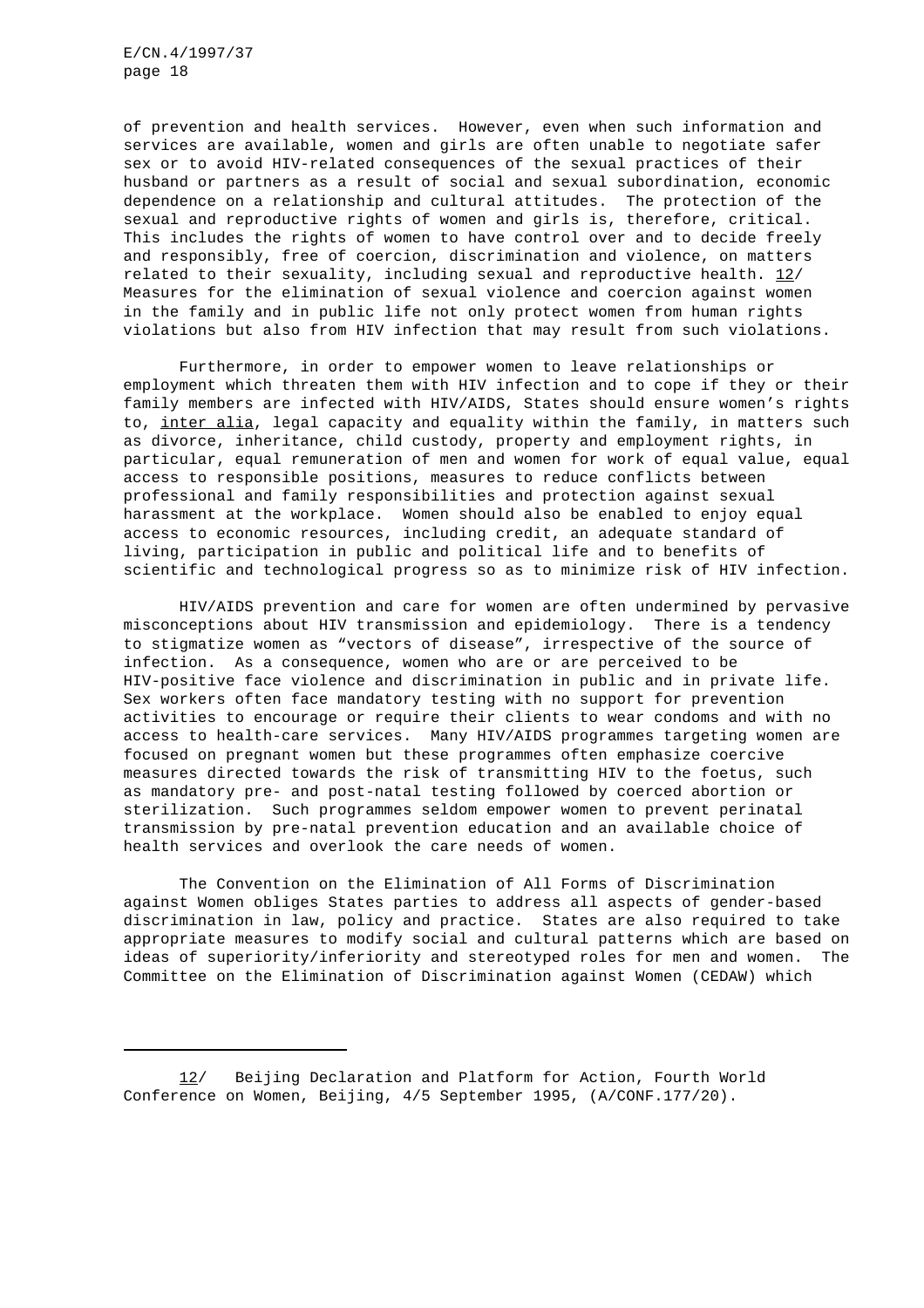monitors the Convention has underscored the link between women's reproductive role, their subordinate social position and their increased vulnerability to HIV infection. 13/

### **3. Human rights of children**

The rights of children are protected by all international human rights instruments and in particular under the Convention on the Rights of the Child, which establishes an international definition of the child as "every human being below the age of eighteen years unless under the law applicable to the child, majority is attained earlier" (art. 1). The Convention reaffirms that children are entitled to many of the rights that protect adults (e.g. the rights to life, non-discrimination, integrity of the person, liberty and security, privacy, asylum, expression, association and assembly, education and health), in addition to particular rights for children established by the Convention.

Many of these rights are relevant to HIV/AIDS prevention, care and support for children, such as freedom from trafficking, prostitution, sexual exploitation and sexual abuse since sexual violence against children, among other things, increases their vulnerability to HIV/AIDS. The freedom to seek, receive and impart information and ideas of all kinds and the right to education provide children with the right to give and receive all HIV-related information they need to avoid infection and to cope with their status, if infected. The right to special protection and assistance if deprived of his or her family environment, including alternative care and protection in adoption, in particular protects children if they are orphaned by HIV/AIDS. The right of disabled children to a full and decent life and to special care and the rights to abolition of traditional practices which are prejudicial to the health of children, such as early marriage, female genital mutilation, denial of equal sustenance and inheritance for girls are also highly relevant in the context of HIV/AIDS. Under the Convention, the right to non-discrimination and privacy for children living with HIV/AIDS and finally the rights of children to be actors in their own development and to express opinions and have them taken into account in making decisions about their lives should empower children to be involved in the design and implementation of HIV-related programmes for children.

## **4. Right to marry and found a family and protection of the family**

The right to marry and to found a family encompasses the right of "men and women of full age, without any limitation due to race, nationality or religion, ... to marry and found a family", to be "entitled to equal rights as to marriage, during marriage and at its dissolution" and to protection by society and the State of the family as "the natural and fundamental group unit of society".  $14/$  Therefore, it is clear that the right of people living with

14/ Article 16, Universal Declaration of Human Rights.

<sup>13/</sup> CEDAW, General Recommendation No. 15 (ninth session, 1990). Official Records of the General Assembly, Forty-fifth Session, Supplement No. 38 (A/45/38), chap. IV.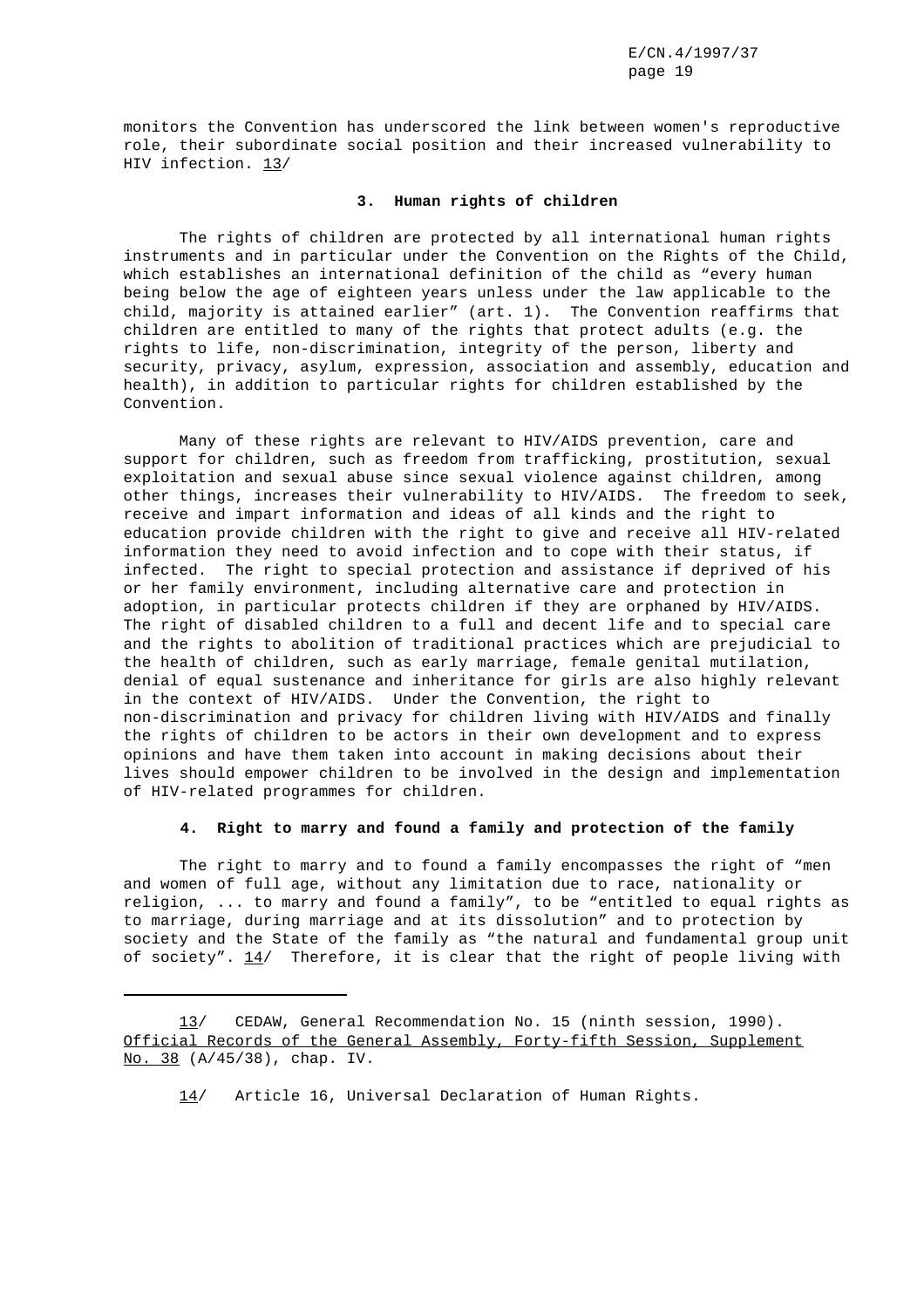HIV/AIDS is infringed by mandatory pre-marital testing and/or the requirement of "AIDS-free certificates" as a precondition for the grant of marriage licences under State laws. 15/ Secondly, forced abortions or sterilization of women living with HIV violates the human right to found a family, as well the right to liberty and integrity of the person. Women should be provided with accurate information about the risk of perinatal transmission to support them in making voluntary, informed choices about reproduction.  $16/$  Thirdly, measures to ensure the equal rights of women within the family are necessary to enable women to negotiate safe sex with their husbands/partners or be able to leave the relationship if they cannot assert their rights (see also Human rights of women above). Finally, the recognition of the family as the fundamental unit of society is undermined by policies which have the effect of denying family unity. In the case of migrants, many States do not allow migrants to be accompanied by family members, and the resulting isolation can increase vulnerability to HIV infection. In the case of refugees, mandatory testing as a precondition of asylum can result in HIV-positive family members being denied asylum while the rest of the family is granted asylum.

#### **5. Right to privacy**

Article 17 of the International Covenant on Civil and Political Rights provides that "No one shall be subjected to arbitrary or unlawful interference with his privacy, family, home or correspondence, nor to unlawful attacks on his honour and reputation. Everyone has the right to the protection of the law against such interference or attacks". The right to privacy encompasses obligations to respect physical privacy, including the obligation to seek informed consent to HIV testing and privacy of information, including the need to respect confidentiality of all information relating to a person's HIV status.

The individual's interest in his/her privacy is particularly compelling in the context of HIV/AIDS, firstly, because of the invasive character of a mandatory HIV test and, secondly, because of the stigma and discrimination attached to the loss of privacy and confidentiality if HIV status is disclosed. The community has an interest in maintaining privacy so that people will feel safe and comfortable in using public health measures, such as HIV/AIDS prevention and care services. The interest in public health does not justify mandatory HIV testing or registration, except in case of blood/organ/tissue donations where the human product, rather than the person,

<sup>15/</sup> People living with HIV/AIDS should be able to marry and engage in sexual relations whose nature does not impose a risk of infection to their partners. People living with HIV/AIDS, like all people who know or suspect that they are HIV-positive, have a responsibility, for example by practising abstinence or safer sex, not to expose others unknowingly to infection.

<sup>16/</sup> The chance of a woman living with HIV giving birth to an HIV-positive baby is approximately 1 in 3. This rate may be significantly reduced if the woman is able to undergo pre- and post-natal treatment with anti-retrovirals. Since extremely difficult and complex ethical and personal decisions are involved, the choice to have a child should be left to the woman, with input from her partner, if possible.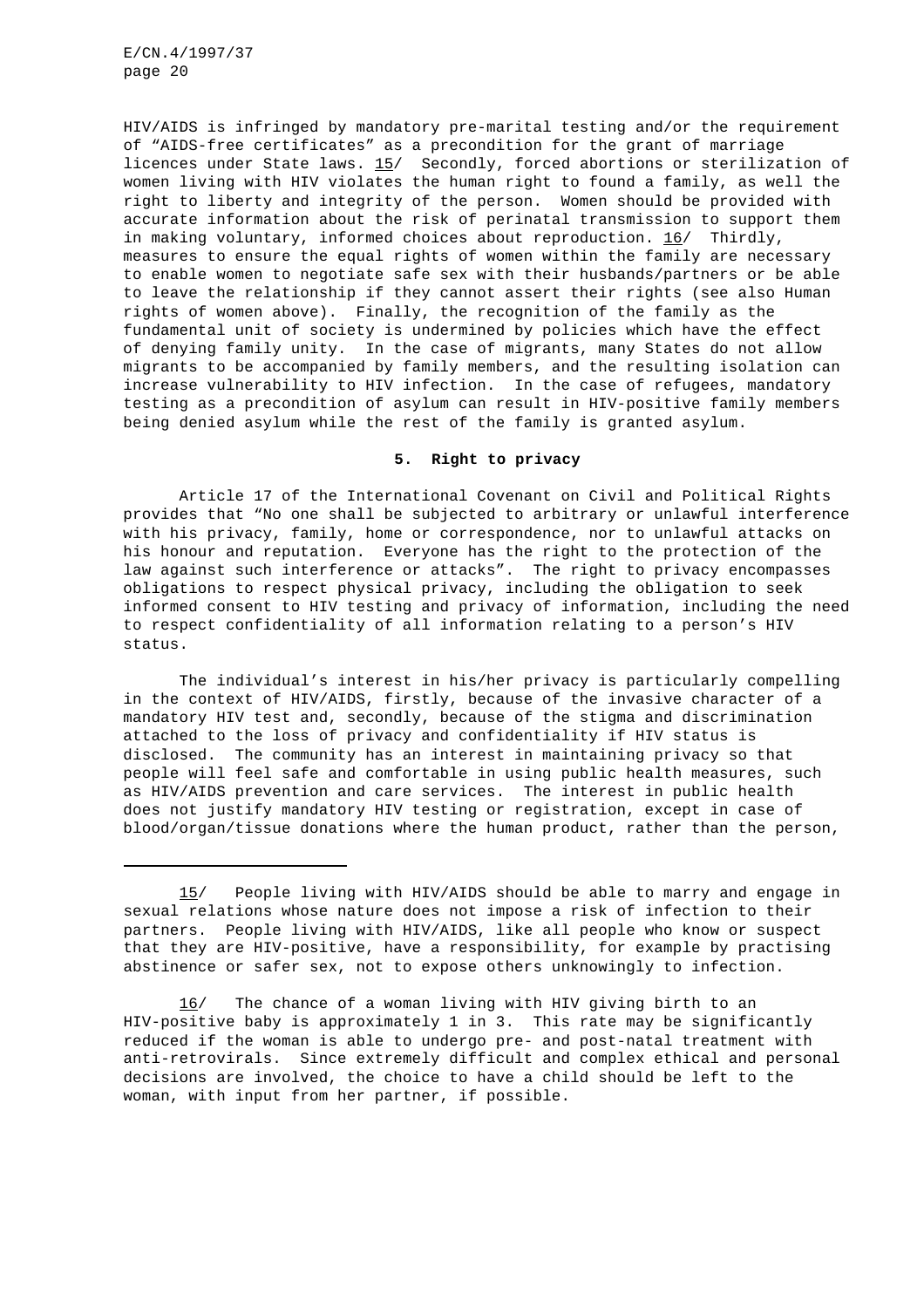is tested before use on another person. All information on HIV sero-status obtained during the testing of donated blood or tissue must also be kept strictly confidential.

The duty of States to protect the right to privacy, therefore, includes the obligation to guarantee that adequate safeguards are in place to ensure that no testing occurs without informed consent, that confidentiality is protected, particularly in health and social welfare settings, and that information on HIV status is not disclosed to third parties without the consent of the individual. In this context, States must also ensure that HIV-related personal information is protected in the reporting and compilation of epidemiological data and that individuals are protected from arbitrary interference with their privacy in the context of media investigation and reporting.

In those societies and cultures where traditions place greater emphasis on the community, patients may more readily authorize the sharing of confidential information with their family or community. In such circumstances, disclosure to the family or community may be for the benefit of the person concerned and such shared confidentiality may not breach the duty to maintain confidentiality.

The Human Rights Committee has found that the right to privacy under article 17 of the International Covenant on Civil and Political Rights is violated by laws which criminalize private homosexual acts between consenting adults. The Committee noted that "... the criminalization of homosexual practices cannot be considered a reasonable means or proportionate measure to achieve the aim of preventing the spread of HIV/AIDS ... by driving underground many of the people at risk of infection ... [it] would appear to run counter to the implementation of effective education programmes in respect of the HIV/AIDS prevention". 17/

The Committee also noted that the term "sex" in article 26 of the Covenant which prohibits discrimination on various grounds includes "sexual orientation". In many countries, there exist laws which render criminal particular sexual relationships or acts between consenting adults, such as adultery, fornication, oral sex and sodomy. Such criminalization not only interferes with the right to privacy but it also impedes HIV/AIDS education and prevention work.

## **6. Right to enjoy the benefits of scientific progress and its applications**

The right to enjoy the benefits of scientific progress and its applications is important in the context of HIV/AIDS in view of the rapid and continuing advances regarding testing, treatment therapies and the development of a vaccine. More basic scientific advances which are relevant to HIV/AIDS

<sup>17/</sup> Human Rights Committee, Communication No. 488/1991, Nicholas Toonan v. Australia (views adopted on 31 March 1994, fiftieth session). Official Records of the General Assembly, Forty-ninth Session, Supplement No. 40 (A/49/40), vol. II, annex IX EE, para. 8.5.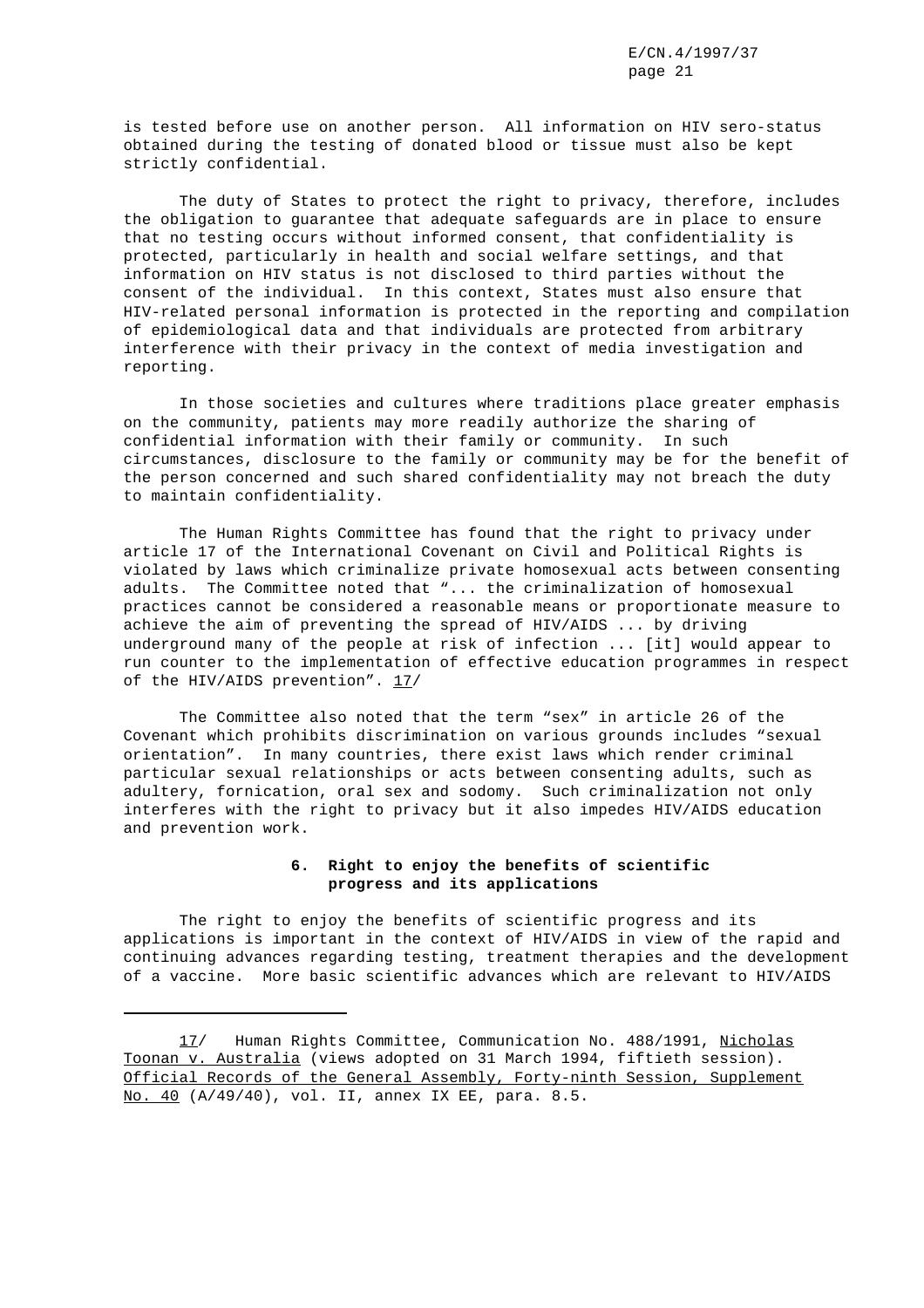concern the safety of the blood supply from HIV infection and the use of universal precautions which prevent the transmission of HIV in various settings, including health care. In this connection, however, developing countries experience severe resource constraints which limit not only the availability of such scientific benefits but also the availability of basic pain prophylaxis and antibiotics for the treatment of HIV-related conditions. Furthermore, disadvantaged and/or marginalized groups within societies may have no or limited access to available HIV-related treatments or to participation in clinical and vaccine development trials. Of deep concern is the need to share equitably among States and among all groups within States basic drugs and treatment, as well as the more expensive and complicated treatment therapies, where possible.

#### **7. Right to liberty of movement**

The right to liberty of movement encompasses the rights of everyone lawfully within a territory of a State to liberty of movement within that State and the freedom to choose his/her residence, as well as the rights of nationals to enter and leave their own country. Similarly, an alien lawfully within a State can only be expelled by a legal decision with due process protections.

There is no public health rationale for restricting liberty of movement or choice of residence on the grounds of HIV status. According to current international health regulations, the only disease which requires a certificate for international travel is yellow fever. 18/ Therefore, any restrictions on these rights based on suspected or real HIV status alone, including HIV screening of international travellers, are discriminatory and cannot be justified by public health concerns.

Where States prohibit people living with HIV/AIDS from longer-term residency due to concerns about economic costs, States should not single out HIV/AIDS, as opposed to comparable conditions, for such treatment and should establish that such costs would indeed be incurred in the case of the individual alien seeking residency. In considering entry applications, humanitarian concerns, such as family reunification and the need for asylum, should outweigh economic considerations.

### **8. Right to seek and enjoy asylum**

Everyone has the right to seek and enjoy in other countries asylum from persecution. Under the 1951 Convention relating to the Status of Refugees and under customary international law, States cannot, in accordance with the principle of non-refoulement, return a refugee to a country where she or he faces persecution. Thus, States may not return a refugee to persecution on the basis of his or her HIV status. Furthermore, where the treatment of people living with HIV/AIDS can be said to amount to persecution, it can provide a basis for qualifying for refugee status.

18/ WHO International Health Regulations (1969).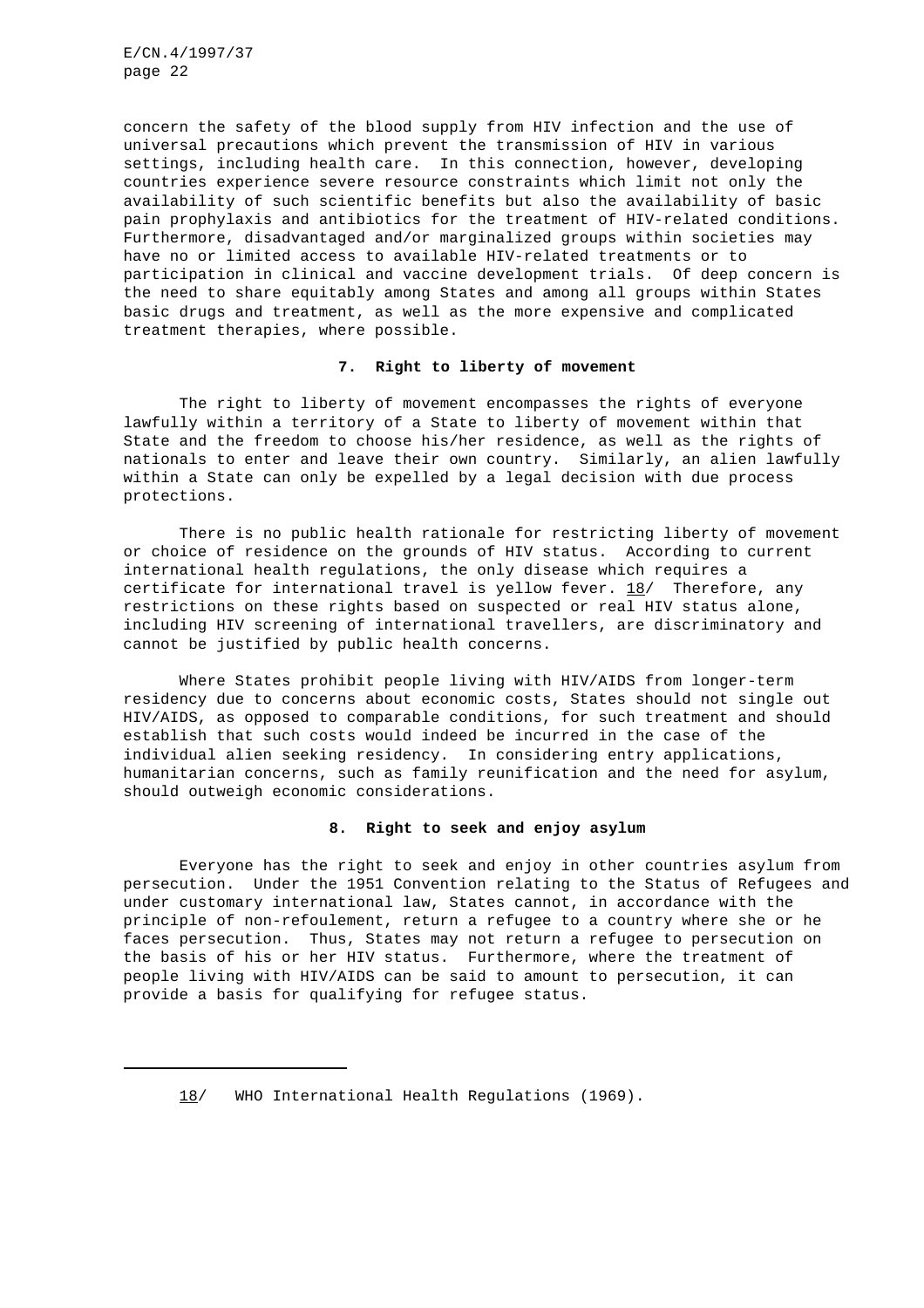The United Nations High Commissioner for Refugees issued policy guidelines in March 1988 which state that refugees and asylum seekers should not be targeted for special measures regarding HIV infection and that there is no justification for screening being used to exclude HIV-positive individuals from being granted asylum. 19/

The Human Rights Committee has confirmed that the right to equal protection of the law prohibits discrimination in law or in practice in any fields regulated and protected by public authorities. 20/ These would include travel regulations, entry requirements, immigration and asylum procedures. Therefore, although there is no right of aliens to enter a foreign country or to be granted asylum in any particular country, discrimination on the grounds of HIV-status in the context of travel regulations, entry requirements, immigration and asylum procedures would violate the right to equality before the law.

## **9. Right to liberty and security of person**

Article 9 of the International Covenant on Civil and Political Rights provides that "Everyone has the right to liberty and security of the person. No one shall be subjected to arbitrary arrest or detention. No one shall be deprived of his liberty except on such grounds and in accordance with such procedures as are prescribed by law".

The right to liberty and security of the person should, therefore, never be arbitrarily interfered with based simply on HIV status by using measures such as quarantine, detention in special colonies, or isolation. There is no public health justification for such deprivation of liberty. Indeed, it has been shown that public health interests are served by integrating people living with HIV/AIDS within communities and benefiting from their participation in economic and public life.

In exceptional cases involving objective judgements concerning deliberate and dangerous behaviour, restrictions on liberty may be imposed. Such exceptional cases should be handled under ordinary provisions of public health, or criminal laws, with appropriate due process protection.

Compulsory HIV testing can constitute a deprivation of liberty and a violation of the right to security of person. This coercive measure is often utilized with regard to groups least able to protect themselves because they are within the ambit of government institutions or the criminal law, e.g. soldiers, prisoners, sex workers, injecting drug users and men who have sex with men. There is no public health justification for such compulsory HIV testing. Respect for the right to physical integrity requires that testing be voluntary and based on informed consent.

20/ Human Rights Committee, General Comment No. 18(37) op. cit.

<sup>19/</sup> UNHCR Health Policy on AIDS, 15 February 1988 (UNHCR/IDM).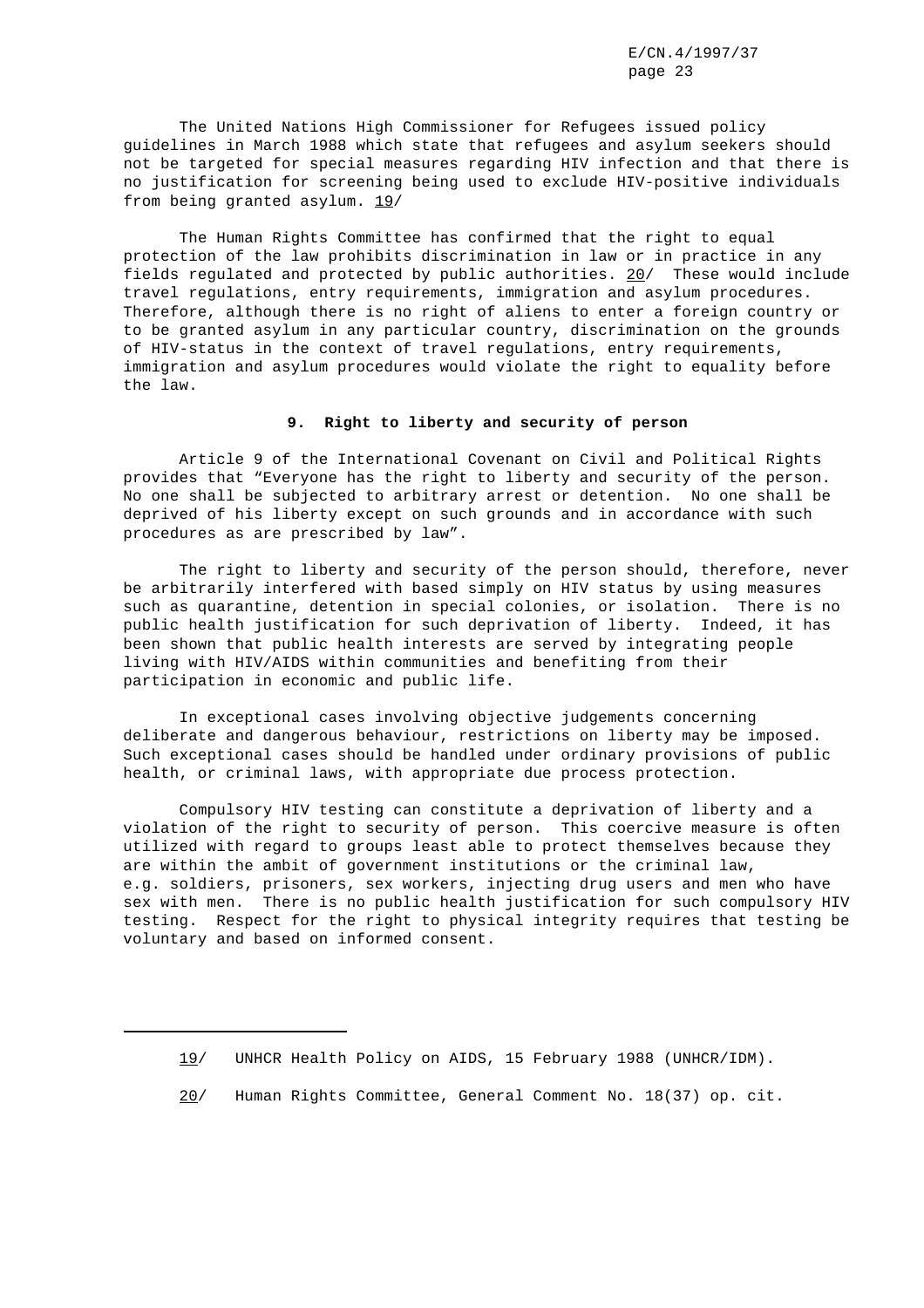### **10. Right to education**

Article 26 of the Universal Declaration of Human Rights states in part that "Everyone has the right to education. ... Education shall be directed to the full development of the human personality and to the strengthening of respect for human rights and fundamental freedoms. It shall promote understanding, tolerance and friendship ...". This right includes three broad components which apply in the context of HIV/AIDS. Firstly, both children and adults have the right to receive HIV-related education, particularly regarding prevention and care. Access to education concerning HIV/AIDS is an essential life-saving component of effective prevention and care programmes. It is the State's obligation to ensure, in every cultural and religious tradition, that appropriate means are found so that effective HIV/AIDS information is included in educational programmes inside and outside schools. The provision of education and information to children should not be considered to promote early sexual experimentation; rather, as studies indicate, it delays sexual activity. 21/

Secondly, States should ensure that both children and adults living with HIV/AIDS are not discriminatorily denied access to education, including access to schools, universities, scholarships and international education or subject to restrictions because of their HIV status. There is no public health rationale for such measures since there is no risk of transmitting HIV casually in educational settings. Thirdly, States should, through education, promote understanding, respect, tolerance and non-discrimination in relation to persons living with HIV/AIDS.

#### **11. Freedom of expression and information**

Article 19 of the International Covenant on Civil and Political Rights states in part that "Everyone shall have the right to hold opinions without interference. ... Everyone shall have the right to freedom of expression; this right shall include the freedom to seek, receive and impart information and ideas of all kinds ... ". This right, therefore, includes the right to seek, receive and impart HIV-related prevention and care information. Such educational material which may necessarily involve detailed information about transmission risks and may be targeted to groups engaging in illegal behaviour, such as injecting drug use and homosexual behaviour, where applicable, should not be wrongfully subject to censorship or obscenity laws or laws making those imparting the information liable for "aiding and abetting" criminal offences. States are obliged to ensure that appropriate and effective information on methods to prevent HIV transmission is developed and disseminated for use in different multicultural contexts and religious traditions. The media should be respectful of human rights and dignity, specifically the right to privacy, and use appropriate language when reporting on HIV/AIDS. Reporting on HIV/AIDS by media should be accurate, factual, sensitive, and should avoid stereotyping and stigmatization.

<sup>21/</sup> M. Alexander, "Information and Education Laws", in Dr. Jayasuriya (ed.) HIV, Law, Ethics and Human Rights, UNDP, New Delhi, 1995, p. 54.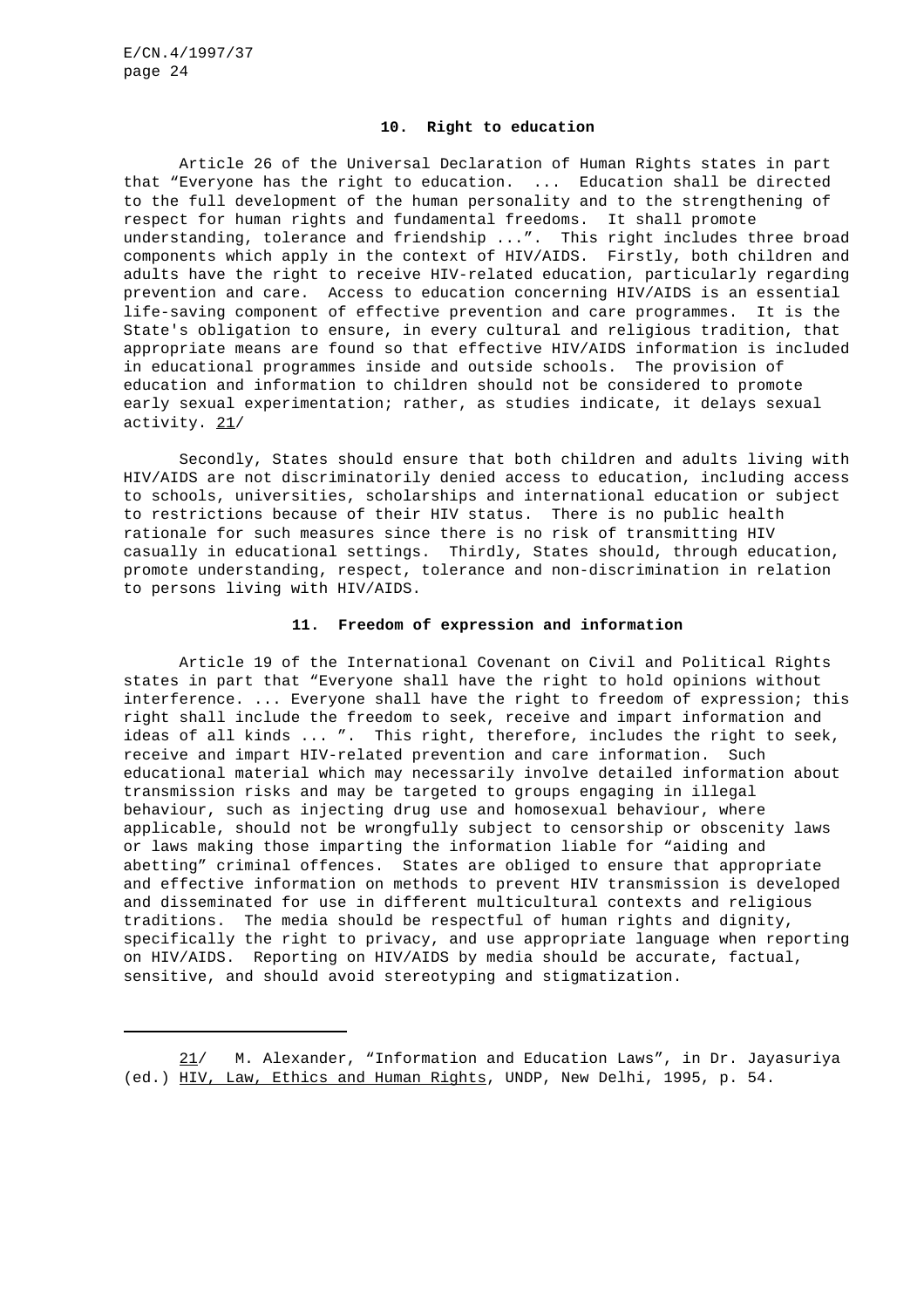#### **12. Freedom of assembly and association**

Article 20 of the Universal Declaration of Human Rights provides that "Everyone has the right to freedom of peaceful assembly and association". This right has been frequently denied to non-governmental organizations working in the field of human rights, AIDS service organizations (ASOs) and community-based organizations (CBOs), with applications for registration being refused as a result of their perceived criticism of Governments or of the focus of some of their activities, e.g. sex work. In general, non-governmental organizations and their members involved in the field of human rights should enjoy the rights and freedoms recognized in human rights instruments and the protection of national law. In the context of HIV/AIDS, the freedom of assembly and association with others is essential to the formation of HIV-related advocacy, lobby and self-help groups to represent interests and meet the needs of various groups affected by HIV/AIDS, including PLHAs. Public health and an effective response to HIV/AIDS are undermined by obstructing interaction and dialogue with and among such groups, other social actors, civil society and Government.

Furthermore, persons living with HIV/AIDS should be protected against direct or indirect discrimination based on HIV status in their admission to organizations of employers or trade unions, continuation as members and participation in their activities, in conformity with ILO instruments on freedom of association and collective bargaining. At the same time, workers' and employers' organizations can be important factors in raising awareness on issues connected with HIV/AIDS and in dealing with its consequences in the workplace.

#### **13. Right to participation in political and cultural life**

Realization of the right to take part in the conduct of public affairs,  $22/$  as well as in cultural life,  $23/$  is essential to guarantee participation by those most affected by HIV/AIDS in the development and implementation of HIV-related policies and programmes. These human rights are reinforced by the principles of participatory democracy, which assumes the involvement of PLHAs and their families, women, children and groups vulnerable to HIV/AIDS in designing and implementing programmes that will be most effective by being tailored to the specific needs of these groups. It is essential that PLHAs remain fully integrated into political, economic, social and cultural aspects of community life.

People with HIV/AIDS have the right to their cultural identity and to various forms of creativity, both as a means of artistic expression and as a therapeutic activity. Increasing recognition has been given to the expression of creativity as a popular medium for imparting HIV/AIDS information, combating intolerance, and as a therapeutic form of solidarity.

22/ Article 25 of the International Covenant on Civil and Political Rights.

23/ Article 15 of the International Covenant on Economic, Social and Cultural Rights.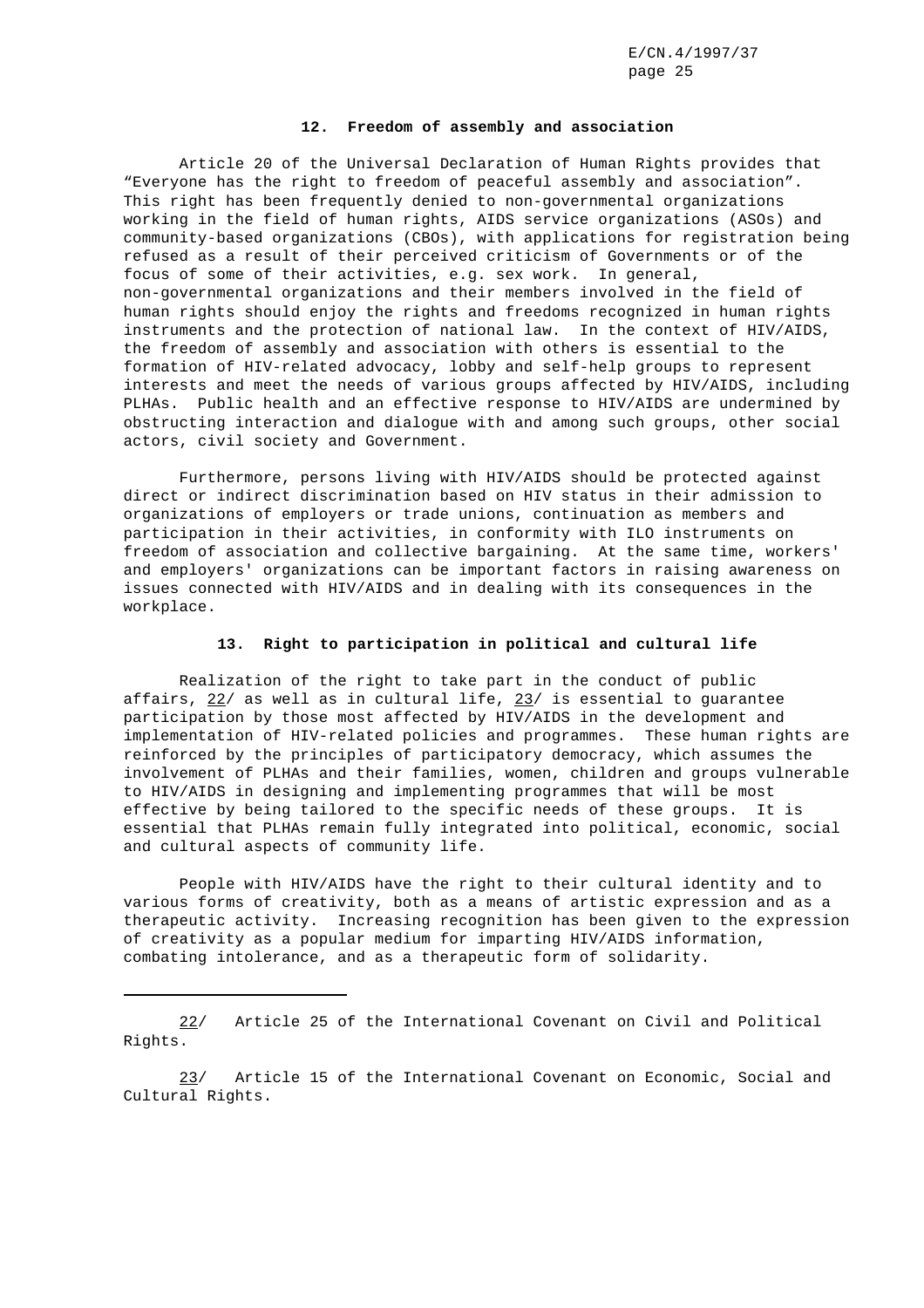## **14. Right to the highest attainable standard of physical and mental health**

The right to the highest attainable standard of physical and mental health comprises, inter alia, "the prevention, treatment and control of epidemic ... diseases" and "the creation of conditions which would assure to all medical service and medical attention in the event of sickness". 24/

In order to meet these obligations in the context of HIV/AIDS, States should ensure the provision of appropriate HIV-related information, education and support, including access to services for sexually transmitted diseases, to the means of prevention (such as condoms and clean injection equipment) and to voluntary and confidential testing with pre- and post-test counselling, in order to enable individuals to protect themselves and others from infection. States should also ensure a safe blood supply and implementation of "universal precautions" to prevent transmission in settings such as hospitals, doctors' offices, dental practices and acupuncture clinics, as well as informal settings, such as during home births.

States should also ensure access to adequate treatment and drugs, within the overall context of their public health policies, so that people living with HIV/AIDS can live as long and successfully as possible. PLHAs should also have access to clinical trials and should be free to choose amongst all available drugs and therapies, including alternative therapies. International support, from both the public and private sectors, for developing countries for increased access to health care and treatment, drugs and equipment is essential. In this context, States should ensure that neither expired drugs nor other invalid materials are supplied.

States may have to take special measures to ensure that all groups in society, particularly marginalized groups, have equal access to HIV-related prevention, care and treatment services. The human rights obligations of States to prevent discrimination and to assure medical service and medical attention in the event of sickness for everyone require States to ensure that no one is discriminated against in the health-care setting on the basis of their HIV status.

## **15. Right to an adequate standard of living and social security services**

Article 25 of the Universal Declaration of Human Rights states that "Everyone has the right to a standard of living adequate for the health and well-being of himself and his family, including food, clothing, housing and medical care and necessary social services, and the right to security in the event of unemployment, sickness, disability, widowhood, old age or other lack of livelihood in circumstances beyond his control". Enjoyment of the right to an adequate standard of living is essential to reduce vulnerability to the

<sup>24/</sup> Article 12, International Covenant on Economic, Social and Cultural Rights.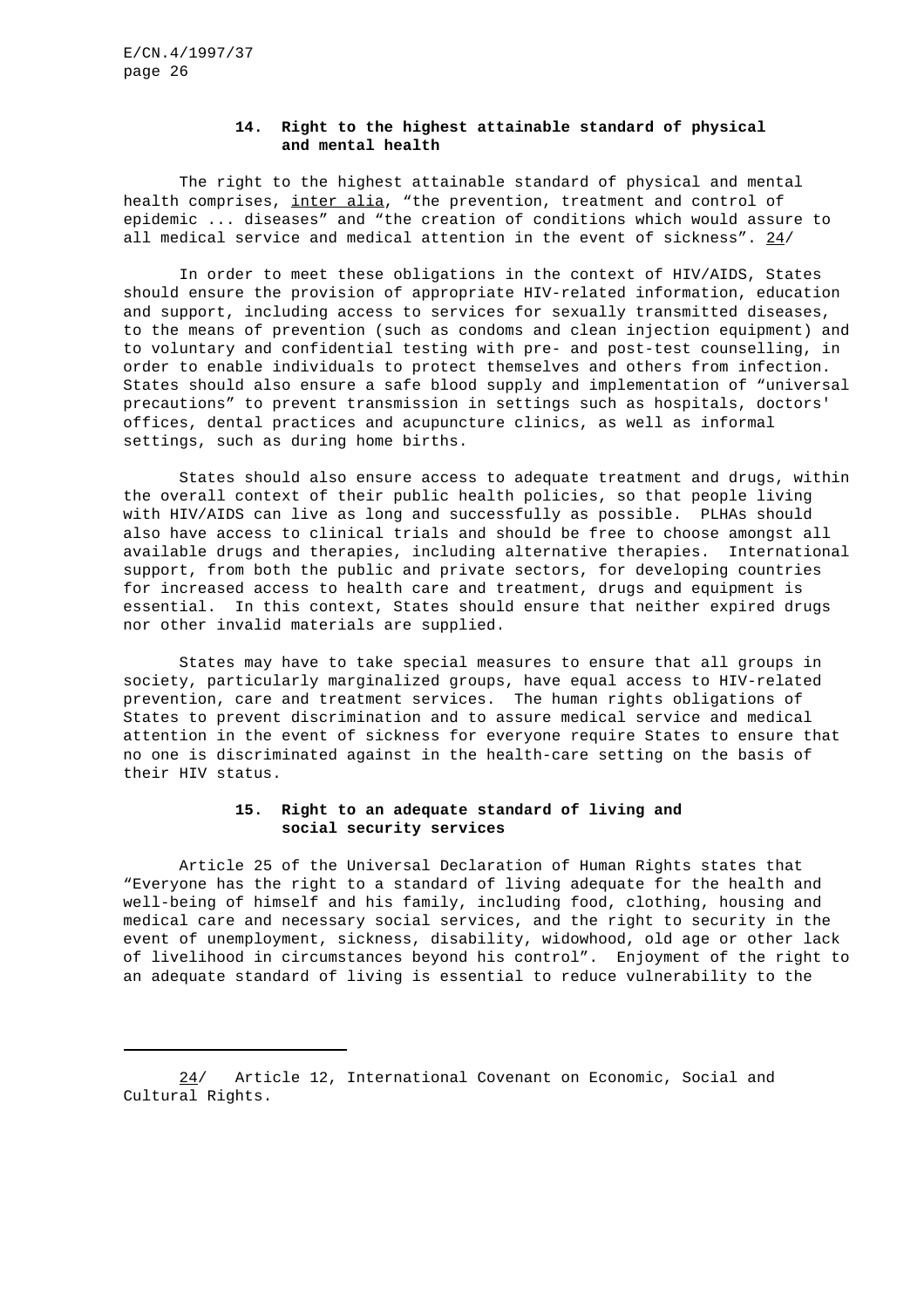risk and consequences of HIV infection. It is particularly relevant to meeting the needs of people living with HIV/AIDS, and/or their families, who have become impoverished by HIV/AIDS as a result of increased morbidity due to AIDS and/or discrimination which can result in unemployment, homelessness and poverty. If States introduce priority ranking for such services for resource allocation purposes, then PLHAs and persons with comparable conditions and disabilities should qualify for preferential treatment because of their dire circumstances.

States should take steps to ensure that people living with HIV/AIDS are not discriminatorily denied an adequate standard of living and/or social security and support services on the basis of their health status.

#### **16. Right to work**

"Everyone has the right to work ... [and] to just and favourable conditions of work". 25/ The right to work entails the right of every person to access to employment without any precondition except the necessary occupational qualifications. This right is violated when an applicant or employee is required to undergo mandatory testing for HIV and is refused employment or dismissed or refused access to employee benefits on the grounds of a positive result. States should ensure that persons with HIV/AIDS are allowed to work as long as they can carry out the functions of the job. Thereafter, as with any other illness, PLHAs should be provided with reasonable accommodation to be able to continue working as long as possible and, when no longer able to work, be given equal access to existing sickness and disability schemes. The applicant or employee should not be required to disclose his or her HIV status to the employer nor in connection with his or her access to workers' compensation, pension benefits and health insurance schemes. States' obligations to prevent all forms of discrimination in the workplace, including on the grounds of HIV/AIDS, should extend to the private sector.

As part of favourable conditions of work, all employees have the right to safe and healthy working conditions. "In the vast majority of occupations and occupational settings, work does not involve a risk of acquiring or transmitting HIV between workers, from worker to client, or from client to worker". 26/ However, where a possibility of transmission does exist in the workplace, such as in health-care settings, States should take measures to minimize the risk of transmission. In particular, workers in the health sector must be properly trained in universal precautions for the avoidance of transmission of infection and be supplied with the means to implement such procedures.

<sup>25/</sup> Article 23, Universal Declaration of Human Rights.

<sup>26/</sup> Consultation on AIDS and the Workplace (World Health Organization, in association with the International Labour Organization), Geneva, 1988, sect. II, Introduction.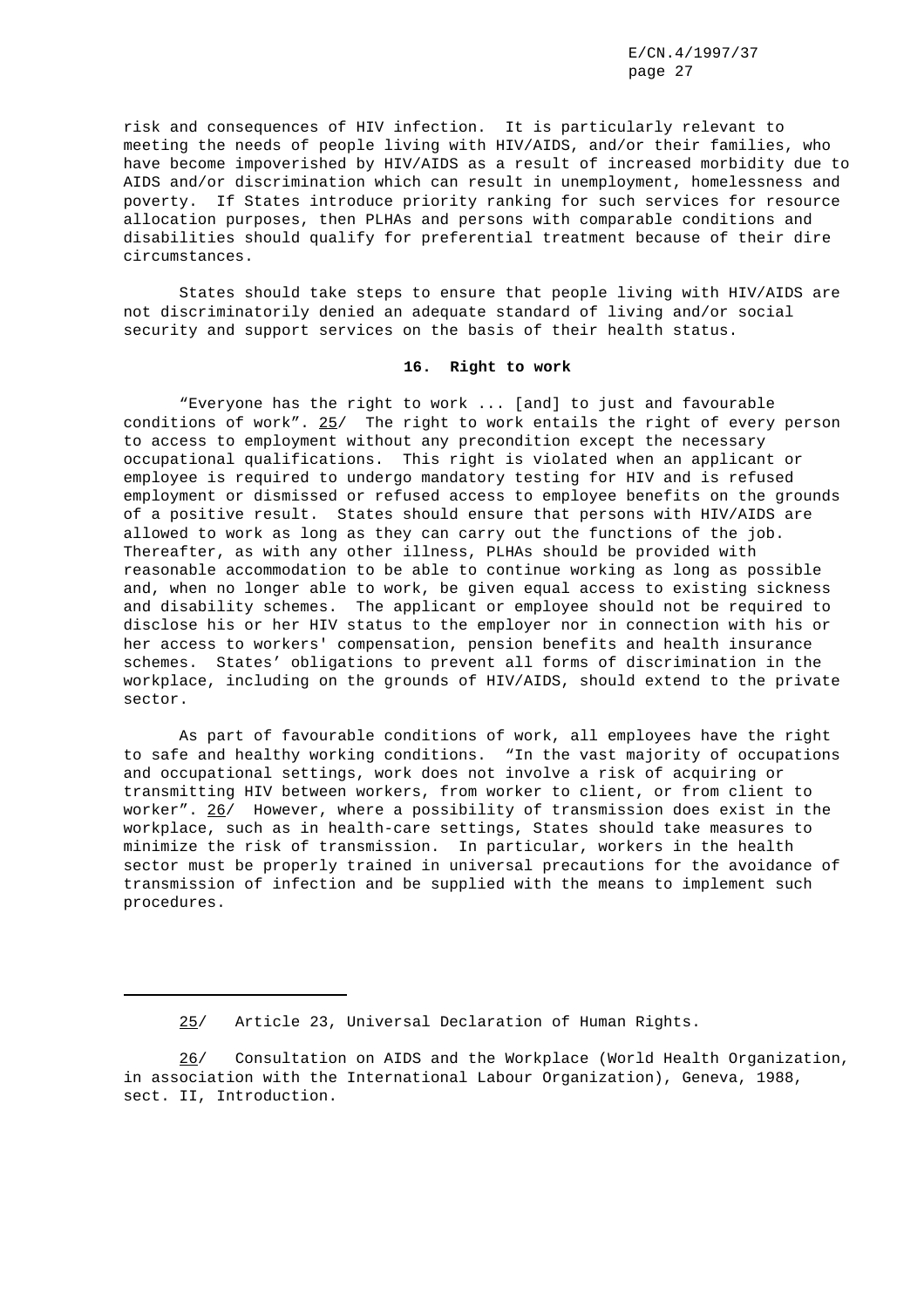## **17. Freedom from cruel, inhuman or degrading treatment or punishment**

The right to freedom from cruel, inhuman or degrading treatment or punishment can arise in two situations in the context of HIV/AIDS, namely in the treatment of prisoners and in connection with violence against women.

Imprisonment is punishment by deprivation of liberty but should not result in the loss of human rights or dignity. In particular, the State, through prison authorities, owes a duty of care to prisoners, including the duty to protect the rights to life and to health of all persons in custody. Denial to prisoners of access to HIV-related information, education and means of prevention (bleach, condoms, clean injection equipment), voluntary testing and counselling, confidentiality and HIV-related health care and access to and voluntary participation in treatment trials, could constitute cruel, inhuman or degrading treatment or punishment. The duty of care also comprises a duty to combat prison rape and other forms of sexual victimization that may result, inter alia, in HIV transmission.

Thus, all prisoners engaging in dangerous behaviour, including in rape and sexual coercion, should be subject to discipline based on their behaviour, without reference to their HIV status. There is no public health or security justification for mandatory HIV testing of prisoners, nor for denying inmates living with HIV/AIDS access to all activities available to the rest of the prison population. Furthermore, the only justification for segregation of PLHAs from the prison population would be for the health of PLHAs themselves. Prisoners with terminal diseases, including AIDS, should be considered for early release and given proper treatment outside prison.

Violence against women in all its forms during peacetime and in conflict situations increases women's and children's vulnerability to HIV infection. Such violence constituting cruel, inhuman and degrading treatment, includes, inter alia, sexual violence, rape (marital and other) and other forms of coerced sex, as well as traditional practices affecting the health of women and children. States have an obligation to protect women and children from sexual violence in both public and private lives.

#### **II. GUIDELINES FOR STATE ACTION**

Set out below are recommended Guidelines for States to implement in order to promote and protect human rights in the context of HIV/AIDS. These Guidelines are firmly anchored within a framework of existing international human rights norms and are based on many years of experience in identifying those strategies that have proven successful in addressing HIV/AIDS. The normative principles together with practical strategies provide the evidence and ideas for States to reorient and redesign their policies and programmes to ensure respect for HIV-related rights and to be most effective in addressing the epidemic. States should provide political leadership and financial resources sufficient to implement these strategies.

The guidelines focus on activities by States in view of their obligations under international and regional human rights instruments. This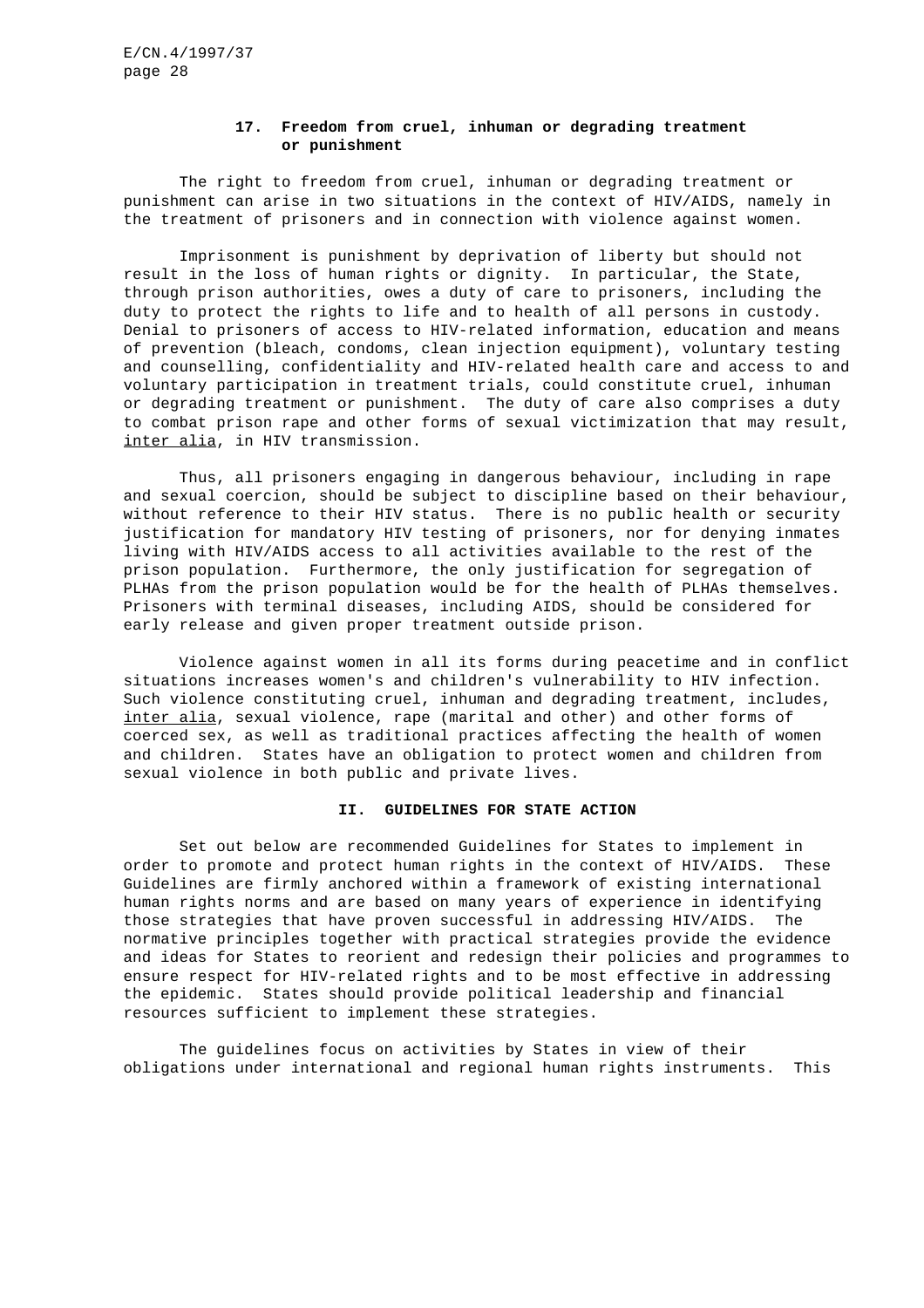is not to deny, however, the responsibilities of other key actors, such as the private sector, including professional groups such as health-care workers, the media, and religious communities. These groups also have responsibilities not to engage in discrimination and to implement protective and ethical policies and practices.

#### **A. Institutional responsibilities and processes**

**Guideline 1: National framework**

**States should establish an effective national framework for their response to HIV/AIDS which ensures a coordinated, participatory, transparent and accountable approach, integrating HIV/AIDS policy and programme responsibilities, across all branches of Government.**

Depending upon existing institutions, the level of the epidemic and institutional cultures, as well as the need to avoid overlapping of responsibilities, the following responses should be considered:

(a) Formation of an interministerial committee to ensure integrated development and high-level coordination of individual ministerial national action plans and to monitor and implement the further HIV/AIDS strategies, as set out below. In federal systems, an intergovernmental committee should also be established with provincial/state, as well as national representation. Each ministry should ensure that HIV/AIDS and human rights are integrated into all its relevant plans and activities, including:

Education

Law and justice, including police and corrective services

Science and research

Employment and public service

Welfare, social security and housing

Immigration, indigenous populations, foreign affairs and development cooperation

Health

Treasury and finance

Defence, including armed services

(b) Ensuring that an informed and ongoing forum exists for briefing, policy discussion and law reform to deepen the level of understanding of the epidemic, in which all political viewpoints can participate at national and subnational levels, e.g. by establishing parliamentary or legislative committees with representation from major and minor political parties.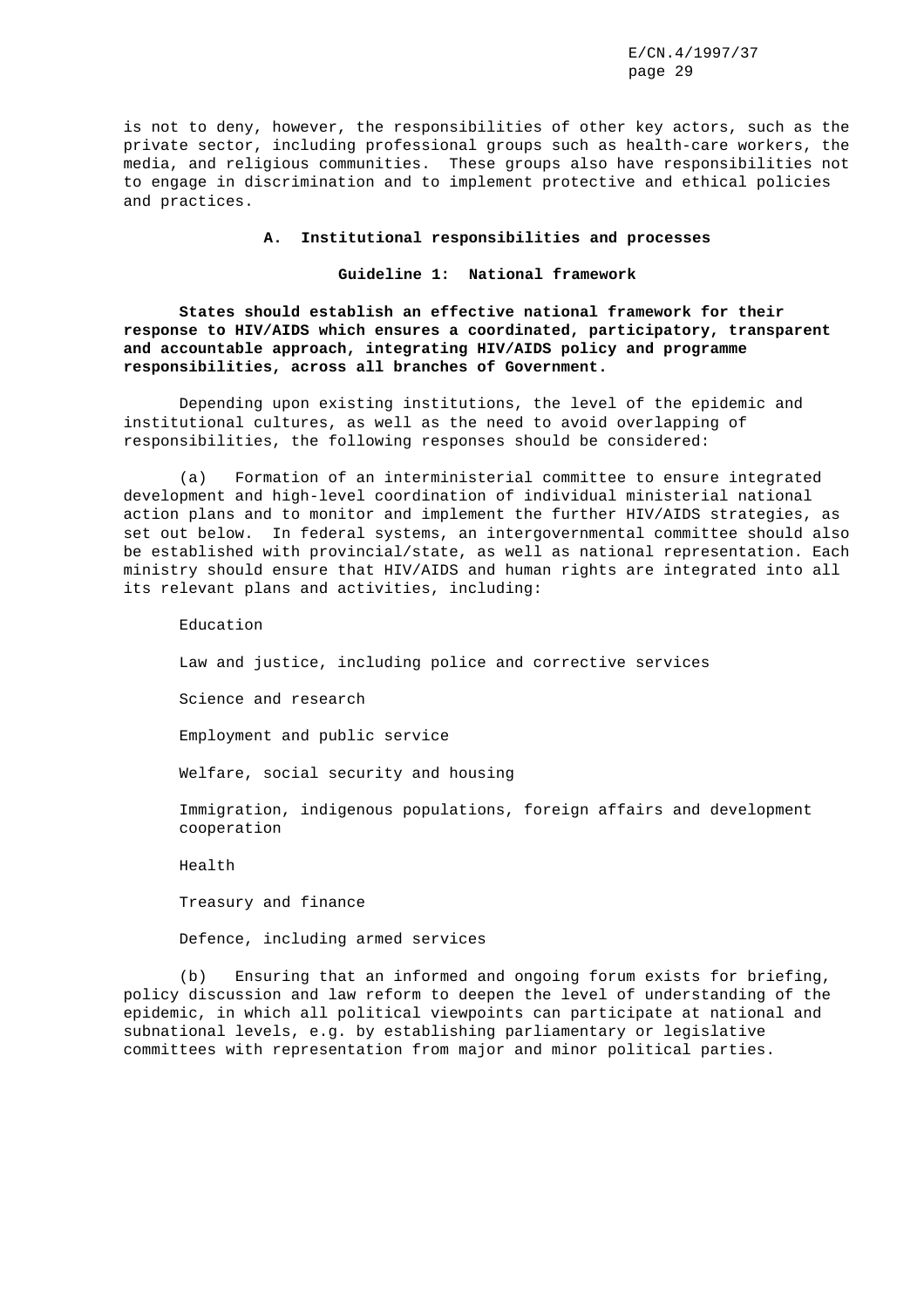(c) Formation or strengthening of advisory bodies to advise Government on legal and ethical issues, such as a legal and ethical sub-committee of the interministerial committee. Representation should consist of professional (public, law and education, science, bio-medical and social), religious and community groups, employers' and workers' organizations, NGOs and ASOs, nominees/experts and people living with HIV/AIDS.

(d) Sensitization of the judicial branch of Government, in ways consistent with judicial independence, on the legal, ethical and human rights issues related to HIV/AIDS, including through judicial education and the development of judicial materials.

(e) Ongoing interaction of government branches with United Nations Theme Groups on HIV/AIDS and other concerned international and bilateral actors to ensure that governmental responses to the HIV/AIDS epidemic will continue to make the best use of assistance available from the international community. Such interaction should, inter alia, reinforce cooperation and assistance to areas related to HIV/AIDS and human rights.

#### Commentary on Guideline 1

To be effective, the response to HIV/AIDS must mobilize key actors throughout all branches of Government and include all policy areas, since only a combination of well-integrated and coordinated approaches can address the complexities of the epidemic. In all sectors, leadership must be developed and must demonstrate a dedication to HIV-related human rights. Governments should avoid unnecessary politicization of HIV/AIDS which diverts government energy and divides the community rather than engendering a sense of solidarity and consensus in dealing with the epidemic. Political commitment to dedicate adequate resources to respond to the epidemic within States is essential. Equally important is that these resources are channelled into productive and coordinated strategies. Roles and lines of responsibility within Government, including for human rights issues, should be clarified.

Most countries already have national AIDS committees. In some countries, there are also subnational committees. However, the persisting lack of coordination in government policy and the lack of specific attention to human rights issues relating to the HIV/AIDS epidemic suggest a need to consider possible additional structures or to strengthen and reorient those that exist to include legal and ethical issues. Several models of coordinating committees and multidisciplinary advisory groups exist. 27/

<sup>27/</sup> A successful example of an interministerial coordinating committee is the National AIDS Prevention and Control Committee chaired by the Prime Minister in Thailand since 1991. Other models are the Federal Parliamentary Liaison Group in Australia, the National AIDS Coordinating Council in Western Samoa, the Philippine National AIDS Council and the National Commission on AIDS in the United States. Another noteworthy example is the National Anti-AIDS Committee established by the President of the Ukraine as a special State authority.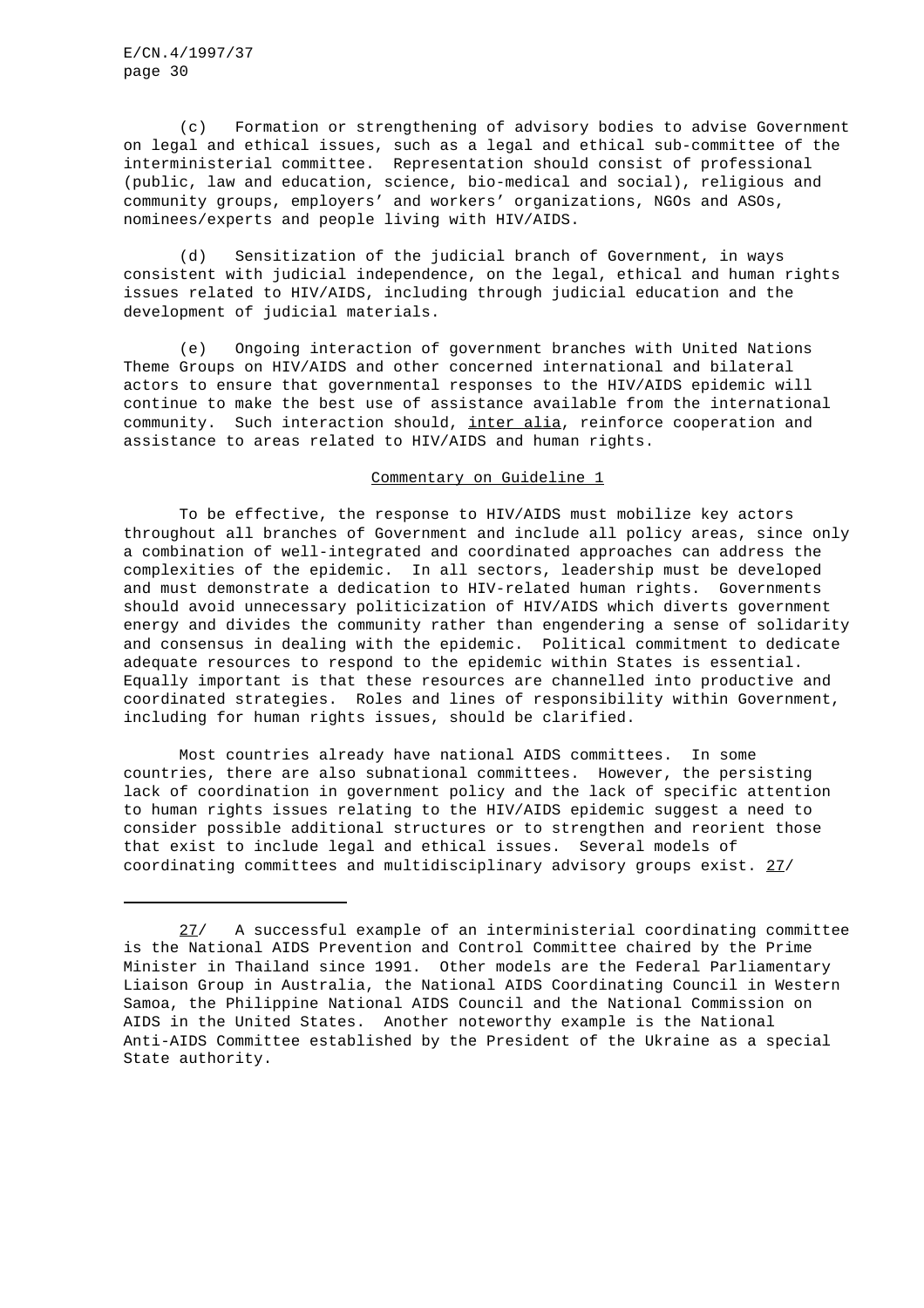Similar coordination is essential within and between lower levels of Government. It is necessary to focus such coordination not only in creating specialized HIV/AIDS bodies, but also in securing a place for HIV/AIDS human rights issues in existing mainstream forums, such as regular gatherings of Ministers of, e.g. Health, Justice and Social Welfare. A multidisciplinary body with professional and community representation should exist to advise Government on legal and ethical issues. These bodies at the national level should also ensure coordination with UNAIDS, its co-sponsors and other international agencies (donors, bilateral donors and others) to reinforce cooperation and assistance to areas relating to HIV/AIDS and human rights.

### **Guideline 2: Supporting community partnership**

**States should ensure, through political and financial support, that community consultation occurs in all phases of HIV/AIDS policy design, programme implementation and evaluation and that community organizations are enabled to carry out their activities, including in the fields of ethics, law and human rights, effectively.**

(a) Community representation should comprise PLHAs, CBOs, ASOs, human rights NGOs and representatives of vulnerable groups. 28/ Formal and regular mechanisms should be established to facilitate ongoing dialogue with and input from such community representatives into HIV-related government policies and programmes. This could be established through regular reporting by community representatives to the various government, parliamentary and judicial branches described in Guideline 1, joint workshops with community representatives on policy, planning and evaluation of State responses and through mechanisms for receiving written submissions from the community.

(b) Sufficient Government funding should be allocated in order to support, sustain and enhance community organizations in areas of core support, capacity-building and implementation of activities, including in areas concerning HIV-related ethics, human rights and law. Such activities might involve training seminars, workshops, networking, developing promotional and educational materials, advising clients of their human and legal rights, referring clients to relevant grievance bodies, collecting data on human rights issues and human rights advocacy.

## Commentary on Guideline 2

Community partners have knowledge and experience that States need in order to fashion effective State responses. This is particularly the case with regard to human rights issues, as community representatives are either directly affected by human rights problems or work directly with those who are affected. States should, therefore, ensure that this knowledge and experience are included in the development of HIV/AIDS policy, programmes and evaluation by recognizing the importance of such contributions and creating structural means by which to obtain them.

28/ See section I, Introduction, for a listing of vulnerable groups.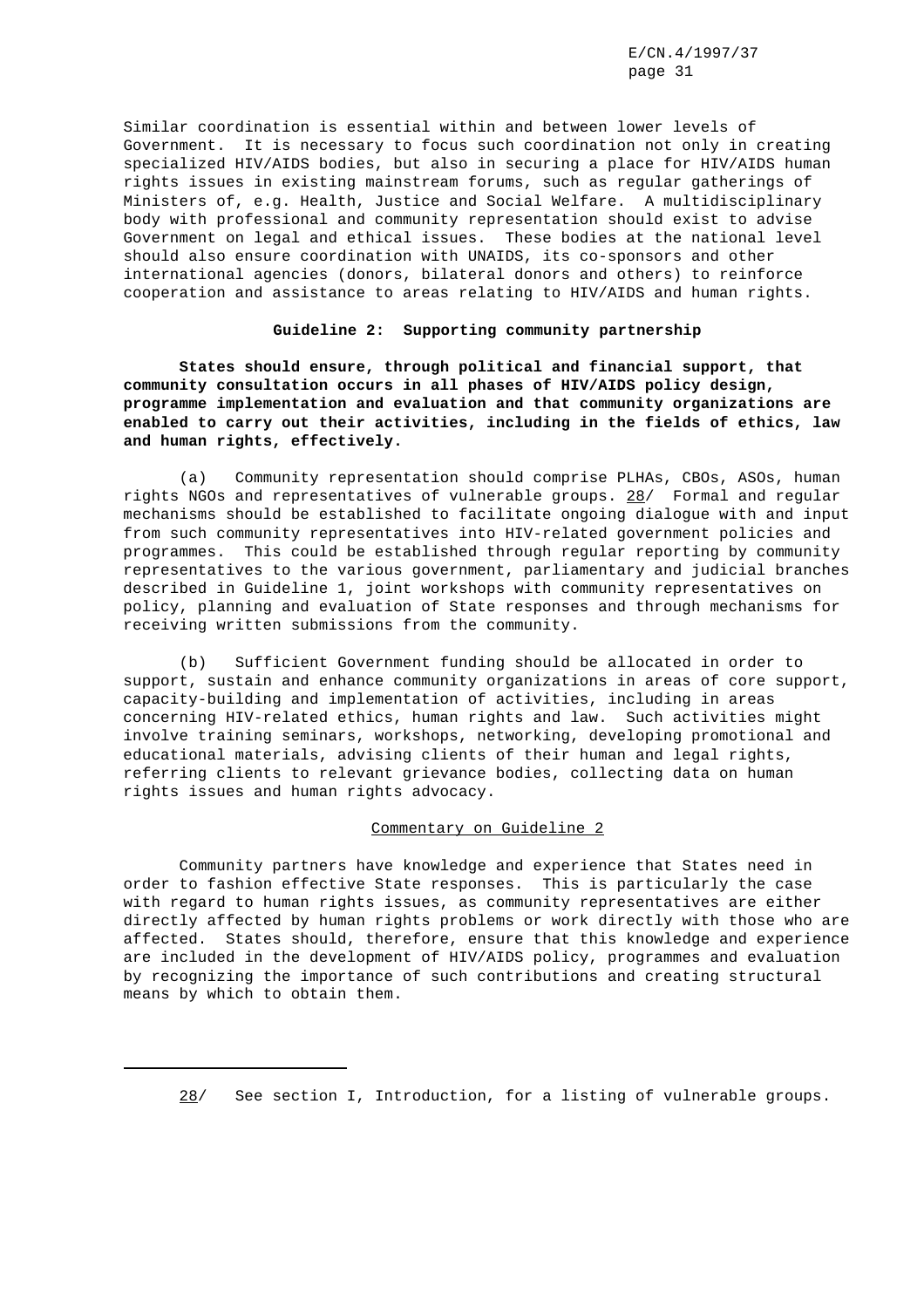The contribution of CBOs, NGOs, ASOs and PLHAs is an essential part of the overall national response to the epidemic, including in the areas of ethics, law and human rights. As community representatives do not necessarily possess organizational ability or skills for advocacy, lobbying and human rights work, this contribution should be enhanced by State funding for administrative support, capacity-building, human resource development and implementation of activities. Collection of complaint data by CBOs and NGOs is vital to inform Governments and the international community where the most serious HIV-related human rights problems are occurring and what effective action should be implemented in response. 29/

## **B. Law review, reform and support services**

**Guideline 3: Public health legislation**

**States should review and reform public health legislation to ensure that they adequately address the public health issues raised by HIV/AIDS, that their provisions applicable to casually transmitted diseases are not inappropriately applied to HIV/AIDS and that they are consistent with international human rights obligations.**

Public health legislation should contain the following components:

(a) Public health law should fund and empower public health authorities to provide a comprehensive range of services for the prevention and treatment of HIV/AIDS, including relevant information and education, access to voluntary testing and counselling, STD and sexual and reproductive health services for men and women, condoms and drug treatment, services and clean injection materials, as well as adequate treatment for HIV/AIDS-related illnesses, including pain prophylaxis.

(b) Apart from surveillance testing and other unlinked testing done for epidemiological purposes, public health legislation should ensure that HIV testing of individuals should only be performed with the specific informed consent of that individual. Exceptions to voluntary testing would need specific judicial authorization, granted only after due evaluation of the important privacy and liberty considerations involved.

(c) In view of the serious nature of HIV testing and in order to maximize prevention and care, public health legislation should ensure, whenever possible, that pre- and post-test counselling is provided in all cases. With the introduction of home-testing, States should ensure quality control, maximize counselling and referral services for those who use such tests and establish legal and support services for those who are the victims of misuse of such tests by others.

(d) Public health legislation should ensure that people are not subjected to coercive measures such as isolation, detention or quarantine on the basis of their HIV status. Where the liberty of persons living with HIV

<sup>29/</sup> See Guideline 11 below.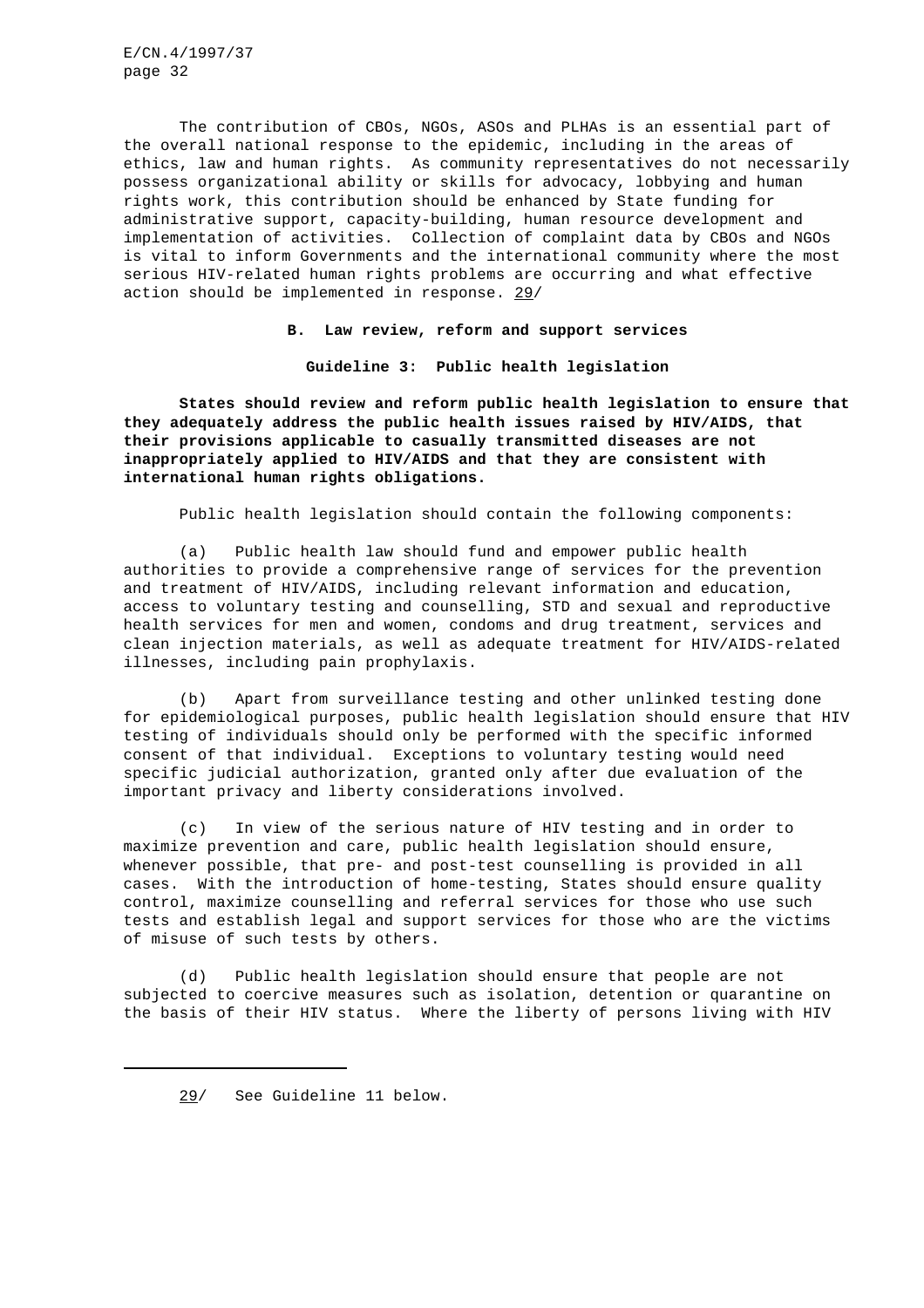is restricted due to their illegal behaviour, due process protections (e.g. notice, rights of review/appeal, fixed rather than indeterminate periods of orders and rights of representation) should be guaranteed.

(e) Public health legislation should ensure that HIV and AIDS cases reported to public health authorities for epidemiological purposes are subject to strict rules of data protection and confidentiality.

(f) Public health legislation should ensure that information related to the HIV status of an individual is protected from unauthorized collection, use or disclosure in the health-care and other settings, and that the use of HIV-related information requires informed consent.

(g) Public health legislation should authorize, but not require, that health care professionals decide, on the basis of each individual case and ethical considerations, to inform their patients' sexual partners of the HIV status of their patient. Such a decision should only be made in accordance with the following criteria:

The HIV-positive person in question has been thoroughly counselled

Counselling of the HIV-positive person has failed to achieve appropriate behavioural changes

The HIV-positive person has refused to notify, or consent to the notification of his/her partner(s)

A real risk of HIV transmission to the partner(s) exists

The HIV-positive person is given reasonable advance notice

The identity of the HIV-positive person is concealed from the partner(s), if this is practically possible

Follow-up is provided to ensure support to those involved, as necessary.

(h) Public health legislation should ensure that the blood/tissue/organ supply is free of HIV and other blood-borne diseases.

(i) Public health law should require the implementation of universal infection control precautions in health-care and other setting involving exposure to blood and other bodily fluids. Persons working in these settings must be provided with the appropriate equipment and training to implement such precautions.

(j) Public health legislation should require that health-care workers undergo a minimum of ethics and/or human rights training in order to be licensed to practice and should encourage professional societies of health-care workers to develop and enforce codes of conduct based on human rights and ethics, including HIV-related issues such as confidentiality and the duty to provide treatment.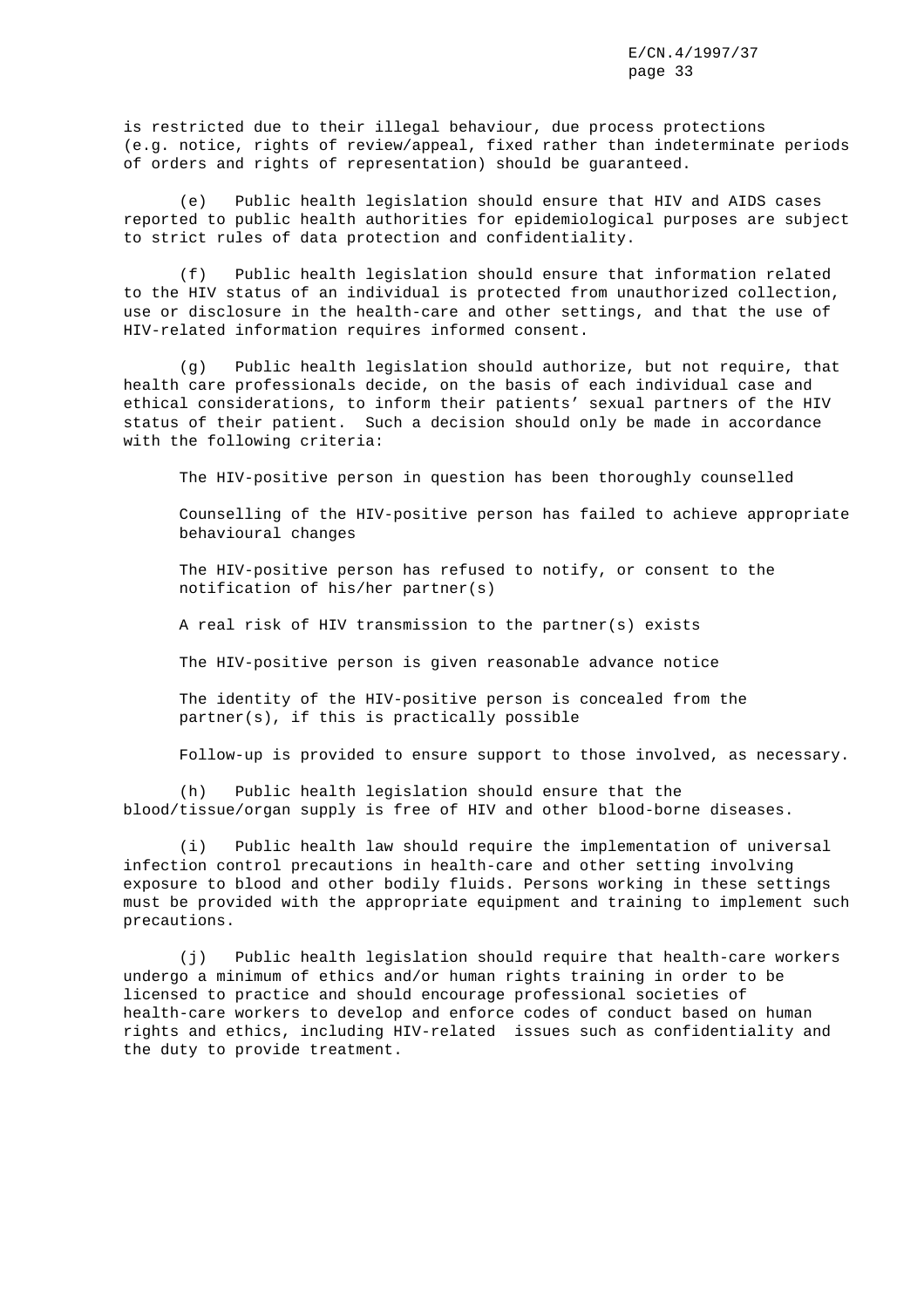#### **Guideline 4: Criminal laws and correctional systems**

**States should review and reform criminal laws and correctional systems to ensure that they are consistent with international human rights obligations and are not misused in the context of HIV/AIDS or targeted against vulnerable groups.**

(a) Criminal and/or public health legislation should not include specific offences against the deliberate and intentional transmission of HIV but rather should apply general criminal offences to these exceptional cases. Such application should ensure that the elements of foreseeability, intent, causality and consent are clearly and legally established to support a guilty verdict and/or harsher penalties.

(b) Criminal law prohibiting sexual acts (including adultery, sodomy, fornication and commercial sexual encounters) between consenting adults in private should be reviewed, with the aim of repeal. In any event, they should not be allowed to impede provision of HIV/AIDS prevention and care services.

(c) With regard to adult sex work that involves no victimization, criminal law should be reviewed with the aim to decriminalize, then legally regulate occupational health and safety conditions to protect sex workers and their clients, including support for safe sex during sex work. Criminal law should not impede provision of HIV/AIDS prevention and care services to sex workers and their clients. Criminal law should ensure that children and adult sex workers who have been trafficked or otherwise coerced into sex work are protected from participation in the sex industry and are not prosecuted for such participation but rather are removed from sex work and provided with medical and psycho-social support services, including those related to HIV.

(d) Criminal law should not be an impediment to measures taken by States to reduce the risk of HIV transmission among injecting drug users and to provide HIV-related care and treatment for injecting drug users. Criminal law should be reviewed to consider:

The authorization or legalization and promotion of needle and syringe exchange programmes;

The repeal of laws criminalizing the possession, distribution and dispensing of needles and syringes.

(e) Prison authorities should take all necessary measures, including adequate staffing, effective surveillance and appropriate disciplinary measures, to protect prisoners from rape, sexual violence and coercion. Prison authorities should also provide prisoners (and prison staff, as appropriate), with access to HIV-related prevention information, education, voluntary testing and counselling, means of prevention (condoms, bleach and clean injection equipment), treatment and care and voluntary participation in HIV-related clinical trials, as well as should ensure confidentiality, and should prohibit mandatory testing, segregation and denial of access to prison facilities, privileges and release programmes for HIV positive prisoners. Compassionate early release of prisoners living with AIDS should be considered.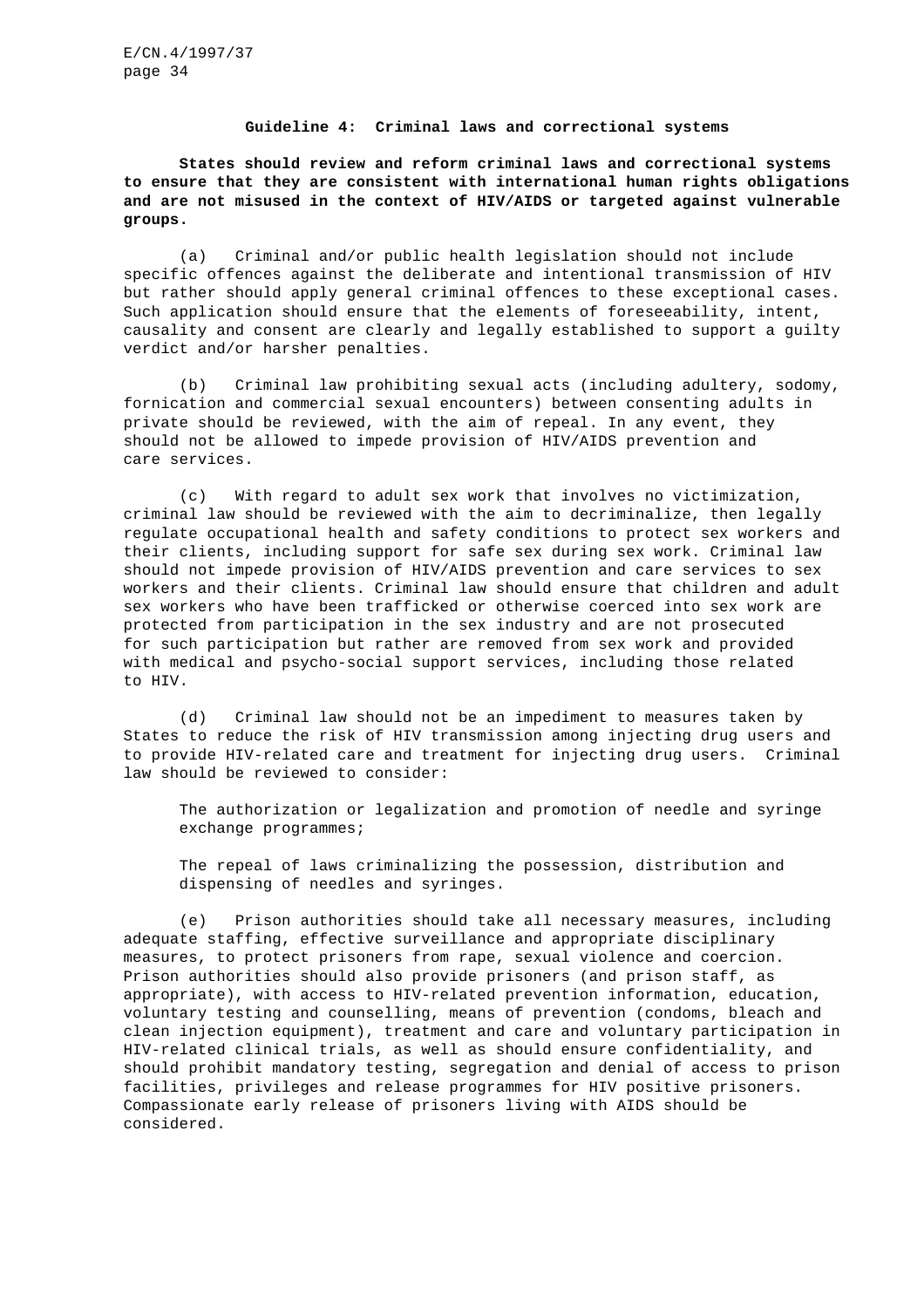#### **Guideline 5: Anti-discrimination and protective laws**

**States should enact or strengthen anti-discrimination and other protective laws that protect vulnerable groups, people living with HIV/AIDS and people with disabilities from discrimination in both the public and private sectors, that will ensure privacy and confidentiality and ethics in research involving human subjects, emphasize education and conciliation and provide for speedy and effective administrative and civil remedies.**

(a) General anti-discrimination laws should be enacted or revised to cover people living with asymptomatic HIV infection, people living with AIDS and those merely suspected of HIV or AIDS. Such laws should also protect groups made more vulnerable to HIV/AIDS due to the discrimination they face. Disability laws should also be enacted or revised to include HIV/AIDS in their definition of disability. Such legislation should include the following:

The areas covered should be as broad as possible, including health care, social security, welfare benefits, employment, education, sport, accommodation, clubs, trade unions, qualifying bodies, access to transport and other services;

Direct and indirect discrimination should be covered, as should cases where HIV/AIDS is only one of several reasons for a discriminatory act, and prohibiting HIV/AIDS vilification should also be considered;

Independent, speedy and effective legal and/or administrative procedures for seeking redress, containing such features as fast-tracking for cases where the complainant is terminally ill, investigatory powers to address systemic cases of discrimination in policies and procedures, ability to bring cases under pseudonym and representative complaints, including the possibility of public interest organizations bringing cases on behalf of people living with HIV/AIDS;

Exemptions for superannuation and life insurance should only relate to reasonable actuarial data, so that HIV/AIDS is not treated differently from analogous medical conditions.

(b) Traditional and customary laws which affect the status and treatment of various groups of society should be reviewed in the light of anti-discrimination laws. If necessary, these should be reformed to promote and protect human rights, so that legal remedies are made available, if such laws are misused, and information, education and community mobilization campaigns are conducted to change these laws and attitudes associated with them.

(c) General confidentiality and privacy laws should be enacted. HIV-related information on individuals should be included within definitions of personal/medical data subject to protection and should prohibit the unauthorized use and/or publication of HIV-related information on individuals. Privacy legislation should enable an individual to see his or her own records and to request amendments to ensure that such information is accurate, relevant, complete and up-to-date. An independent agency should be established to redress breaches of confidentiality. Provision should be made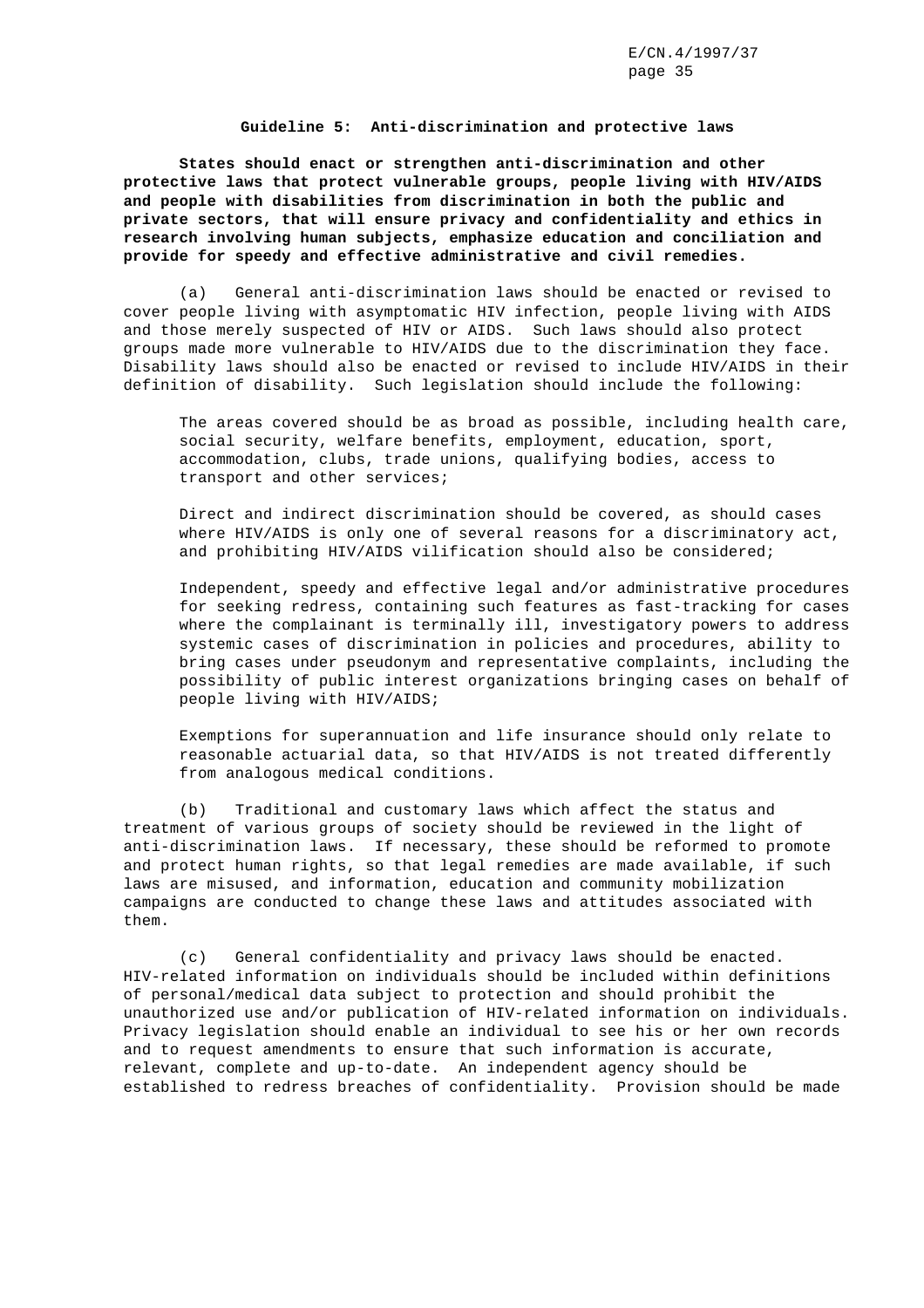for professional bodies to discipline cases of breaches of confidentiality as professional misconduct under codes of conduct discussed below. 30/ Unreasonable invasion of privacy by the media could also be included as a component of professional codes governing journalists. People living with HIV/AIDS should be authorized to demand that their identity and privacy are protected in legal proceedings in which information on these matters will be raised.

(d) Laws, regulations and collective agreements should be enacted or reached so as to guarantee the following workplace rights:

A national policy on HIV/AIDS and the workplace agreed upon in a tripartite body

Freedom from HIV screening for employment, promotion, training or benefits

Confidentiality regarding all medical information, including HIV/AIDS status

Employment security for workers living with HIV until they are no longer able to work, including reasonable alternative working arrangements

Defined safe practices for first aid and adequately equipped first-aid kits

Protection for social security and other benefits for workers living with HIV, including life insurance, pension, health insurance, termination and death benefits

Adequate health care accessible in or near the workplace

Adequate supplies of condoms available free to workers at the workplace

Workers' participation in decision-making on workplace issues related to HIV/AIDS

Access to information and education programmes on HIV/AIDS, as well as to relevant counselling and appropriate referral

Protection from stigmatization and discrimination by colleagues, unions, employers and clients

Appropriate inclusion in workers' compensation legislation of the occupational transmission of HIV (e.g. needle stick injuries), addressing such matters as the long latency period of infection, testing, counselling and confidentiality.

<sup>30/</sup> See Guideline 10 below.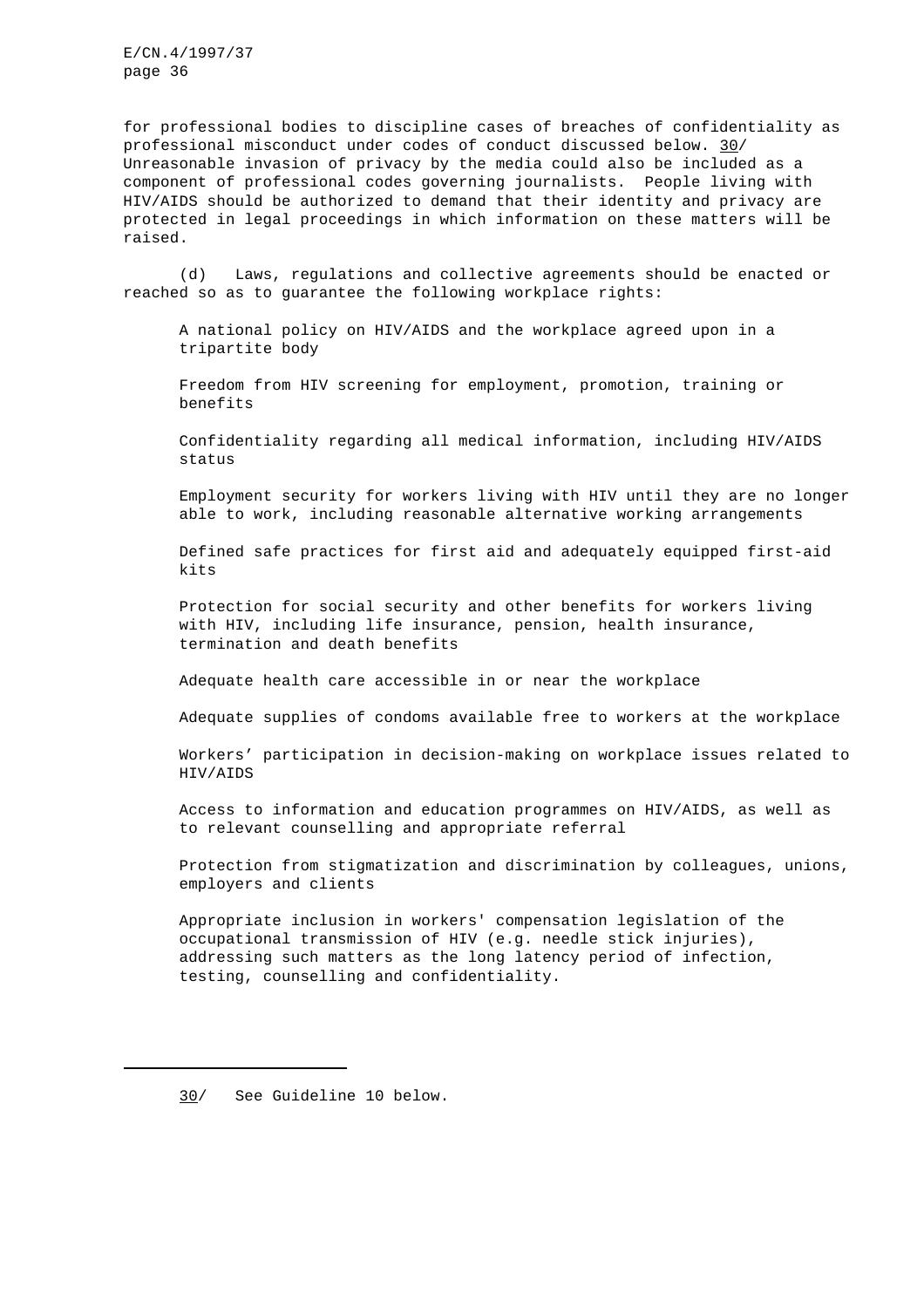(e) Protective laws governing the legal and ethical protection of human participation in research, including HIV-related research, should be enacted or strengthened in relation to:

Non-discriminatory selection of participants, e.g. women, children, minorities

Informed consent

Confidentiality of personal information

Equitable access to information and benefits emanating from research

Counselling, protection from discrimination, health and support services provided during and after participation

The establishment of local and/or national ethical review committees to ensure independent and ongoing ethical review, with participation by members of the community affected, of the research project

Approval for use of safe and efficacious pharmaceuticals, vaccines and medical devices.

(f) Anti-discrimination and protective laws should be enacted to reduce human rights violations against women in the context of HIV/AIDS, so as to reduce vulnerability of women to infection by HIV and to the impact of HIV/AIDS. In particular, laws should be reviewed and reformed to ensure equality of women regarding property and marital relations and access to employment and economic opportunity, so that discriminatory limitations are removed on rights to own and inherit property, enter into contracts and marriage, obtain credit and finance, initiate separation or divorce, equitably share assets upon divorce or separation, and retain custody of children. Laws should also be enacted to ensure women's reproductive and sexual rights, including right of independent access to reproductive and STD health information and services and means of birth control, including safe and legal abortion and the freedom to choose among these, the right to determine number and spacing of children, the right to demand safer sex practices and the right to legal protection from sexual violence, outside and inside marriage, including legal provisions for marital rape. The age of consent to sex and marriage should be consistent for males and females and the right of women and girls to refuse marriage and sexual relations should be protected by law. The HIV status of a parent or child should not be treated any differently from any other analogous medical condition in making decisions regarding custody, fostering or adoption.

(g) Anti-discrimination and protective laws should be enacted to reduce human rights violations against children in the context of HIV/AIDS, so as to reduce the vulnerability of children to infection by HIV and to the impact of HIV/AIDS. Such laws should provide for children's access to HIV-related information, education and means of prevention inside and outside school, govern children's access to voluntary testing with consent by the child or by the parent or appointed guardian, as appropriate, should protect children against mandatory testing, particularly if orphaned by HIV/AIDS, and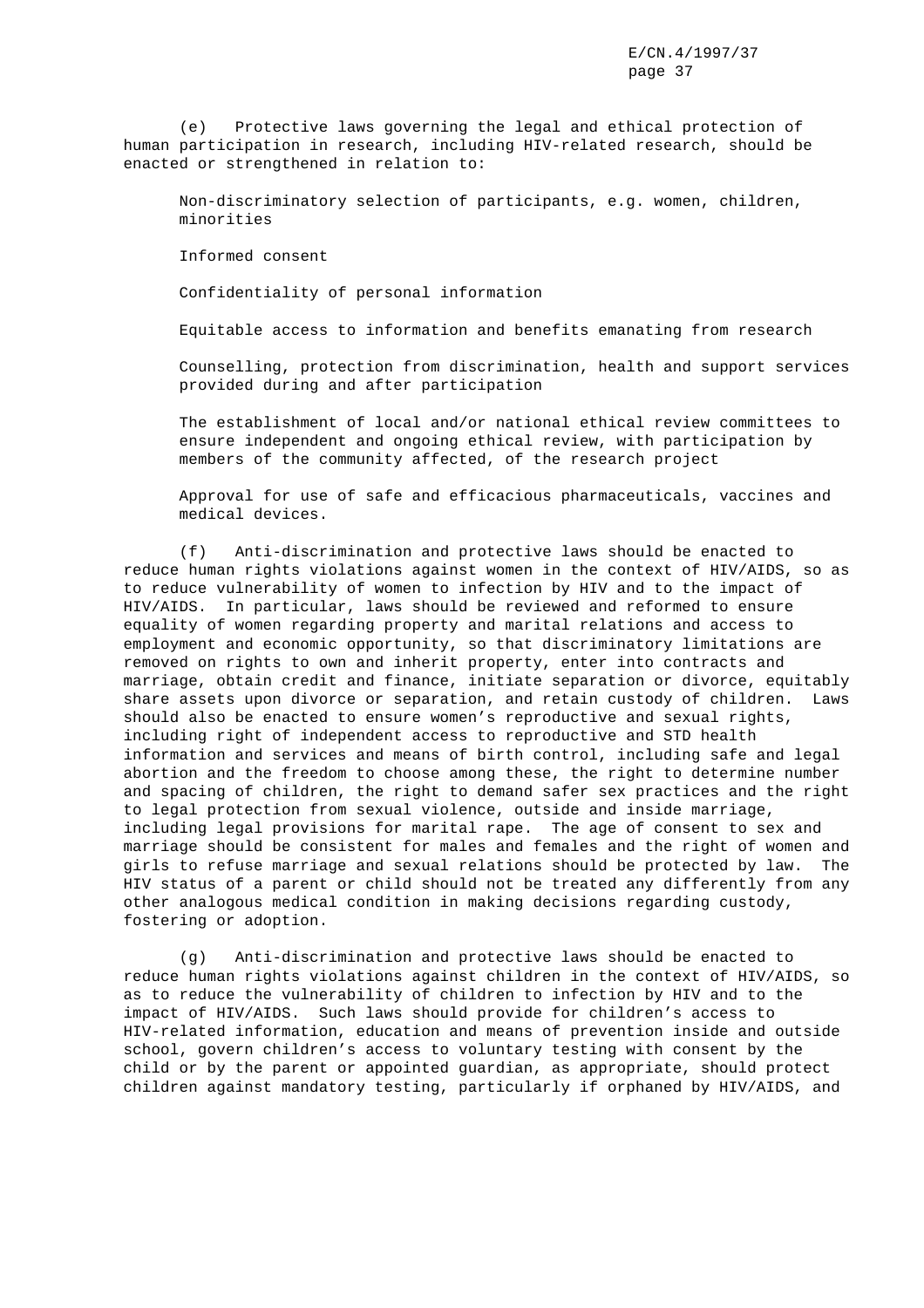provide for other protections in the context of orphans, including inheritance and/or support. Such legislation should also protect children against sexual abuse, provide for their rehabilitation if abused and ensure that they are considered victims of wrongful behaviour, not subject to penalties themselves. Protection in the context of disability laws should also be ensured for children.

(h) Anti-discrimination and protective laws should be enacted to reduce human rights violations against men having sex with men, including in the context of HIV/AIDS, in order, inter alia, to reduce the vulnerability of men who have sex with men to infection by HIV and to the impact of HIV/AIDS. These measures should include providing penalties for vilification of people who engage in same-sex relationships, giving legal recognition to same-sex marriages and/or relationships and governing such relationships with consistent property, divorce and inheritance provisions. The age of consent to sex and marriage should be consistent for heterosexual and homosexual relationships. Laws and police practices relating to assaults against men who have sex with men should be reviewed to ensure that adequate legal protection is given in these situations.

(i) Laws and regulations that provide for restrictions on the movement or association of members of vulnerable groups 31/ in the context of HIV/AIDS should be removed in both law (decriminalized) and law enforcement.

(j) Public health, criminal and anti-discrimination legislation should prohibit mandatory HIV-testing of targeted groups, including vulnerable groups. 32/

#### **Guideline 6: Regulation of goods, services and information**

**States should enact legislation to provide for the regulation of HIV-related goods, services and information, so as to ensure widespread availability of qualitative prevention measures and services, adequate HIV prevention and care information and safe and effective medication at an affordable price.**

(a) Laws and/or regulations should be enacted to enable implementation of a policy of widespread provision of information about HIV/AIDS through the mass media. This information should be aimed at the general public, as well as at various vulnerable groups that may have difficulties in accessing such information. HIV/AIDS information should be effective for its designated audience and not be inappropriately subject to censorship or other broadcasting standards.

31/ See Section I, Introduction, for a listing of vulnerable groups.

32/ In addition to the vulnerable groups listed in section I, specific employment groups should also be protected from such targeted testing, e.g. truck drivers, sailors, hospitality/tourist industry workers and military.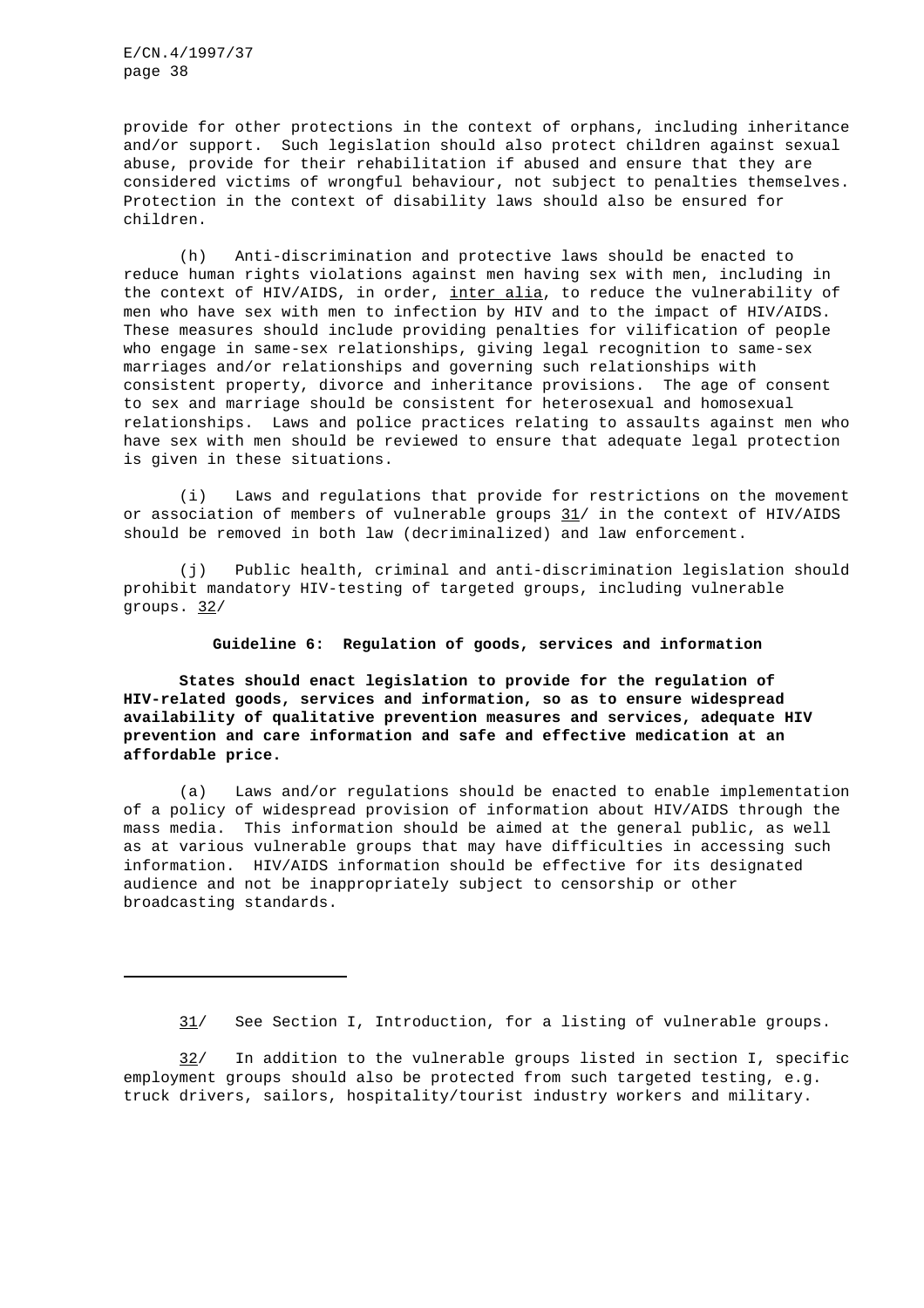(b) Law and/or regulations should be enacted to ensure the quality and availability of HIV tests and counselling. If home tests and/or rapid HIV test kits are permitted on the market, they should be strictly regulated to ensure quality and accuracy. The consequences of loss of epidemiological information, the lack of accompanying counselling and the risk of unauthorized uses, such as for employment or immigration, should also be addressed. Legal and social support services should be established to protect individuals from abuses arising from such testing.

(c) Legal quality control of condoms should be enforced and compliance with the International Condom Standard should be monitored in practice. Restrictions on the availability of preventive measures, such as condoms, bleach, clean needles and syringes, should be repealed and the provision of these through vending machines in appropriate locations should be considered, in the light of the increased accessibility and anonymity afforded to clients by this method of distribution.

(d) Duties, customs laws and value-added taxes should be revised so as to maximize access to safe and effective medication at an affordable price.

(e) Consumer protection laws or other relevant legislation should be enacted or strengthened to prevent fraudulent claims regarding the safety and efficacy of drugs, vaccines and medical devices, including those relating to HIV/AIDS.

### **Guideline 7: Legal support services**

**States should implement and support legal support services that will educate people affected by HIV/AIDS about their rights, provide free legal services to enforce those rights, develop expertise on HIV-related legal issues and utilize means of protection in addition to the courts, such as offices of Ministries of Justice, ombudspersons, health complaint units and human rights commissions.**

States should consider the following features in establishing such services:

(a) State support for legal aid systems specializing in HIV/AIDS casework, possibly involving community legal aid centres and/or legal service services based in ASOs;

(b) State support or inducements (e.g. tax reduction) to private sector law firms to provide free pro bono services to PLHAs in areas such as anti-discrimination and disability, health care rights (informed consent and confidentiality), property (wills, inheritance) and employment law;

(c) State support for programmes to educate, raise awareness and build self-esteem among PLHAs concerning their rights and/or to empower them to draft and disseminate their own charters/declarations of legal and human rights; State support for production and dissemination of HIV/AIDS legal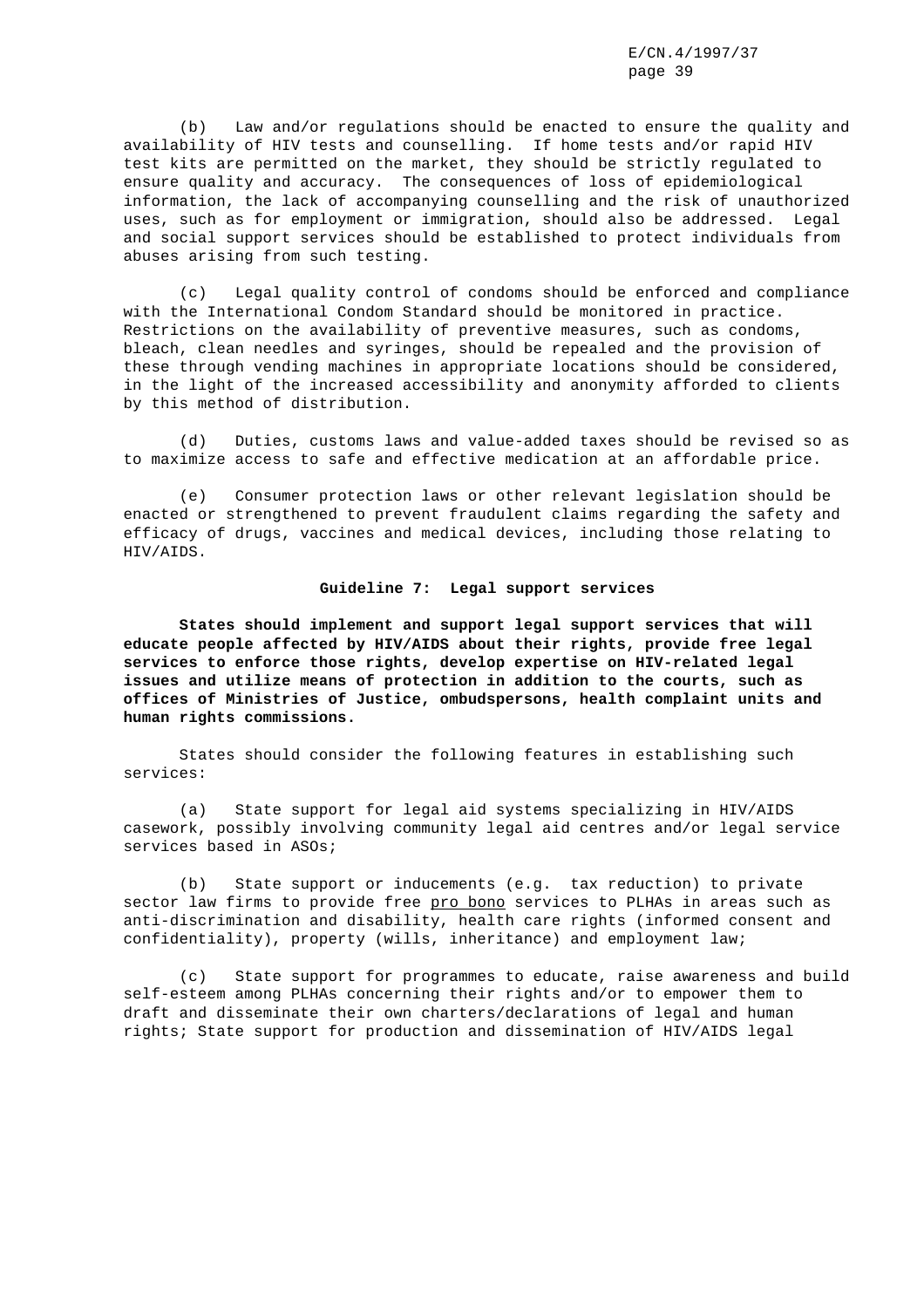rights brochures, resource personnel directories, handbooks, 33/ practice manuals, student texts, model curricula for law courses and continuing legal education, and newsletters to encourage information exchange and networking should also be provided. Such publications could report on case law, legislative reforms, national enforcement and monitoring systems for human rights abuses;

(d) State support for HIV legal services and protection through a variety of offices, such as Ministries of Justice, procurator and other legal offices, health complaint units, ombudspersons and human rights commissions.

#### Commentary on Guidelines 3 to 7

Since laws regulate conduct between the State and the individual and between individuals, they provide an essential framework for the observance of human rights, including HIV-related human rights. The efficacy of this framework for the protection of human rights depends on the strength of the legal system in a given society and on the access of its citizens to the system. However, many legal systems worldwide are not strong enough, nor do marginalized populations have access to them.

Nevertheless, the role of law in the response to HIV/AIDS may also be overemphasized and provide a vehicle for coercive and abusive policies. Although law may have an educative and normative role and may provide an important supportive framework for human rights protection and HIV/AIDS programmes, it cannot be relied upon as the only means by which to educate, change attitudes, achieve behavioural change or protect people's rights. Guidelines 3 to 7 above are, therefore, meant to encourage the enactment of meaningful and positive legislation, to describe the basic legal components necessary to provide support for the protection of HIV-related human rights and effective HIV prevention and care programmes and to be supplemented by all other Guidelines of this document.

Guidelines 3 to 6 encourage law and law reform which would bring national HIV-related laws into conformity with international and regional human rights standards. Although the content of the strategies primarily addresses formal law, law reform should also encompass traditional and customary laws. The process of HIV/AIDS law review and reform should be incorporated into the State's general activities regarding the observance of human rights norms and be integrated into the national AIDS response, whilst involving the affected communities, ensuring that existing legislation does not act as an impediment to HIV prevention and care programmes (for the general population, as well as for vulnerable groups) and protecting individuals against discrimination by both government actors and private individuals or institutions. It is recognized that some of the

<sup>33/</sup> See J. Godwin (et al), Australian HIV/AIDS Legal Guide, (2nd edition), Federation Press, Sydney, 1993; Lambda Legal Defense and Education Fund Inc., AIDS Legal Guide: A Professional Resource on AIDS-related Legal Issues and Discrimination, New York.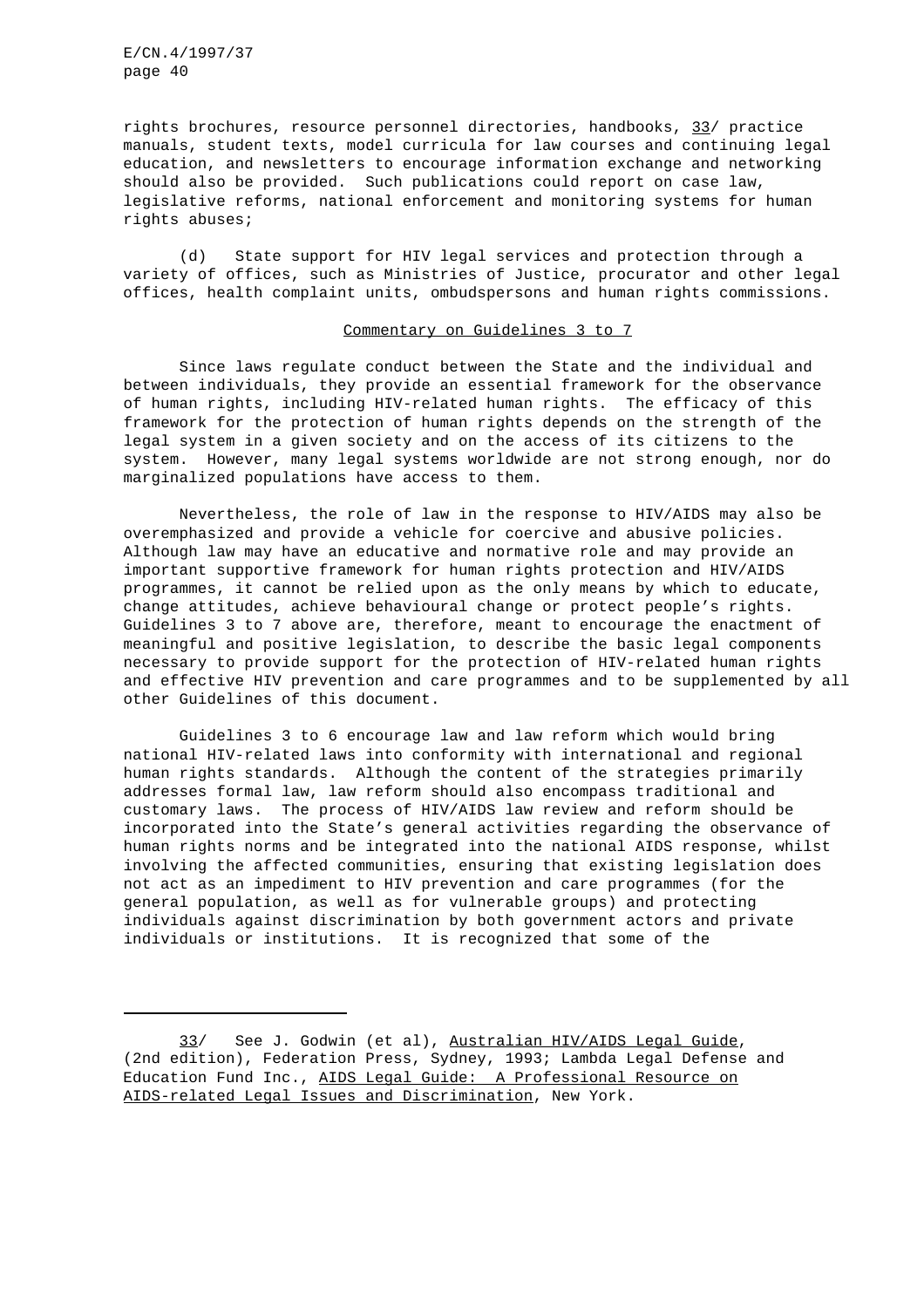recommendations for law and law reform, particularly those concerning the status of women, drug use, sex work and the status of men having sex with men, might be controversial in particular national, cultural and religious contexts. However, these Guidelines are recommendations to States that are both based on existing international human rights standards and evolved and designed to achieve, in pragmatic ways, public health goals in relation to HIV/AIDS. It is the obligation of States to establish how they can best meet their international human rights obligations and protect the public health within their political, cultural and religious contexts. The United Nations High Commissioner/Centre for Human Rights, UNAIDS, its relevant co-sponsors and other United Nations bodies and agencies, such as the International Labour Organization, can offer Governments technical assistance in the process of law review and reform.

Guideline 7 urges that States (and the private sector) encourage and support specialist and generalist legal services to enable PLHAs and affected communities to enforce their human and legal rights through the use of such services. Information and research resources on legal and human rights issues should also be made available. Such services should also address the issue of reducing the vulnerability to infection and the impact of HIV/AIDS among vulnerable groups. The location and format of the information (e.g. plain and understandable language) provided via such services should render it accessible to members of these groups. Models exist in many countries.  $34/$ 

<sup>34/</sup> Models include the Group for Life (Grupo Pela Vidda) in Rio de Janeiro, Brazil, which offers free legal services, brochures, bulletins, telephone hot-line and media campaigns. Legal rights brochures have been produced in the United Kingdom by the Terrence Higgins Trust and Immunity's Legal Centre (D. Taylor (ed.),  $HIV$ , You and the Law). Resource directories have been produced in the United States by the American Bar Association (Directory of Legal Resources for People with AIDS & HIV, AIDS Coordination Project, Washington D.C., 1991) and the Gay Men's Health Crisis (M. Holtzman, (ed.), Legal Services Referral Directory for People with AIDS, New York, 1991). Several other organizations in the United States have produced practitioners' or volunteers' training manuals, such as the Whitman-Walker Clinic (Washington, D.C.), AIDS Project (Los Angeles), the National Lawyers Guild, State AIDS Legal Services Organization (San Francisco) and the American Civil Liberties Union (William Rubenstein, Ruth Eisenberg and Lawrence Gostin, The Rights of Persons Living with HIV/AIDS (Southern Illinois Press, Carbondale, Illinois, 1996)). A manual for paralegals is being prepared in South Africa by the Pietermaritzburg branch of Lawyers for Human Rights with the assistance of the AIDS Law Project and with training coordination being provided by the AIDS Legal Network. Other resources include benchbooks for judges (A.R. Rubenfield, (ed.), AIDS Benchbook, National Judicial College, American Bar Association, Reno, Nevada, January 1991), the Southern Africa AIDS Information Dissemination Service and newsletters such as the Canadian HIV/AIDS Policy and Law Newsletter and Australia's Legal Link (see also AIDS/STD Health Promotion Exchange, Royal Tropical Institute, the Netherlands).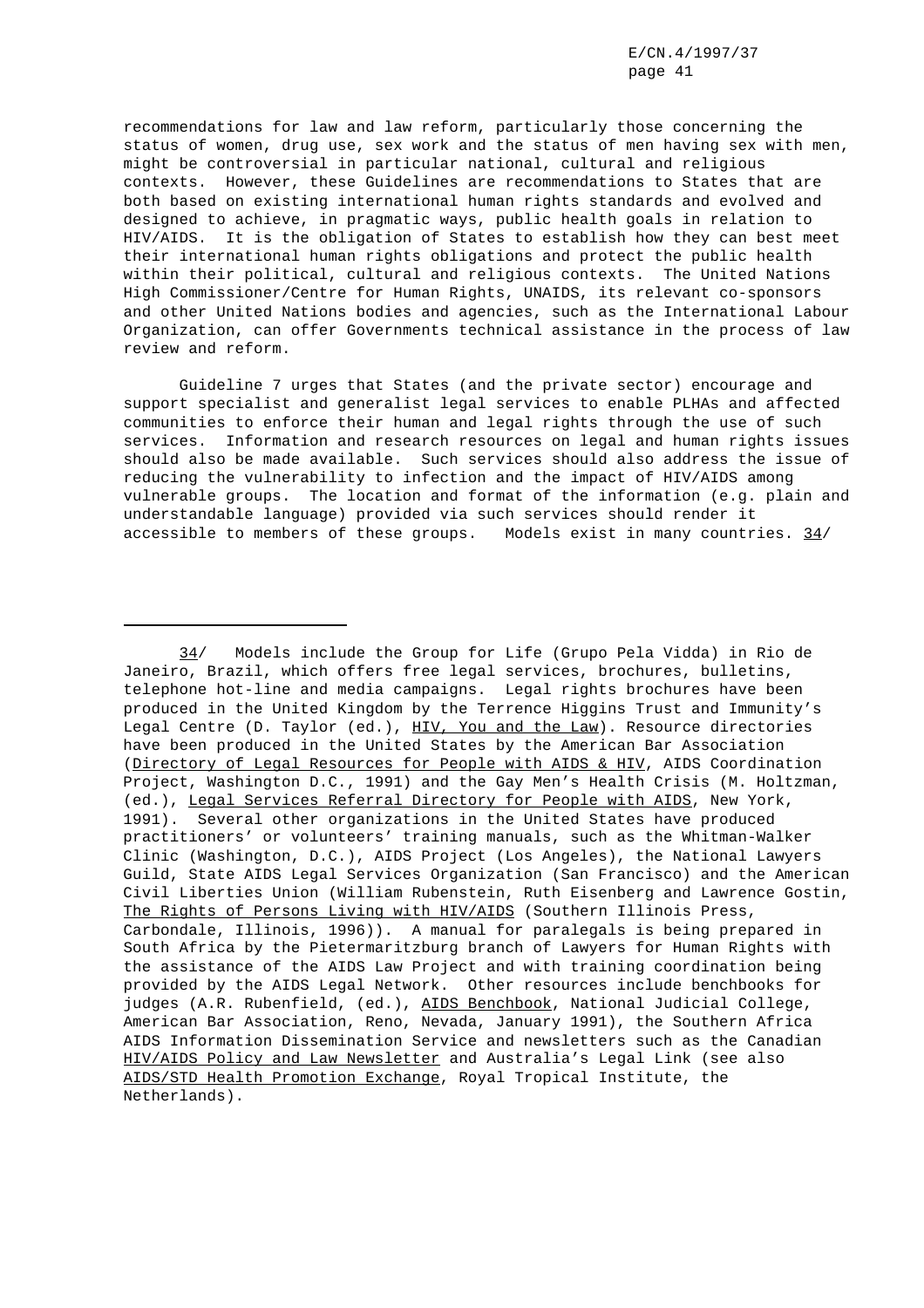**C. Promotion of a Supportive and Enabling Environment**

**Guideline 8: Women, children and other vulnerable groups** 35/

**States should, in collaboration with and through the community, promote a supportive and enabling environment for women, children and other vulnerable groups by addressing underlying prejudices and inequalities through community dialogue, specially designed social and health services and support to community groups.**

(a) States should support the establishment and sustainability of community associations comprised of members of different vulnerable groups for peer education, empowerment, positive behaviour change and social support.

(b) States should support the development of adequate, accessible and effective HIV-related prevention and care education, information and services by and for vulnerable communities and should actively involve these communities in the design and implementation of these programmes.

(c) States should support the establishment of national and local forums to examine the impact of the HIV/AIDS epidemic on women. They should be multisectoral to include government, professional, religious and community representation and leadership and examine issues such as:

The role of women at home and in public life

The sexual and reproductive rights of women and men, including women's ability to negotiate safer sex and make reproductive choices

Strategies for increasing educational and economic opportunities for women

Sensitizing service deliverers and improving health care and social support services for women

The impact of religious and cultural traditions on women.

(d) States should implement the Cairo Programme of Action of the International Conference on Population and Development 36/ and the Beijing Declaration and Platform for Action of the Fourth World Conference on Women. In particular, primary health services, programmes and information campaigns should contain a gender perspective. Harmful traditional practices, including violence against women, sexual abuse, exploitation, early marriage and female genital mutilation, should be eliminated. Positive measures, including formal and informal education programmes, increased work opportunities and support services, should be established.

36/ A/CONF.171/13, chap. I, resolution 1, annex.

<sup>35/</sup> See Section I, Introduction, for a listing of vulnerable groups.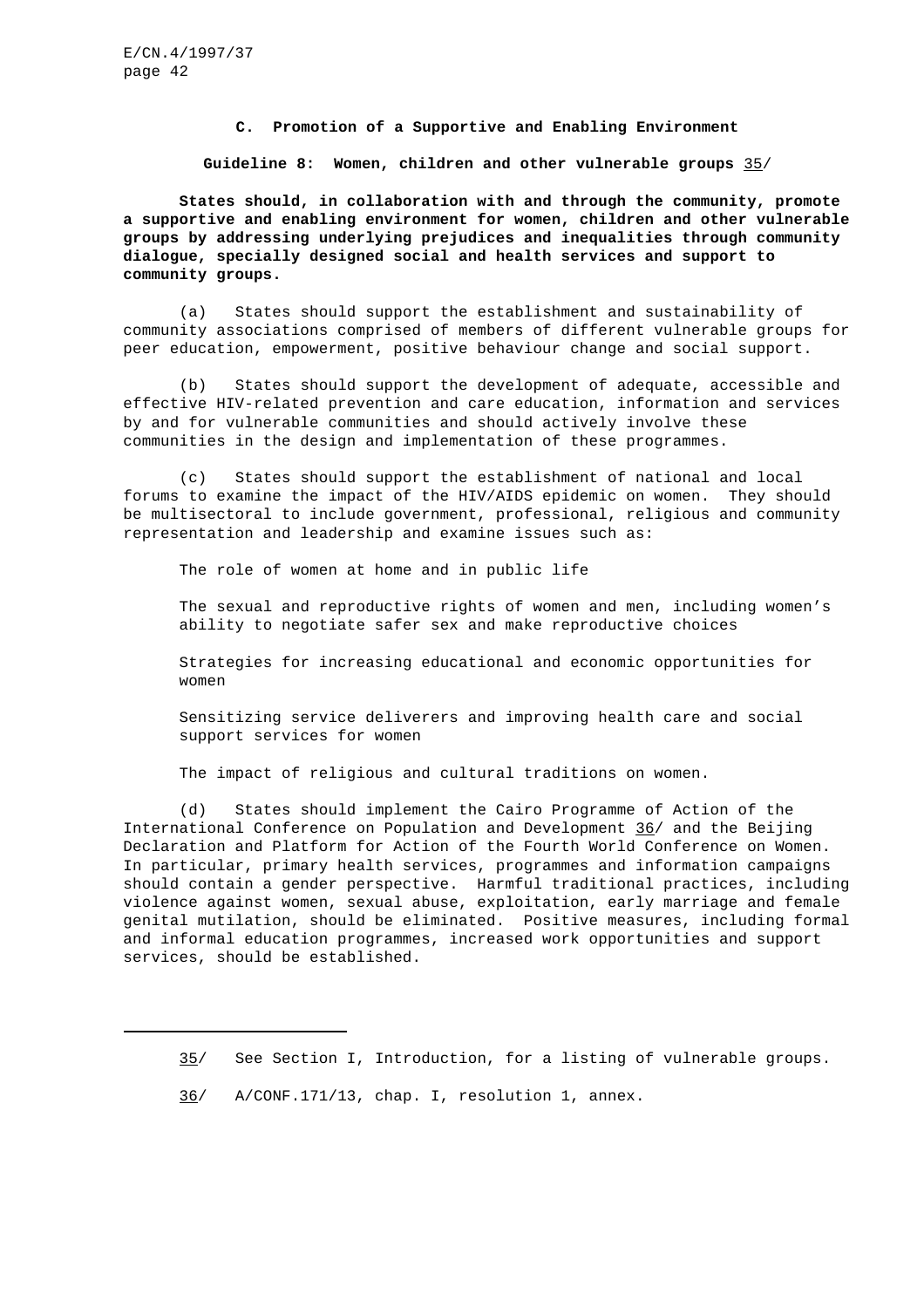(e) States should support women's organizations to incorporate HIV/AIDS and human rights issues into their programming.

(f) States should ensure that all women and girls of child-bearing age have access to accurate and comprehensive information and counselling about the prevention of HIV transmission and the risk of vertical transmission of HIV, as well as access to the available resources to minimize that risk, or to proceed with childbirth, if they so choose.

(g) States should ensure the access of children and adolescents to adequate health information and education, including information related to HIV/AIDS prevention and care, inside and outside school, which is tailored appropriately to age level and capacity and enables them to deal positively and responsibly with their sexuality. Such information should take into account the rights of the child to access to information, privacy, confidentiality, respect and informed consent and means of prevention, as well as the responsibilities, rights and duties of parents. Efforts to educate children about their rights should include the rights of persons, including children, living with HIV/AIDS.

(h) States should ensure that children and adolescents have adequate access to confidential sexual and reproductive health services, including HIV/AIDS information, counselling, testing and prevention measures such as condoms, and to social support services if affected by HIV/AIDS. The provision of these services to children/adolescents should reflect the appropriate balance between the rights of the child/adolescent to be involved in decision-making according to his or her evolving capabilities and the rights and duties of parents/guardians for the health and well-being of the child.

(i) States should ensure that child care agencies, including adoption and foster care homes, are trained with regard to HIV-related children's issues in order to be able to take into account the special needs of HIV-affected children and protect them from mandatory testing, discrimination and abandonment.

(j) States should support the implementation of specially designed and targeted HIV prevention and care programmes for those who have less access to mainstream programmes due to language, poverty, social or legal or physical marginalization, e.g. minorities, migrants, indigenous peoples, refugees and internally displaced persons, people with disabilities, prisoners, sex workers, men having sex with men and injecting drug users.

#### Commentary on Guideline 8

States should take measures to reduce the vulnerability, stigmatization and discrimination that surround HIV/AIDS and promote a supportive and enabling environment by addressing underlying prejudices and inequalities within societies and a social environment conducive to positive behaviour change. An essential part of this enabling environment involves the empowerment of women, youth and other vulnerable groups to deal with HIV/AIDS by taking measures to improve their social and legal status, involving them in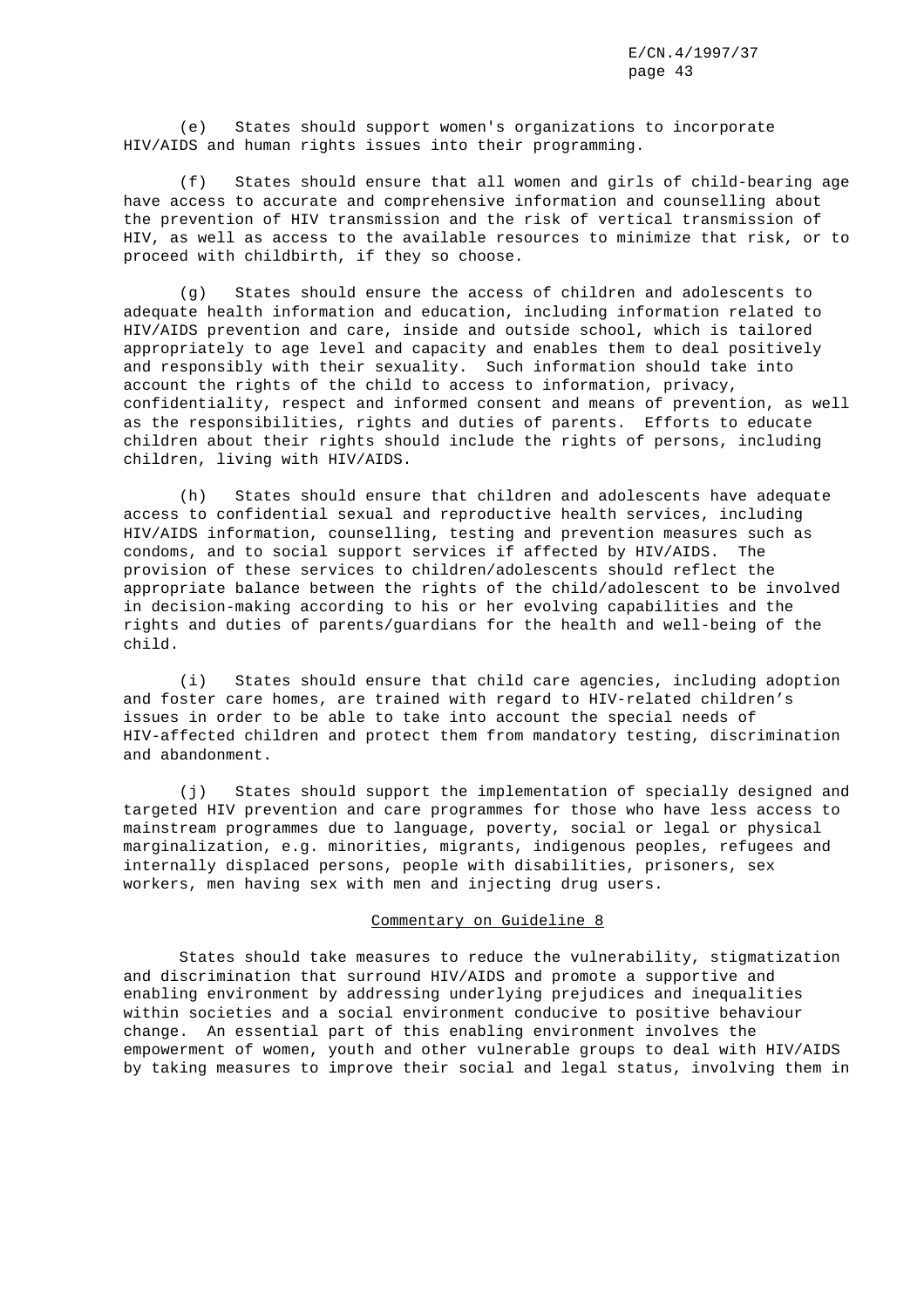the design and implementation of programmes and assisting them to mobilize their communities. The vulnerability of some groups is due to their limited access to resources, information, education and lack of autonomy. Special programmes and measures should be designed to increase access. In many countries, community-based organizations and NGOs have already begun the process of creating a supportive and enabling environment in their response to the HIV epidemic. Governments must recognize these efforts and lend moral, legal, financial and political support to strengthen them.

## **Guideline 9: Changing discriminatory attitudes through education, training and the media**

**States should promote the wide and ongoing distribution of creative education, training and media programmes explicitly designed to change attitudes of discrimination and stigmatization associated with HIV/AIDS to understanding and acceptance.**

(a) States should support appropriate entities, such as media groups, NGOs and networks of PLHAs, to devise and distribute programming to promote respect for the rights and dignity of PLHAs and members of vulnerable groups, using a broad range of media (film, theatre, television, radio, print, dramatic presentations, personal testimonies, Internet, pictures, bus posters). Such programming should not compound stereotypes about these groups but instead dispel myths and assumptions about them by depicting them as friends, relatives, colleagues, neighbours and partners. Reassurance concerning the modes of transmission of the virus and the safety of everyday social contact should be reinforced.

(b) States should encourage educational institutions (primary and secondary schools, universities and other technical or tertiary colleges, adult and continuing education), as well as trade unions and workplaces to include HIV/AIDS and human rights/non-discrimination issues in relevant curricula, such as human relationships, citizenship/social studies, legal studies, health care, law enforcement, family life and/or sex education, and welfare/counselling courses.

(c) States should support HIV-related human rights/ethics training/workshops for government officials, police, prison staff, politicians, as well as village, community and religious leaders and professionals.

(d) States should encourage the media and advertising industries to be sensitive to HIV/AIDS and human rights issues and to reduce sensationalism in reporting and inappropriate use of stereotypes, especially in relation to disadvantaged and vulnerable groups. Included in such training should be the production of useful resources, such as handbooks containing appropriate terminology, to eliminate use of stigmatizing language and a professional code of behaviour to ensure respect for confidentiality and privacy.

(e) States should support targeted training, peer education and information exchange for PLHA staff and volunteers of CBOs and ASOs and leaders of vulnerable groups to raise their awareness of human rights and the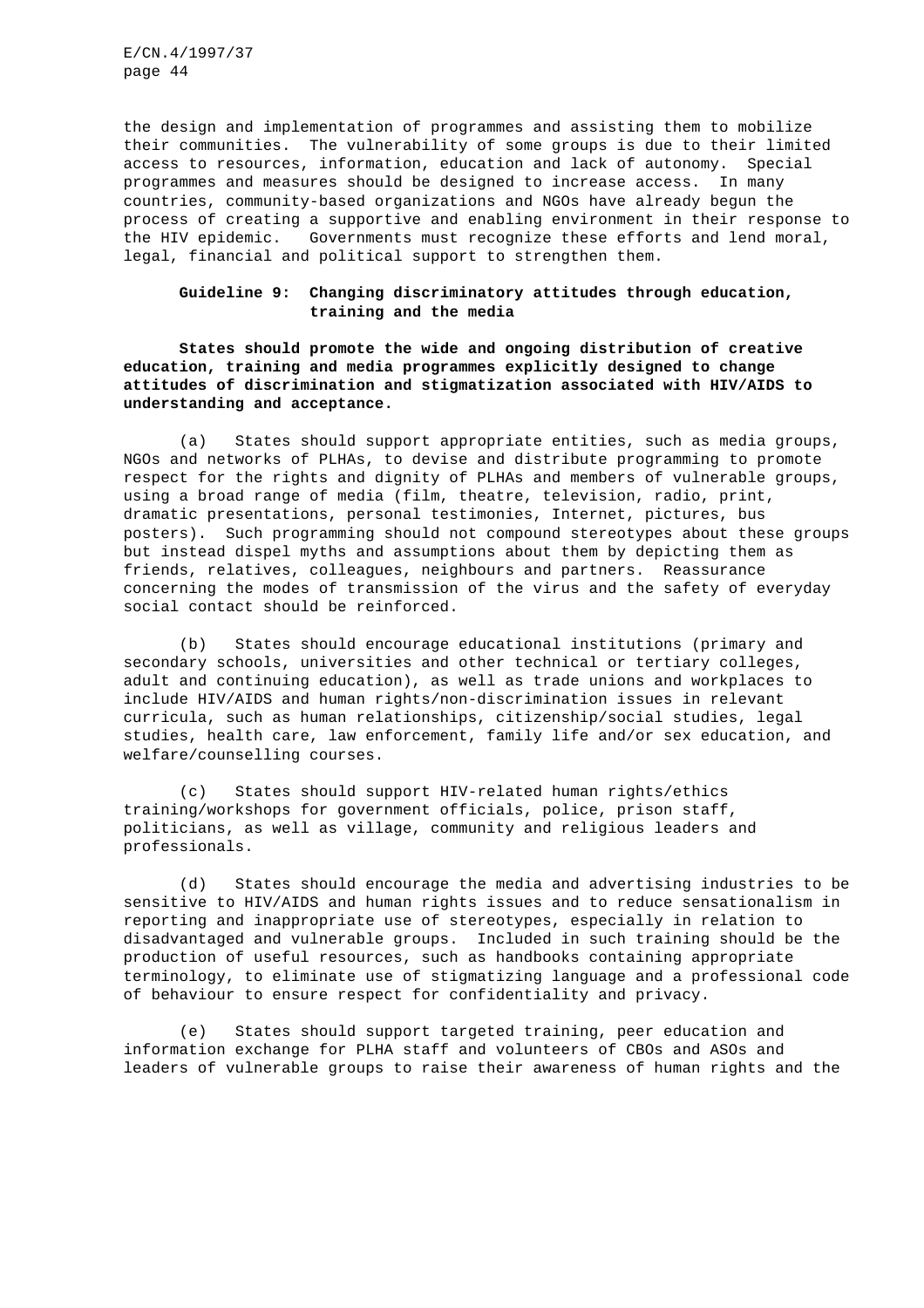means to enforce them. Conversely, education and training should be provided on HIV-specific human rights issues to those working on other human rights issues.

(f) States should support the use of alternative efforts such as radio programmes or facilitated group discussions to overcome access problems for individuals located in remote or rural areas, are illiterate, homeless or marginalized, without access to television, films and videos, and specific ethnic minority languages.

## Commentary on Guideline 9

The use of formal standards and their implementation through government process and law alone cannot change negative attitudes and prejudices surrounding HIV/AIDS into respect for human rights. Public programming explicitly designed to reduce stigma has been shown to help create a supportive environment which is more tolerant and understanding. 37/ The reach of such programming should be a mixture of general and focused programmes using various media, including creative and dramatic presentations, compelling ongoing information campaigns for tolerance and inclusion and interactive educational workshops and seminars. The aim should be to challenge ignorant beliefs, prejudices and punitive attitudes by appealing to human compassion and identification with visible individuals. Programming based on fear can be counter-productive by engendering discrimination through panic.

## **Guideline 10: Development of public and private sector standards and mechanisms for implementing these standards**

**States should ensure that Government and the private sector develop codes of conduct regarding HIV/AIDS issues that translate human rights principles into codes of professional responsibility and practice, with accompanying mechanisms to implement and enforce these codes.**

(a) States should require or encourage professional groups, particularly health care professionals, and other private sector industries (e.g. law, insurance) to develop and enforce their own codes of conduct addressing human rights issues in the context of HIV/AIDS. Relevant issues would include confidentiality informed consent to testing, the duty to treat, the duty to ensure safe workplaces, reducing vulnerability and discrimination and practical remedies for breaches/misconduct.

(b) States should require individual government portfolios to articulate how HIV-related human rights standards are met in their own policies and practices, as well as in formal legislation and regulations, at all levels of service delivery. Coordination of these standards should

<sup>37/</sup> Professor R. Feachem, Valuing the Past, Investing in the Future: Evaluation of the National HIV/AIDS Strategy 1993-4 to 1995-6, Commonwealth Department of Human Services and Health, September 1995, Canberra, pp. 190-192.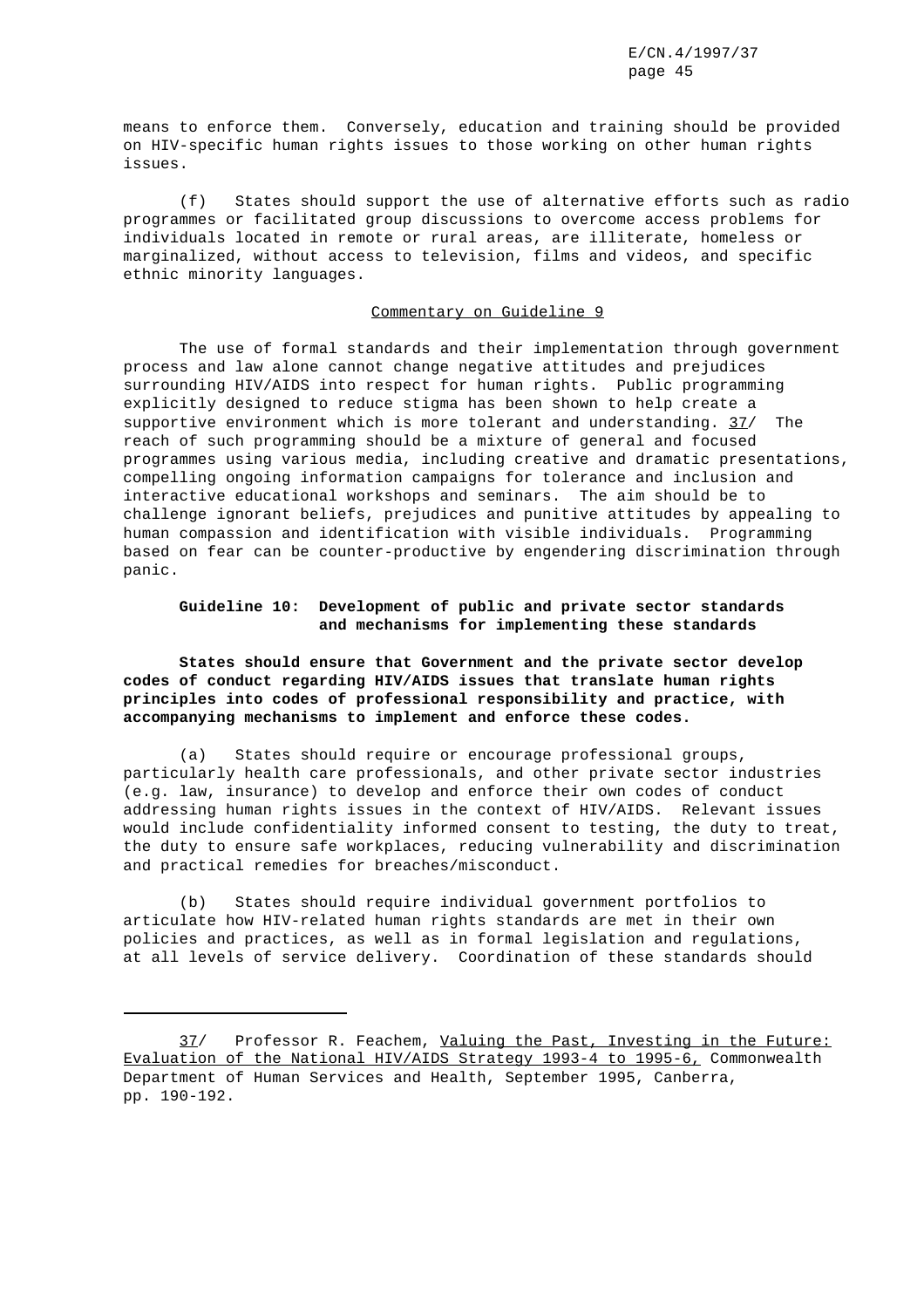occur in the national framework described in Guideline 1 and be publicly available, after involvement of community and professional groups in the process.

(c) States should develop or promote multisectoral mechanisms to ensure accountability. This involves the equal participation of all concerned (i.e. government agencies, industry representatives, professional associations, NGOs, consumers, service providers and service users). The common goal should be to raise standards of service, strengthen linkages and communication and assure the free flow of information.

## Commentary on Guideline 10

The development of standards in and by the public and private sectors is important. First, they translate human rights principles into practice from an insider's perspective and reflect more closely the community's concerns. Secondly, they are likely to be more pragmatic and acceptable to the sector involved. Thirdly, they are more likely to be "owned" and implemented if developed by the sector itself. Finally, they might have a more immediate impact than legislation.

#### **Guideline 11: State monitoring and enforcement of human rights**

## **States should ensure monitoring and enforcement mechanisms to guarantee HIV-related human rights, including those of people living with HIV/AIDS, their families and communities.**

(a) States should collect information on human rights and HIV/AIDS and, using this information as a basis for policy and programme development and reform, report on HIV-related human rights issues to the relevant United Nations treaty bodies as part of their reporting obligations under human rights treaties.

(b) States should establish HIV/AIDS focal points in relevant government branches, including national AIDS programmes, police and correctional departments, the judiciary, government health and social service providers and the military, for monitoring HIV-related human rights abuses and facilitating access to these branches for disadvantaged and vulnerable groups. Performance indicators or benchmarks showing specific compliance with human rights standards should be developed for relevant policies and programmes.

(c) States should provide political, material and human resources support to ASOs and CBOs for capacity-building in human rights standards development and monitoring. States should provide human rights NGOs with support for capacity-building in HIV-related human rights standards and monitoring.

(d) States should support the creation of independent national institutions for the promotion and protection of human rights, including HIV-related rights, such as human rights commissions and ombudspersons, and/or appoint HIV/AIDS ombudspersons to existing or independent human rights agencies, national legal bodies and law reform commissions.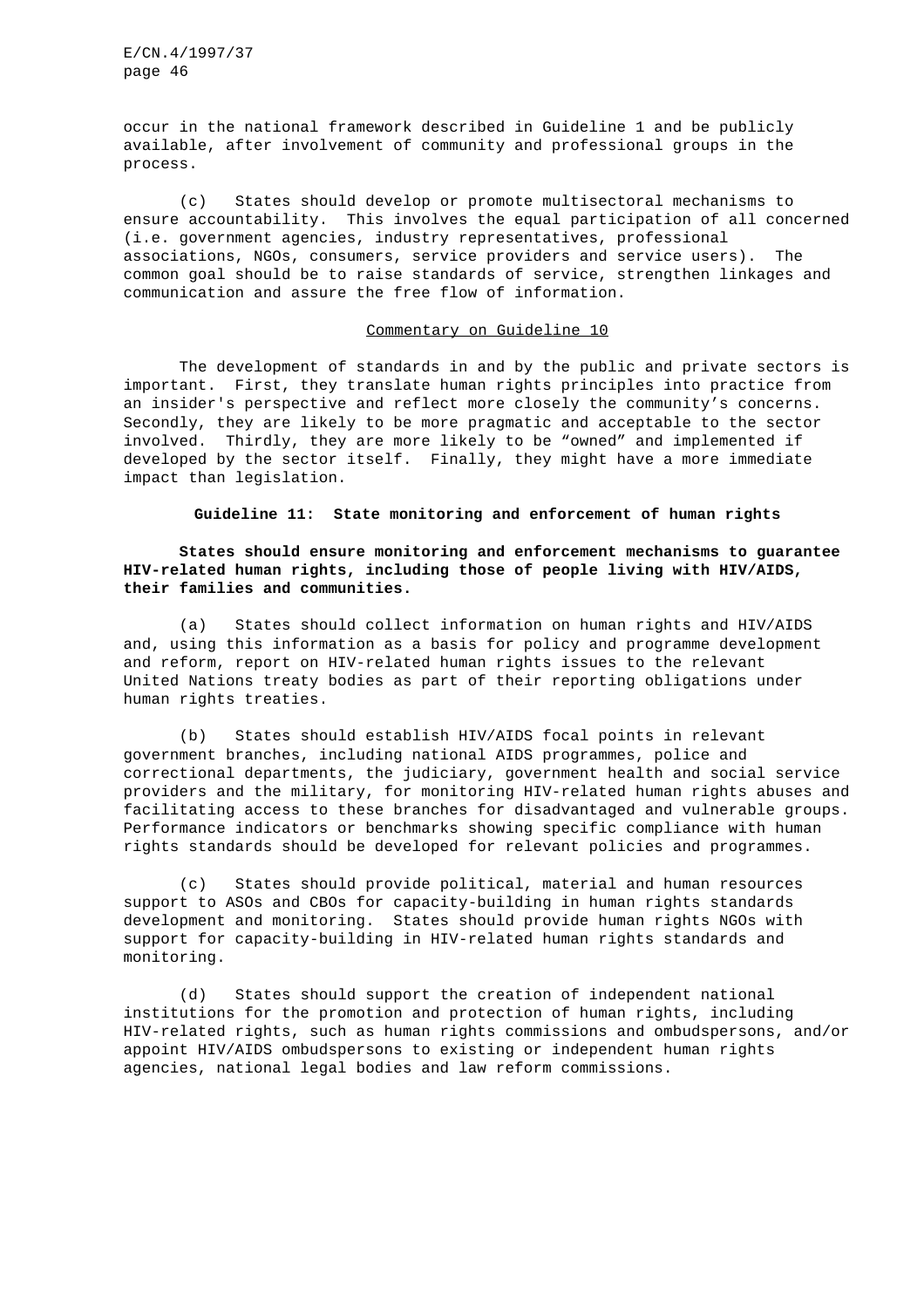(e) States should promote HIV-related human rights in international forums and ensure that they are integrated into the policies and programmes of international organizations, including in United Nations human rights bodies, as well as in other agencies of the United Nations system. Furthermore, States should provide intergovernmental organizations with the material and human resources required to work effectively in this field.

#### Commentary on Guideline 11

Standard-setting and promotion of HIV-related human rights standards alone are not enough to address human rights abuses in the context of HIV/AIDS. Effective mechanisms must be established at the national and community levels to monitor and enforce HIV-related human rights. Governments should see this as part of their national responsibility to address HIV/AIDS. The existence of monitoring mechanisms should be publicized, particularly among PLHA networks, in order to maximize their use and impact. Monitoring is necessary to collect information, formulate and revise policy, and establish priorities for change and benchmarks for performance measurement. Monitoring should be both positive and negative, i.e. reporting on good practice to provide models for others to emulate, as well as identifying abuses. The non-governmental sector can provide an important means of monitoring human rights abuses, if resourced to do so, since it frequently has closer contact with the affected communities. Formal grievance bodies may be too bureaucratic and their procedures too time-consuming and stressful to attract a representative sample of complaints. Training is necessary for community participants to develop skills so as to be able to analyse and report findings at a level of quality which is credible for States and international human rights bodies.

#### **Guideline 12: International cooperation**

**States should cooperate through all relevant programmes and agencies of the United Nations system, including UNAIDS, to share knowledge and experience concerning HIV-related human rights issues, and should ensure effective mechanisms to protect human rights in the context of HIV/AIDS at the international level.**

(a) The Commission on Human Rights should take note of the present Guidelines and of the report on the Second International Consultation on HIV/AIDS and Human Rights and request States to carefully consider and implement the Guidelines in their national, subnational and local responses to HIV/AIDS and human rights.

(b) The Commission on Human Rights should request human rights treaty bodies, special rapporteurs and representatives and its working groups to take note of the Guidelines and include in their activities and reports all issues arising under the Guidelines relevant to their mandates.

(c) The Commission on Human Rights should request UNAIDS, its co-sponsors (UNDP, UNESCO, UNFPA, UNICEF, WHO and the World Bank) and other relevant United Nations bodies and agencies to integrate the promotion of the Guidelines throughout their activities.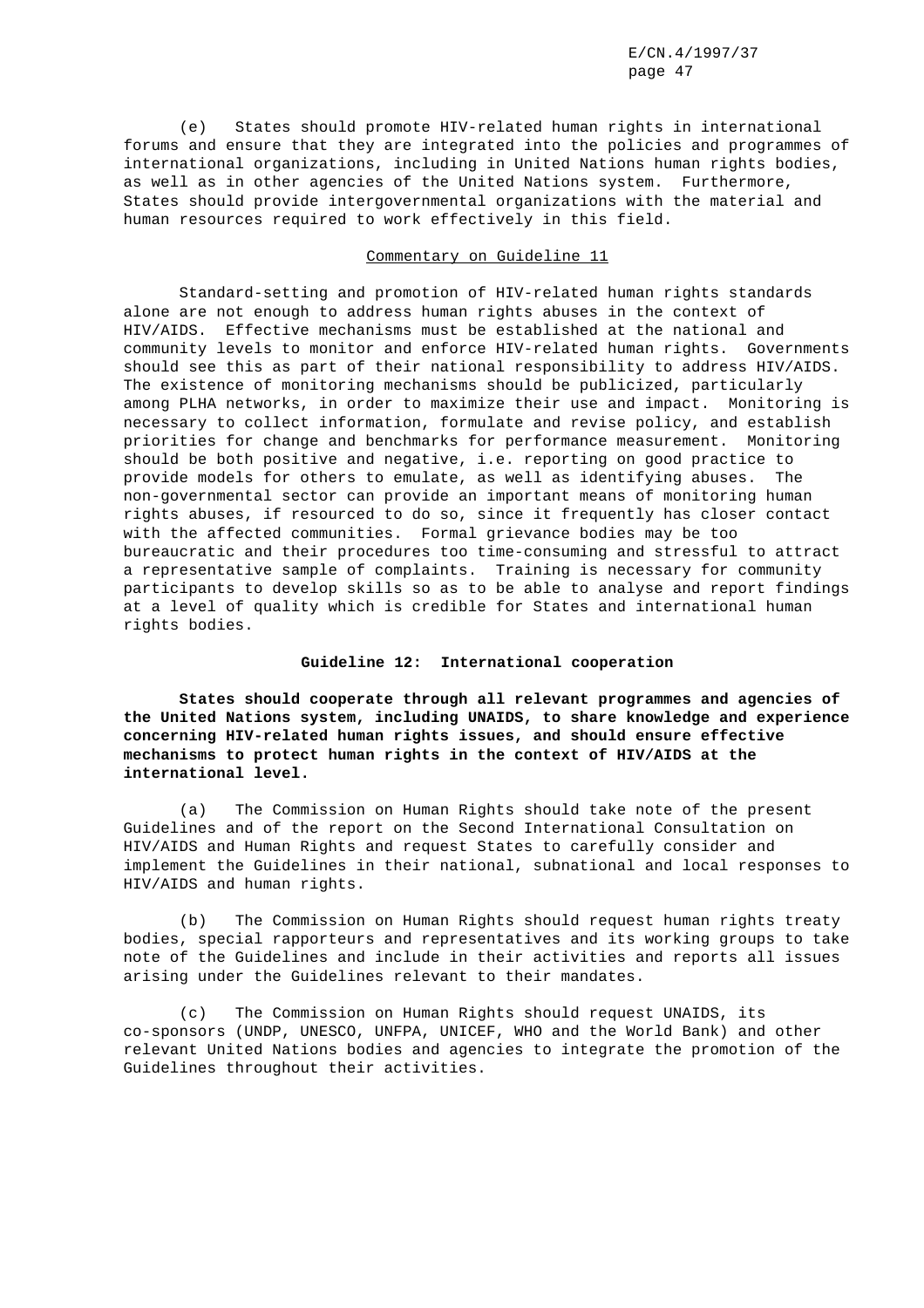(d) The Commission on Human Rights should appoint a special rapporteur on human rights and HIV/AIDS with the mandate, inter alia, to encourage and monitor implementation of the Guidelines by States, as well as their promotion by the United Nations system, including human rights bodies, where applicable.

(e) The Commission on Human Rights should encourage the United Nations High Commissioner/Centre for Human Rights to ensure that the Guidelines are disseminated throughout his Office and the Centre and are incorporated into all its human rights activities and programmes, particularly those involving technical cooperation, monitoring and support to human rights bodies and organs.

(f) States, in the framework of their periodic reporting obligations to United Nations treaty monitoring bodies and under regional conventions, should report on their implementation of the Guidelines and other relevant HIV/AIDS-related human rights concerns arising under the various treaties.

(g) States should ensure, at the country level, that their cooperation with UNAIDS Theme Groups includes promotion and implementation of the Guidelines, including the mobilization of sufficient political and financial support for such implementation.

(h) States should work in collaboration with UNAIDS, the United Nations High Commissioner/Centre for Human Rights and non-governmental and other organizations working in the field of human rights and HIV/AIDS to:

Support translation of the Guidelines into national and minority languages

Create a widely accessible mechanism for communication and coordination for sharing information on the Guidelines and HIV-related human rights

Support the development of a resource directory on international declarations/treaties, as well as policy statements and reports on HIV/AIDS and human rights, to strengthen support for the implementation of the Guidelines

Support multicultural education and advocacy projects on HIV/AIDS and human rights, including educating human rights groups on HIV/AIDS and educating HIV/AIDS and vulnerable groups on human rights issues, and strategies for monitoring and protecting human rights in the context of HIV/AIDS, using the Guidelines as an educational tool

Support the creation of a mechanism to allow existing human rights organizations and HIV/AIDS organizations to work together strategically to promote and protect the human rights of people living with HIV/AIDS and those vulnerable to infection, including through implementation of the Guidelines

Support the creation of a mechanism to monitor and publicize human rights abuses in the context of HIV/AIDS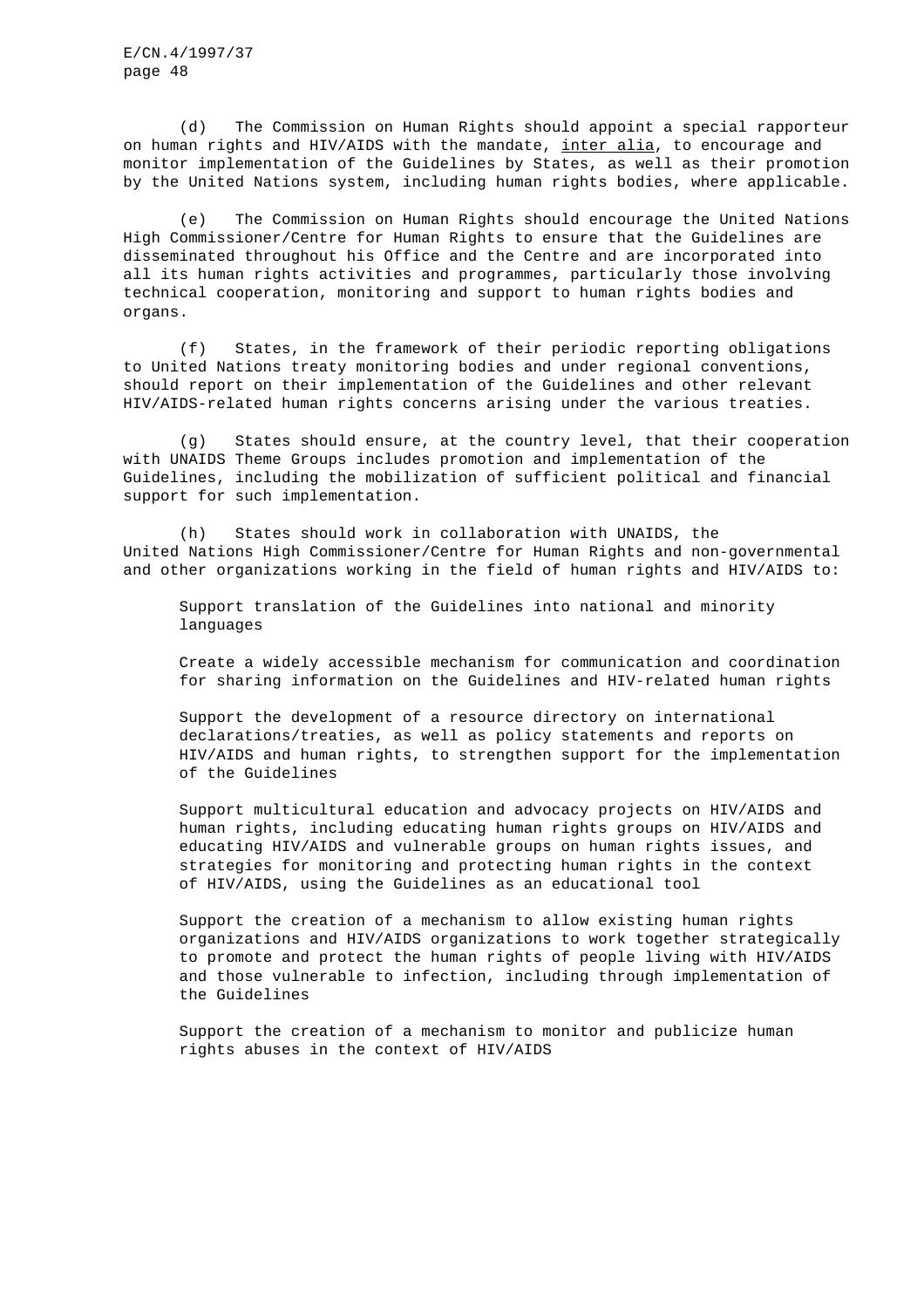Support the development of a mechanism to mobilize grass-roots responses to HIV-related human rights and implementation of the Guidelines, including exchange programmes and training among different communities, both within and across regions

Advocate that religious and traditional leaders take up HIV-related human rights concerns and become part of the implementation of the Guidelines

Support the development of a manual that would assist human rights and AIDS service organizations in advocating for the implementation of the Guidelines

Support the identification and funding of NGOs and ASOs at country level to coordinate a national NGO response to promote the Guidelines

Support, through technical and financial assistance, national and regional NGO networking initiatives on ethics, law and human rights to enable them to disseminate the Guidelines and advocate for their implementation

(i) States, through regional human rights mechanisms, should promote the dissemination and implementation of the Guidelines and their integration into the work of these bodies.

## Commentary on Guideline 12

The United Nations bodies, agencies and programmes comprise some of the most effective and powerful forums through which States can exchange information and expertise on HIV-related human rights issues and build support among themselves to implement a rights-based response to HIV/AIDS. States, in their work with and governance of these bodies, can use these bodies as tools for promoting the Guidelines. States must, however, both encourage and enable these bodies through political and financial support, to take effective and sustained action in terms of promoting the Guidelines and must respond positively to the work done by these bodies with steps taken at the national level.

#### **CONCLUSION**

States are urged to implement these Guidelines in order to ensure respect for the human rights of those affected by HIV/AIDS and to ensure an effective and inclusive public health response to HIV/AIDS. These Guidelines are based on experience gained from best practice which has proven to be effective over the last 15 years. By implementing these Guidelines, States are able to avoid negative and coercive policies and practices which have had a devastating impact on people's lives and on national HIV/AIDS programmes.

The practical aspects of protecting HIV-related human rights are more likely to be addressed if there is leadership on this issue in the executive and legislative arms of Government and if multisectoral structures are established and maintained. Vital to any policy development and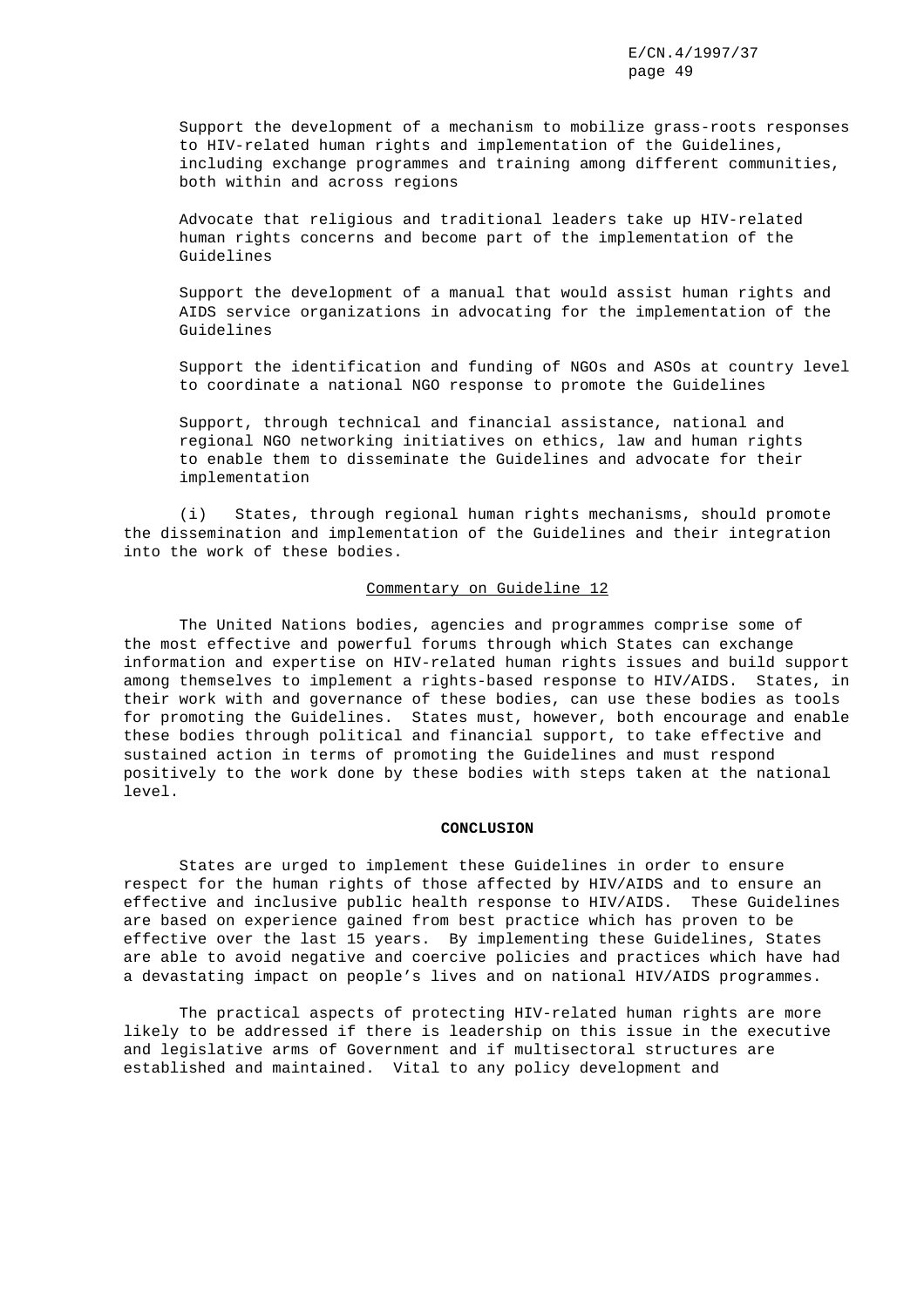implementation is the involvement of affected communities, together with relevant professionals and religious and community leaders, as equal partners in the process.

As national legislation provides a critical framework for the protection of HIV-related human rights, many of the Guidelines relate to the need for law reform. Another major instrument of social change is the provision of a supportive and enabling environment within which to conduct HIV-related prevention, care and support activities. Part of this enabling environment can be obtained by changing attitudes through general and targeted education, public information and education campaigns which deal with HIV-related rights, tolerance and inclusion. Another part of this enabling environment involves the empowerment of women and vulnerable groups to deal with HIV/AIDS by taking measures to improve their social and legal status and to assist them to mobilize their communities.

HIV/AIDS continues to challenge our societies in many ways. It requires States, communities and individuals to ask themselves extremely difficult questions, which have always been present in our societies, and to seek answers to these questions. With the advent of HIV/AIDS, we can no longer afford to avoid answering these questions because to do so threatens the lives of millions of men, women and children. These questions relate to the roles of women and men, the status of marginalized or illegal groups, the obligations of States concerning health expenditure and the role of law in achieving public health goals, the content of privacy between individuals and between individuals and their Governments, the responsibility and ability of people to protect themselves and others, as well as the relationship between human rights, health and life. These Guidelines are means to give guidance concerning these difficult questions, guidance which has evolved from the international human rights regime and from the courageous and inspiring work of millions the world over who have demonstrated that protecting the human rights of people means protecting their health, lives and happiness in a world with HIV/AIDS.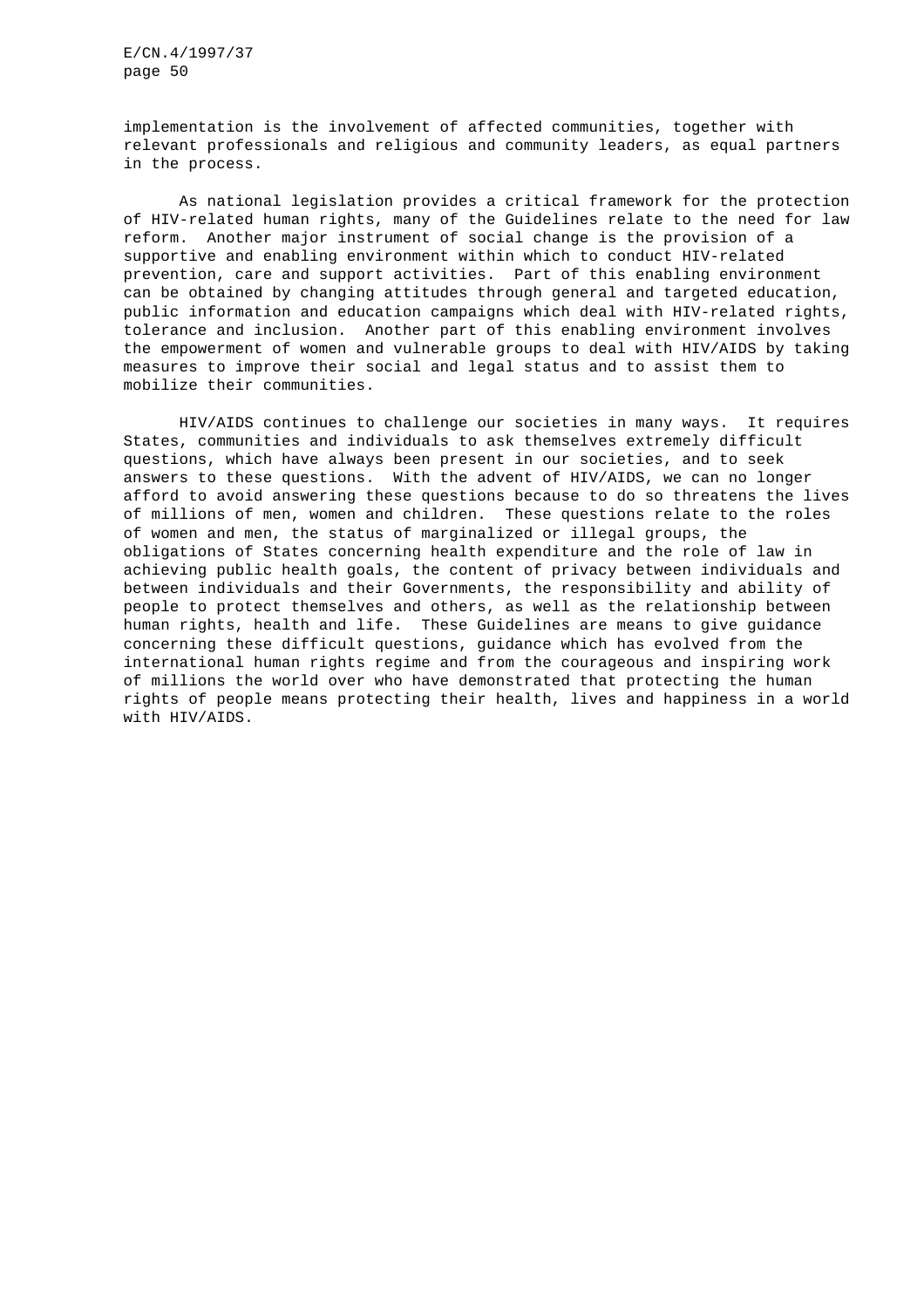### Appendix

## **HISTORY OF THE RECOGNITION OF THE IMPORTANCE OF HUMAN RIGHTS IN THE CONTEXT OF HIV/AIDS**

For many years since the advent of HIV/AIDS, various intergovernmental, non-governmental and governmental bodies have recognized the important connection between the protection of human rights and effective responses to HIV/AIDS. Some of these are briefly described below.

The World Health Organization (WHO) held an International Consultation on Health Legislation and Ethics in the Fields of HIV/AIDS in April 1988 at Oslo. It advocated bringing down barriers between people who were infected and those who were not infected and placing actual barriers (e.g. condoms) between individuals and the virus. On 13 May 1988, the World Health Assembly passed resolution WHA41.24 entitled "Avoidance of discrimination in relation to HIV-infected people and people with AIDS", which underlined how vital respect for human rights was for the success of national AIDS prevention and control programmes and urged member States to avoid discriminatory action in the provision of services, employment and travel. Resolution WHA45.35 of 14 May 1992 recognized that there is no public health rationale for measures which arbitrarily limit individual rights, such as mandatory screening. In 1990, the World Health Organization conducted regional workshops on the legal and ethical aspects of HIV/AIDS at Seoul, Brazzaville and New Delhi. The first of these workshops developed guidelines to evaluate current and elaborate future legal measures for the control of HIV/AIDS to be used as a checklist by countries considering legal policy issues. 38/ In November 1991, the WHO Regional Office for Europe and the International Association of Rights and Humanity held a Pan-European Consultation on HIV/AIDS in the Context of Public Health and Human Rights in Prague, which considered the Rights and Humanity Declaration and Charter and developed a consensus statement (the Prague Statement). Three further consultations on HIV, law and law reform were convened during 1995 by the WHO Regional Office for Europe, for countries in Eastern Europe and Central Asia.

The United Nations Development Programme held Inter-Country Consultations on Ethics, Law and HIV in Cebu (Philippines) in May 1993 and in Dakar, in June 1994. 39/ Both of these consultations produced consensus documents reaffirming a commitment to voluntarism, ethics and the human rights of those affected (the Cebu Statement of Belief and the Dakar Declaration). UNDP also held Regional Training Workshops on HIV Law and Law Reform in Asia and the Pacific at Colombo, Beijing and Nadi (Fiji) in 1995.

Law reform programmes focusing on human rights have been ongoing in countries such as Australia, Canada, the United States, South Africa and in the Latin American region, together with networks of legal advocates,

<sup>38/</sup> See WHO document RS/90/GE/11(KOR).

<sup>39/</sup> R. Glick (ed.), Inter-Country Consultation on Ethics, Law and HIV (Cebu), New Delhi, India, 1995; UNDP, Inter-Country Consultation on Ethics, Law and HIV (Dakar), Senegal, 1995.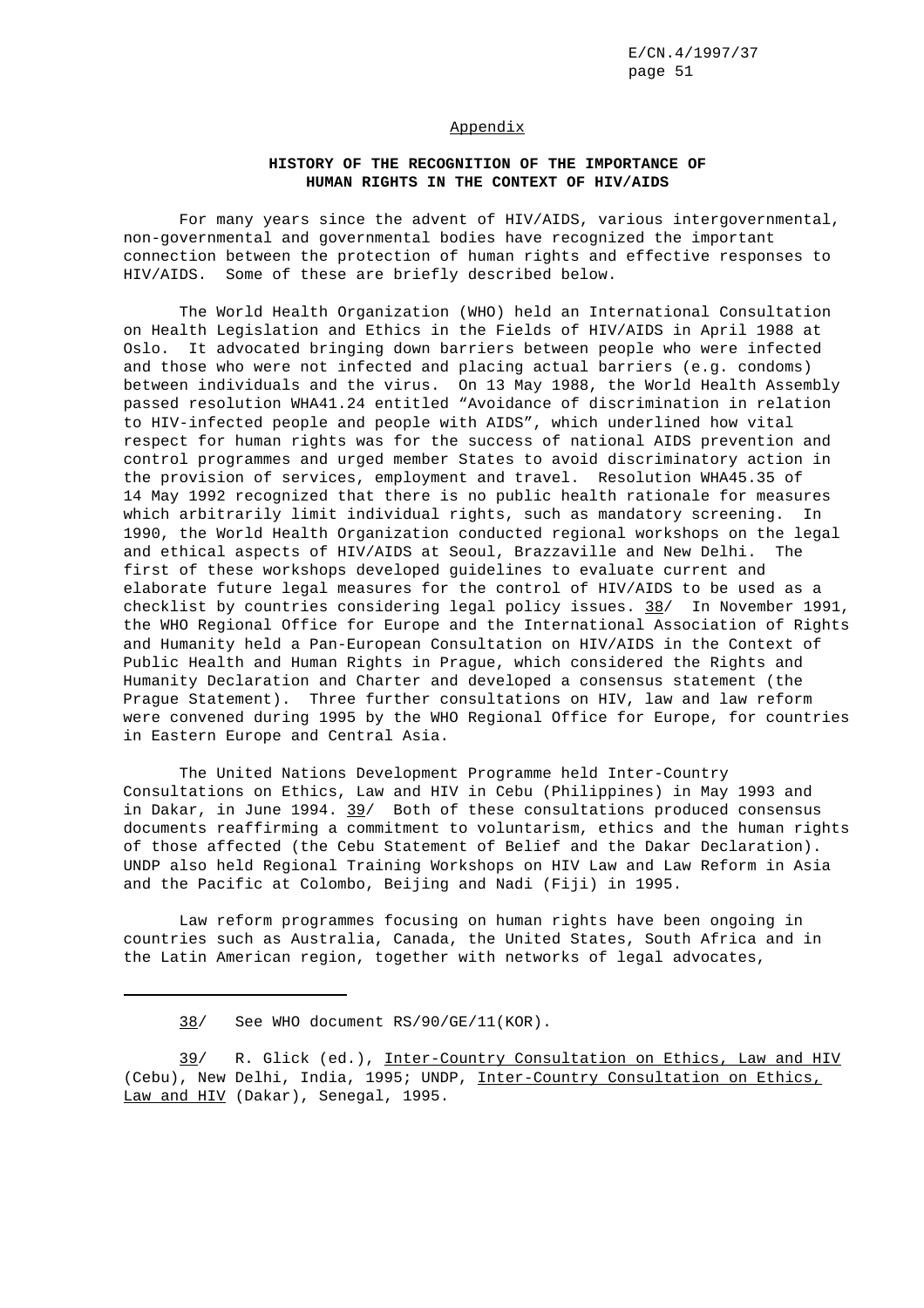practitioners and activists at governmental and community levels. One concrete achievement of such groups has been the successful lobbying for general anti-discrimination legislation at national and local levels which defines disability broadly and sensitively enough to explicitly include HIV/AIDS. Such civil legislation exists in the United States, the United Kingdom, Australia, New Zealand and Hong Kong. In France, such a definition is contained in the Penal Code. Some countries have constitutional guarantees of human rights with practical enforcement mechanisms, such as the Canadian Charter of Rights.

The United Nations General Assembly, in its resolutions 45/187 of 21 December 1990 and 46/203 of 20 December 1991, emphasized the need to counter discrimination and to respect human rights and recognized that discriminatory measures drove HIV/AIDS underground, making it more difficult to combat, rather than stopping its spread. The Special Rapporteur of the United Nations Sub-Commission on Prevention of Discrimination and Protection of Minorities on discrimination against HIV-infected people and people living with AIDS presented a series of reports to the Sub-Commission between 1990 and 1993. 40/ The Special Rapporteur's reports highlighted the need for education programmes to create a genuine climate of respect for human rights in order to eradicate discriminatory practices which are contrary to international law. The right to health can only be implemented by advising people of the means of prevention and the Special Rapporteur particularly noted the vulnerable situation of women and children in the spread of HIV. Since 1989, the Sub-Commission, at its annual sessions, has adopted resolutions on discrimination against people living with HIV/AIDS. 41/

The United Nations Commission on Human Rights, at its annual sessions since 1990, has also adopted numerous resolutions on human rights and HIV/AIDS which, inter alia, confirm that discrimination on the basis of HIV/AIDS status, actual or presumed, is prohibited by existing international human rights standards and clarify that the term "or other status" used in the non-discrimination clauses of such texts "should be interpreted to include health status, such as  $HIV/ALDS"$ .  $42/$ 

There have also been prestigious academic international studies of HIV/AIDS and human rights, including by the late Paul Sieghart for the British Medical Association Foundation for AIDS;  $43/$  the Francois-Xavier Bagnoud Center for Health and Human Rights, Harvard School of Public Health; and the

42/ Commission on Human Rights resolutions 1990/65, 1992/56, 1993/53, 1994/49, 1995/44 and 1996/43. Relevant reports of the Secretary-General submitted to the Commission on Human Rights are E/CN.4/1995/45 and  $E/CN.4/1996/44.$ 

43/ P. Sieghart, op. cit.

<sup>40/</sup> E/CN.4/Sub.2/1990/9, E/CN.4/Sub.2/1991/10, E/CN.4/Sub.2/1992/10 and E/CN.4/Sub.2/1993/9.

<sup>41/</sup> Sub-Commission resolutions and decisions 1989/17, 1990/118, 1991/109, 1992/108, 1993/31, 1994/29, 1995/21, 1996/33.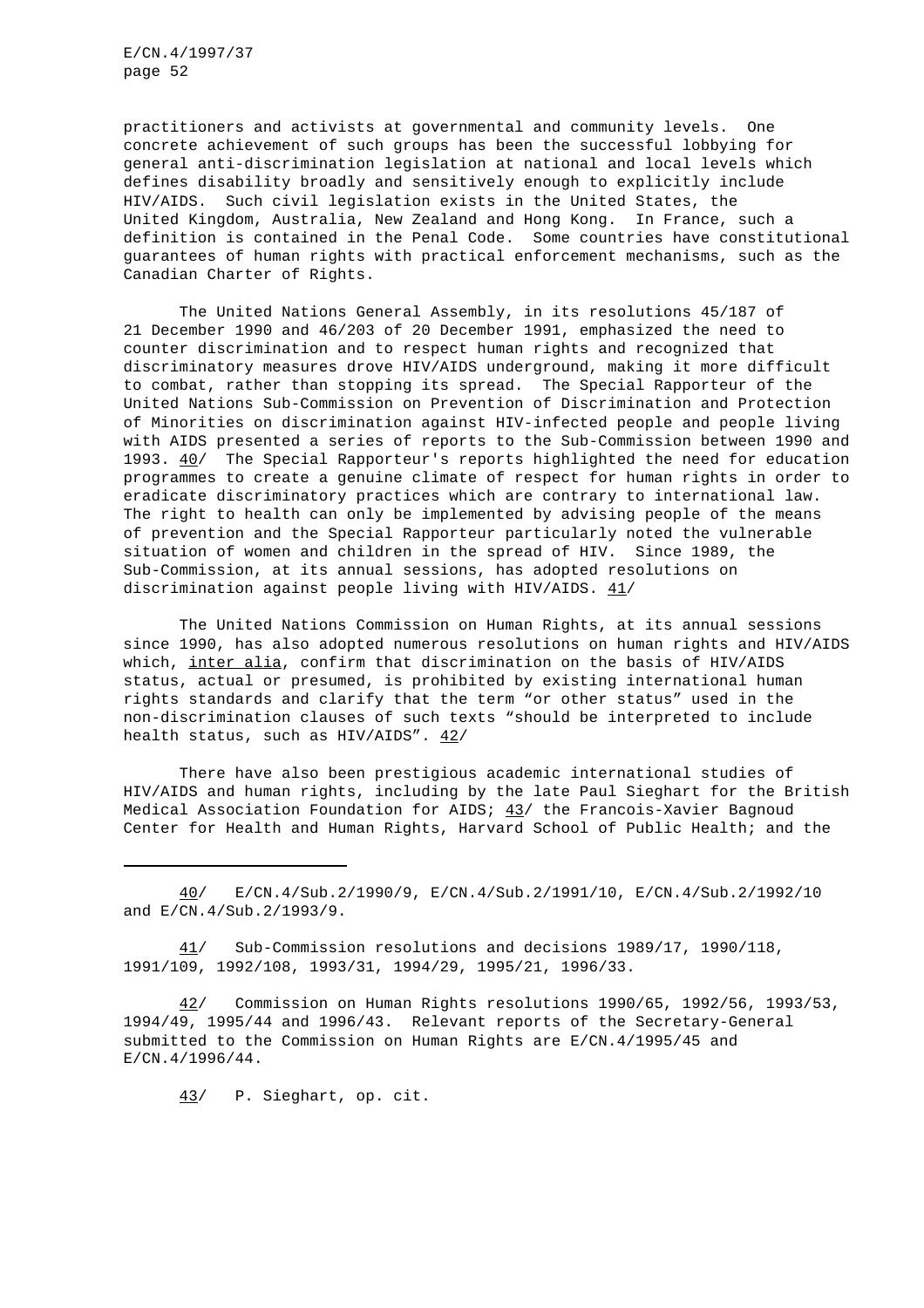International Federation of Red Cross and Red Crescent Societies; 44/ the National Advisory Committee on AIDS in Canada; 45/ the Pan-American Health Organization (PAHO);  $46/$  the Swiss Institute of Comparative Law;  $47/$  by the Danish Centre on Human Rights 48/ and by the Georgetown/John Hopkins University Program in Law and Public Health. 49/

Numerous charters and declarations which specifically or generally recognize the human rights of people living with HIV/AIDS have been adopted at national and international conferences and meetings, including the following:

London Declaration on AIDS Prevention, World Summit of Ministers of Health, 28 January 1988

Paris Declaration on Women, Children and AIDS, 30 March 1989

Recommendation on the Ethical Issues of HIV Infection in the Health Care and Social Settings, Committee of Ministers of the Council of Europe, Strasbourg, October 1989 (Rec. 89/14)

Council of Europe, Committee of Ministers, Recommendation R(87)25 to member States concerning a common European public health policy to fight AIDS, Strasbourg, 1987

European Union, European Parliament and Council Decisions on "Europe Against AIDS" programme (including dec. 91/317/EEC and dec. 1279/95/EC)

44/ International Federation of the Red Cross and Red Crescent Societies, AIDS, Health and Human Rights: An Explanatory Manual, Geneva, 1995. See, in particular, p. 43 on the Four-Step Impact Assessment of Public Health and Human Rights.

45/ HIV and Human Rights in Canada, submitted to the Minister of National Health and Welfare, January 1992.

46/ PAHO, Ethics and Law in the Study of AIDS, Scientific Publication No. 530, Washington, D.C., 1992.

47/ Swiss Institute of Comparative Law (Lausanne), Comparative Study on Discrimination of Persons Infected with HIV or Suffering from AIDS, Council of Europe, Steering Committee for Human Rights, CDDH (92) 14 Rev. Bil., Strasbourg, September 1992.

48/ Danish Centre on Human Rights, AIDS and Human Rights, Akademisk Forlag, Copenhagen, 1988.

49/ L. Gostin and Z. Lazzarini, Public Health and Human Rights in the HIV Pandemic, Oxford University Press, 1997.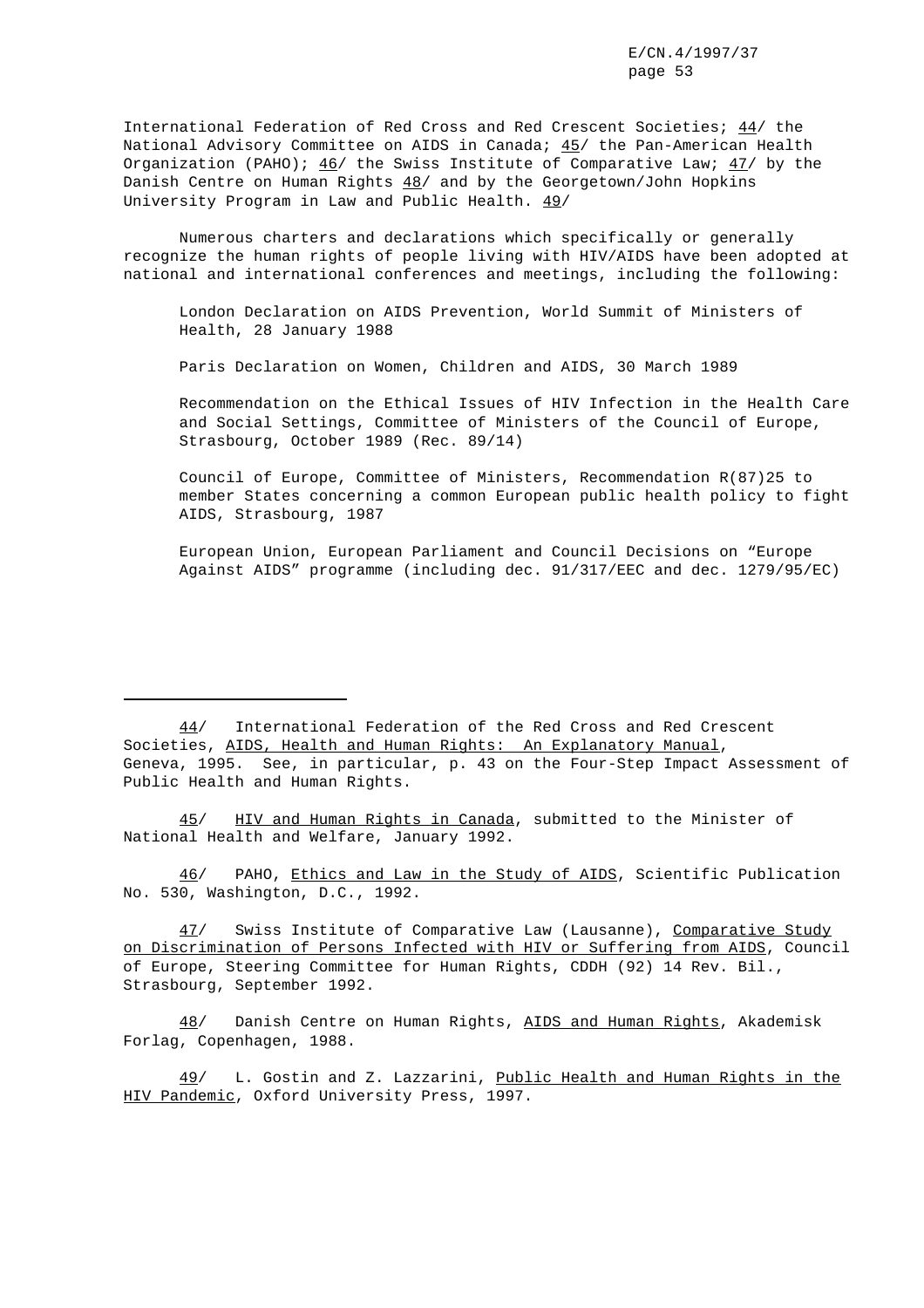Declaration of Basic Rights of Persons with HIV/AIDS, Organizing Committee of the Latin American Network of Community-Based Non-Governmental Organizations Fighting AIDS, November 1989

Declaration of the Rights of the People with HIV and AIDS, United Kingdom, 1991

Australian Declaration of the Rights of People with HIV/AIDS, National Association of People Living with HIV/AIDS, 1991

Prague Statement, Pan-European Consultation on HIV/AIDS in the Context of Public Health and Human Rights, November 1991

Rights and Humanity Declaration and Charter on HIV and AIDS, United Nations Commission on Human Rights, 1992 50/

South African AIDS Consortium Charter of Rights on AIDS and HIV, 1 December 1992

Cebu Statement of Belief, UNDP Inter-Country Consultations on Ethics, Law and HIV, the Philippines, May 1993

Dakar Declaration, UNDP Inter-Country Consultations on Ethics, Law and HIV, Senegal, July 1994

Phnom Penh Declaration on Women and Human Rights and the Challenge of HIV/AIDS, Cambodia, November 1994

Paris Declaration, World AIDS Summit, Paris, 1 December 1994

Malaysian AIDS Charter: Shared Rights, Shared Responsibilities, 1995

Chiang Mai Proposal on Human Rights and Policy for People with HIV/AIDS, submitted to the Royal Thai Government, September 1995

Asia-Pacific Council of AIDS Service Organization's Compact on Human Rights, September 1995

Montréal Manifesto of the Universal Rights and Needs of People Living with HIV Disease

Copenhagen Declaration on Social Development and Programme of Action of the World Summit for Social Development, March 1995

New Delhi Declaration and Action Plan on HIV/AIDS, Interdisciplinary International Conference: AIDS, Law and Humanity, December 1995

50/ United Nations document E/CN.4/1992/82, annex.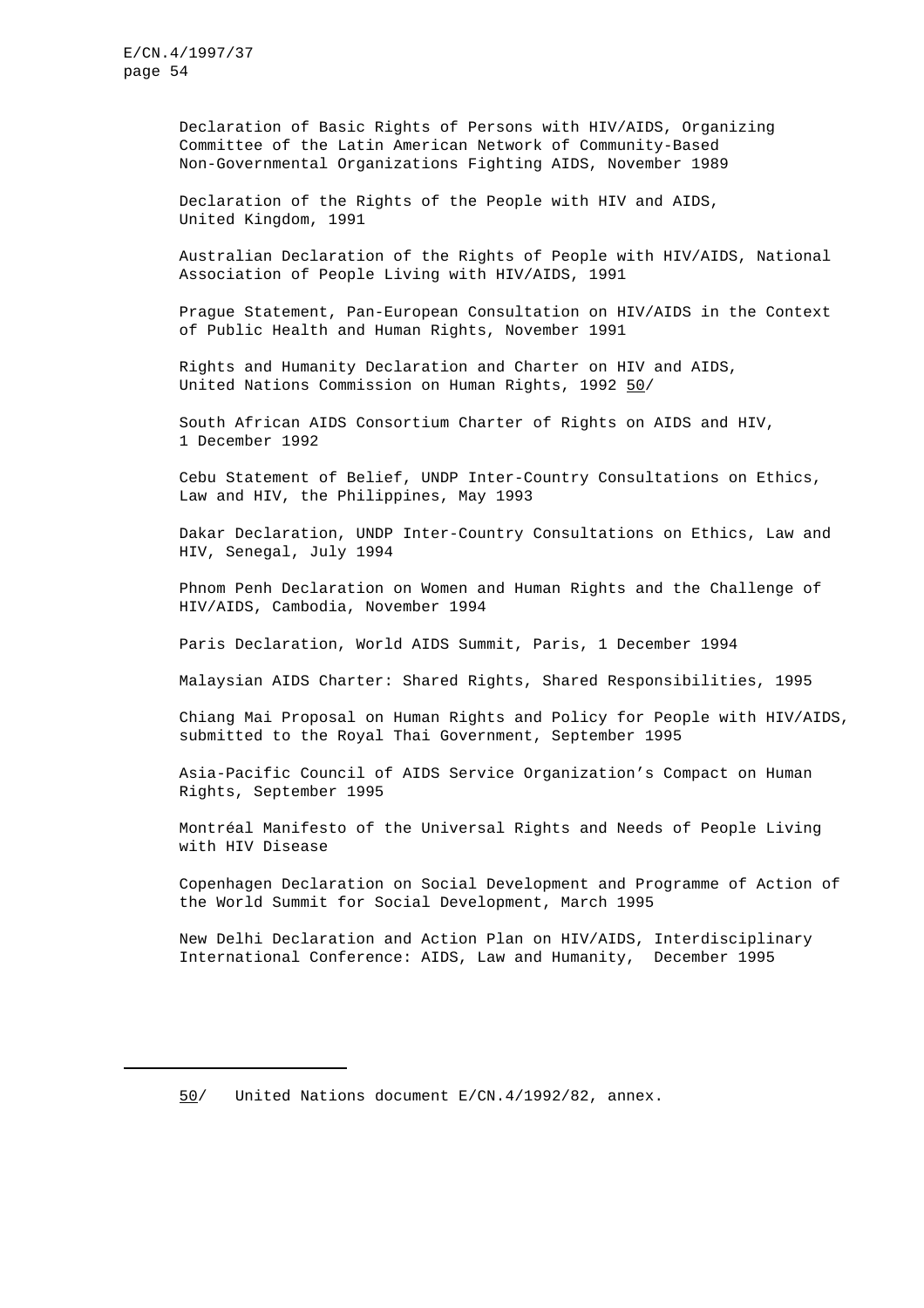The formulation of the present Guidelines is a culmination of these international, regional and national activities and an attempt to draw on the best features of the documents described above, whilst also focusing on strategic action plans to implement them. It has been noted that, although some positive measures at the national level to promote and protect human rights in the context of HIV/AIDS are in place, a dramatic gap between professed policy and implementation on the ground exists. 51/ It is hoped that these Guidelines, as a practical tool for States in designing, coordinating and implementing their national HIV/AIDS policies and strategies, will assist in closing this gap between principles and practice and be instrumental in creating a rights-based and effective response to HIV/AIDS.

<sup>51/</sup> See E/CN.4/1995/45 and E/CN.4/1996/44.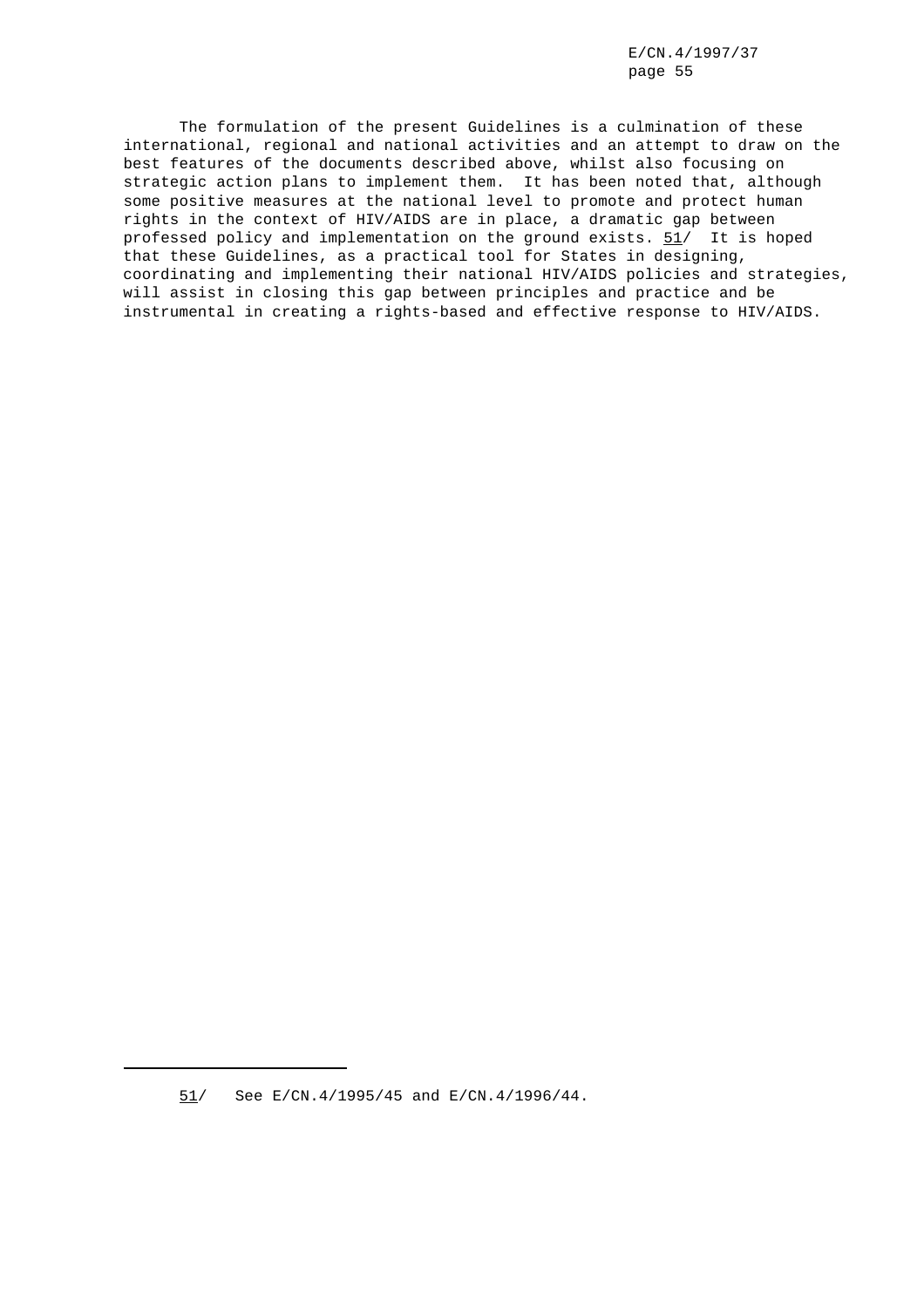## Annex II

#### AGENDA

- 1. Opening and welcome address.
- 2. Election of officers.
- 3. Adoption of the agenda. (HR/SEM.2/AIDS/1996/L.1).
- 4. Regional and international perspectives:
	- (a) Asia: Alternative Law Research and Development Center (ALTERLAW) (HR/SEM.2/AIDS/1996/BP.1);
	- (b) Africa: Network of African People Living with HIV/AIDS (NAP+) (HR/SEM.2/AIDS/1996/BP.5);
	- (c) Latin America: Colectivo Sol (HR/SEM.2/AIDS/1996/BP.4);
	- (d) Global: International Community of Women Living with HIV/AIDS (ICW+) (HR/SEM.2/AIDS/1996/BP.2);
	- (e) Global: Global Network of People Living with HIV/AIDS (GNP+) (HR/SEM.2/AIDS/BP.3);
	- (f) Global: Rights and Humanity.
- 5. Guidelines on HIV/AIDS and human rights (HR/SEM.2/AIDS/WP.1).
- 6. Follow-up and implementation of the guidelines on HIV/AIDS and human rights.
- 7. Adoption of the guidelines and of the recommendations of the Consultation.
- 8. Closing address.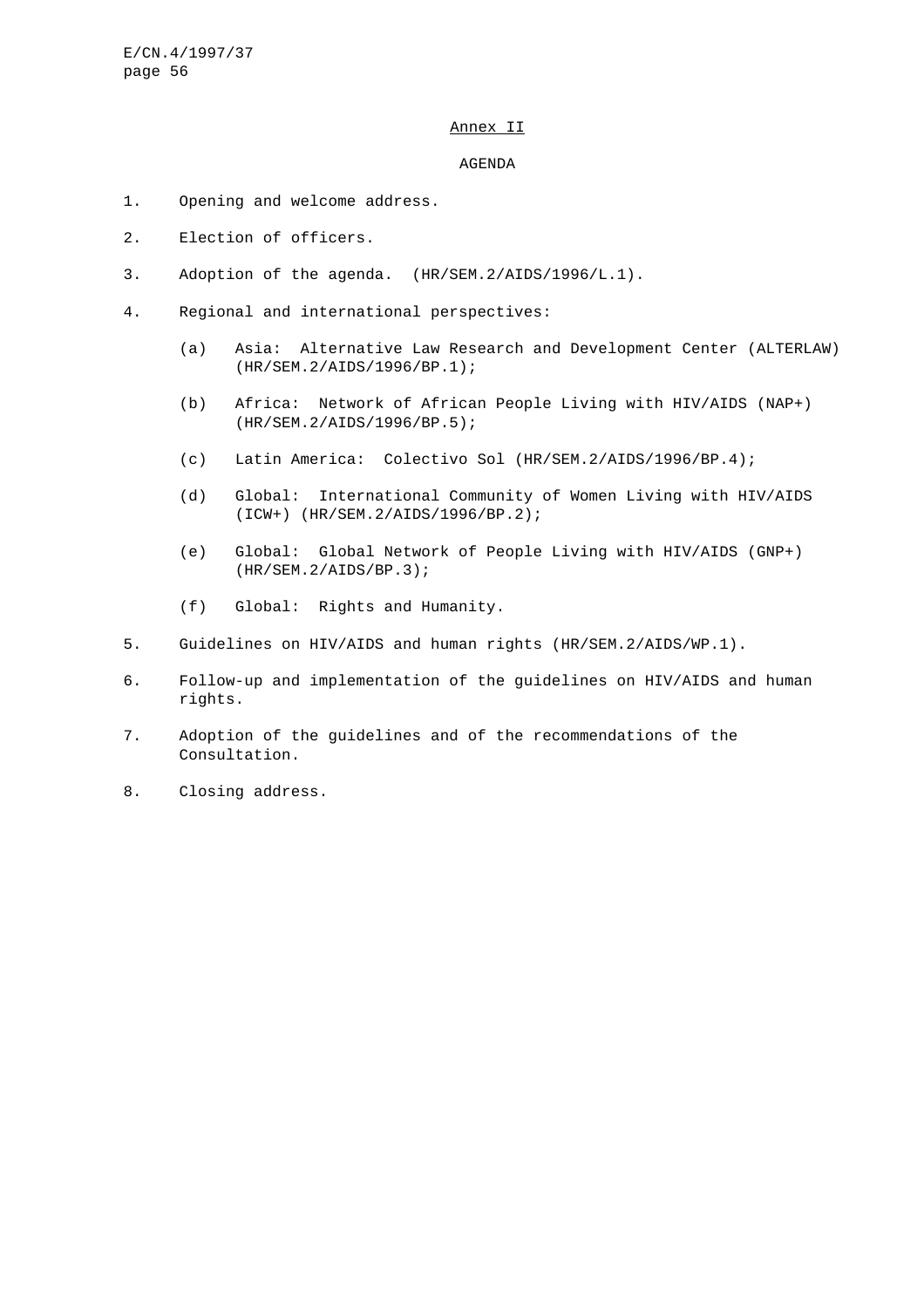## Annex III

# LIST OF PARTICIPANTS

# Participants

| Aisha Bhatti              | Rights and Humanity, London                                                                          |
|---------------------------|------------------------------------------------------------------------------------------------------|
| Edgar Carrasco            | Acción Ciudadana contra el SIDA (ACCSI), Caracas                                                     |
| David Chipanta            | Network of African People living with HIV/AIDS<br>(NAP+), Lusaka                                     |
| Isabelle Defeu            | International Community of Women Living with<br>HIV/AIDS (ICW+), London                              |
| Lawrence Gostin           | Georgetown University, Law Center, Washington                                                        |
| Anand Grover              | Lawyers Collective, Bombay                                                                           |
| Meskerem Grunitzki-Bekele | National AIDS Programme, Lomé                                                                        |
| Julia Hausermann          | Rights and Humanity, London                                                                          |
| Mark Heywood              | AIDS Law Project, Centre for Applied Legal<br>Studies, University of Witwatersrand,<br>Witwatersrand |
| Babes Igancio             | ALTERLAW, Manila                                                                                     |
| Ralph Jurgens             | Canadian HIV/AIDS Legal Network, Montréal                                                            |
| Michael Kirby             | High Court of Australia, Canberra                                                                    |
| Yuri Kobyshcha            | National Anti-AIDS Committee, Kiev                                                                   |
| Joanne Mariner            | Human Rights Watch, New York                                                                         |
| Shaun Mellors             | Global Network of People Living with HIV/AIDS<br>(GNP+), Amsterdam                                   |
| Ken Morrison              | International Council of AIDS Service<br>Organisations (ICASO), Vancouver                            |
| Galina Musat              | Asociatia Romana Anti-SIDA (ARAS), Bucharest                                                         |
| Sylvia Panebianco         | Consejo Nacional de Prevención y Control del<br>SIDA (CONASIDA), Mexico City                         |
| Alissar Rady              | National AIDS Programme, Beirut                                                                      |
| Eric Sawyer               | HIV/AIDS Human Rights Project, New York                                                              |